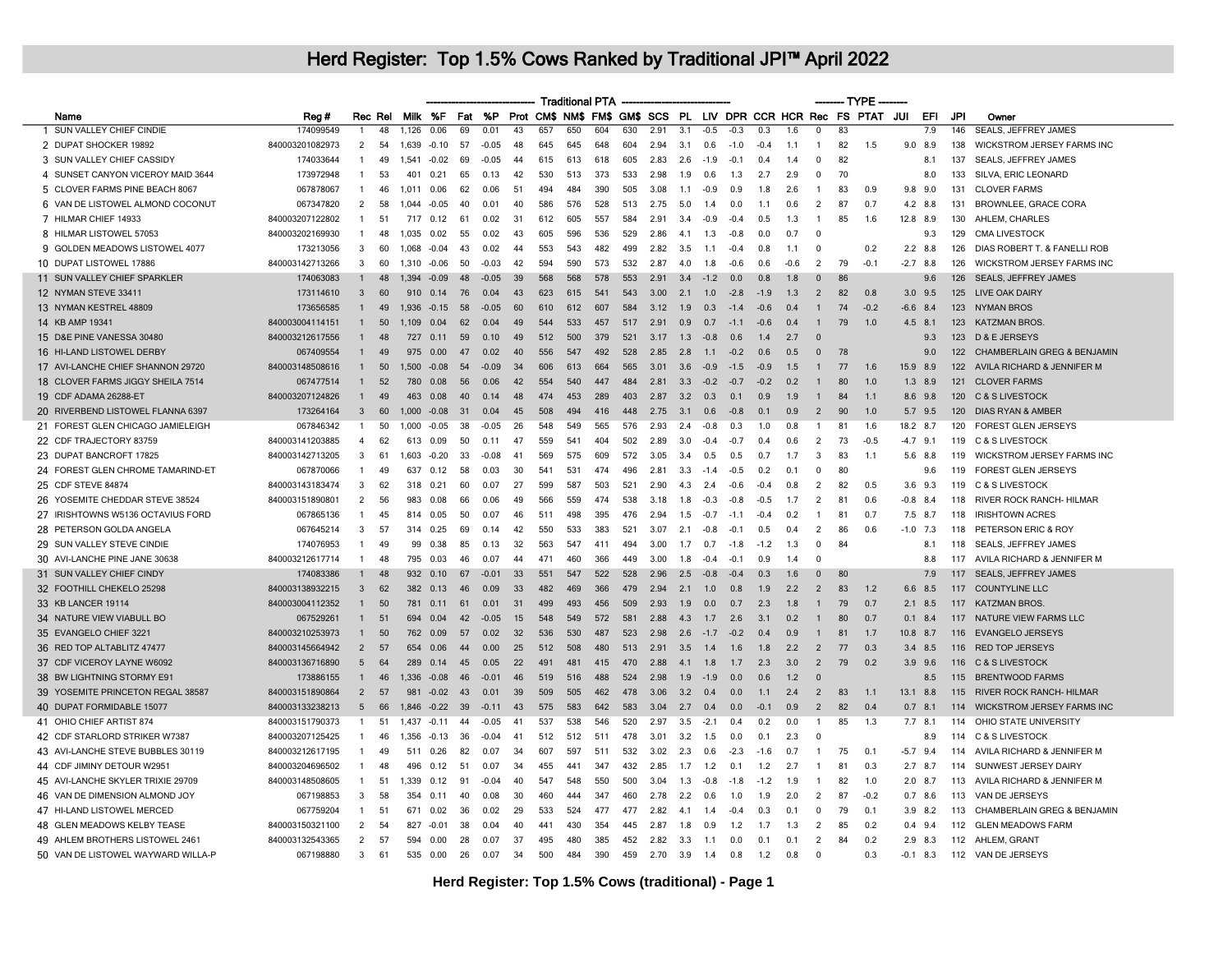|                                       |                 |                |         |        |             |    |                     |                 |     | <b>Traditional PTA</b> |     |     |      |     |        |        |        |        |                |    | $-$ TYPE $-$                                                |             |             |     |                                        |
|---------------------------------------|-----------------|----------------|---------|--------|-------------|----|---------------------|-----------------|-----|------------------------|-----|-----|------|-----|--------|--------|--------|--------|----------------|----|-------------------------------------------------------------|-------------|-------------|-----|----------------------------------------|
| Name                                  | Reg#            |                | Rec Rel |        | Milk %F     |    | Fat %P              |                 |     |                        |     |     |      |     |        |        |        |        |                |    | Prot CM\$ NM\$ FM\$ GM\$ SCS PL LIV DPR CCR HCR Rec FS PTAT | JUI         | EFI         | JPI | Owner                                  |
| 51 DUPAT LISTOWEL 19216               | 840003150983731 | $\overline{2}$ | 57      | 876    | $-0.01$     | 40 | 0.00                | $\overline{33}$ | 500 | 494                    | 458 | 479 | 2.87 | 3.0 | 0.2    | 0.1    | 0.9    | 0.5    | $\overline{2}$ | 83 | 0.6                                                         |             | $1.9$ 8.6   | 111 | <b>WICKSTROM JERSEY FARMS INC</b>      |
| 52 O.F. CHARMER MACEE                 | 067910294       |                | 52      | 509    | 0.08        | 42 | 0.07                | 33              | 479 | 466                    | 379 | 487 | 2.87 | 1.6 | $-0.5$ | 0.2    | 1.6    | 1.0    |                | 81 | 0.6                                                         |             | $1.0$ 8.4   | 111 | <b>OWENS FARMS INC</b>                 |
| 53 FOOTHILL SOLEIL 20333              | 840003125158456 | 5              | 64      | 908    | 0.01        | 47 | $-0.01$             | -31             | 448 | 448                    | 434 | 482 | 3.10 | 2.4 | 2.6    | 2.5    | 2.5    | 1.9    | $\overline{2}$ | 81 | 0.5                                                         | $-2.4$ 8.2  |             | 111 | <b>COUNTYLINE LLC</b>                  |
| 54 LEGENDAIRY HALEY DELEGATE          | 840003212005936 | $\mathbf{1}$   | 42      | $-283$ | 0.38        | 65 | 0.17                | 25              | 440 | 419                    | 259 | 474 | 2.89 | 0.5 | $-0.1$ | 1.6    | 2.2    | 0.7    | $\Omega$       | 79 |                                                             |             | 5.4         | 111 | <b>SEALS THOMAS L &amp; JENNIE L</b>   |
| 55 VAN DE CHROME DELORES CORA         | 067751764       | $\mathbf{1}$   | 52      | 656    | 0.12        | 59 | 0.00                | 24              | 480 | 474                    | 448 | 449 | 2.81 | 2.5 | $-0.9$ | $-0.4$ | 0.0    | 0.0    | $\mathbf{1}$   | 85 | 1.5                                                         | 14.4 9.6    |             | 111 | VAN DE JERSEYS                         |
| 56 CDF ADAMA 26252-ET                 | 840003207124790 |                | 48      | 526    | 0.06        | 38 | 0.11                | 44              | 460 | 442                    | 306 | 396 | 2.87 | 3.2 | 0.3    | 0.1    | 0.9    | 1.9    |                | 78 | 0.8                                                         |             | $3.3$ $9.8$ | 110 | C & S LIVESTOCK                        |
| 57 HI-LAND LISTOWEL FLIPSY            | 067409672       | $\mathbf{1}$   | 49      | 811    | 0.07        | 54 | 0.04                | 38              | 508 | 498                    | 431 | 467 | 2.89 | 2.0 | 0.1    | $-1.1$ | $-0.3$ | 0.1    | $\Omega$       | 88 |                                                             |             | 8.5         | 110 | <b>CHAMBERLAIN GREG &amp; BENJAMIN</b> |
| 58 CLOVER FARMS CHIEF HYPER 7844      | 067477844       |                | 49      |        | 1,535 -0.10 | 51 | $-0.08$             | 37              | 527 | 530                    | 569 | 468 | 2.90 | 3.4 | $-0.4$ | $-1.2$ | $-0.8$ | 1.0    | $\mathbf{1}$   | 81 | 1.6                                                         | 6.4 9.2     |             | 110 | <b>CLOVER FARMS</b>                    |
| 59 SUN VALLEY CHIEF CLOVER            | 174091279       |                | 49      | 837    | 0.13        | 69 | $-0.01$             | 28              | 537 | 536                    | 524 | 531 | 3.04 | 2.1 | $-1.2$ | $-0.3$ | $-0.2$ | 0.1    | $\Omega$       | 80 |                                                             |             | 8.5         | 110 | <b>SEALS, JEFFREY JAMES</b>            |
| 60 FOREST GLEN DILLAN JAMIELEIGH      | 067784014       | $\mathbf{3}$   | 62      | 703    | 0.05        | 44 | $-0.03$             | 19              | 485 | 486                    | 494 | 551 | 2.97 | 2.6 | $-1.2$ | 2.5    | 3.5    | 0.9    | $\mathbf{3}$   | 82 | 0.8                                                         | 8.4 8.1     |             | 110 | FOREST GLEN JERSEYS                    |
| 61 DUPAT LISTOWEL 19027               | 840003150983542 | 2              | 57      | 1,266  | $-0.09$     | 41 | $-0.02$             | 43              | 496 | 489                    | 457 | 451 | 2.76 | 2.3 | $-0.3$ | $-1.1$ | $-0.3$ | 0.1    | 2              | 81 | 0.5                                                         | $-0.4$ 9.1  |             | 109 | WICKSTROM JERSEY FARMS INC             |
| 62 IRISHTOWNS W4962 CHARMER TEE       | 067454962       | -1             | 51      | -58    | 0.24        | 49 | 0.14                | 27              | 439 | 421                    | 284 | 469 | 2.91 | 1.0 | $-0.3$ | 1.3    | 2.5    | 0.4    | $\mathbf{1}$   | 84 | 0.8                                                         | $3.5$ 8.8   |             | 109 | <b>IRISHTOWN ACRES</b>                 |
| 63 SUNWEST JIMINY MOON W2810          | 840003204696361 | -1             | 50      | $-210$ | 0.22        | 37 | 0.15                | 23              | 473 | 454                    | 312 | 444 | 2.85 | 2.9 | 1.0    | 0.3    | 1.2    | 2.7    | $\mathbf{1}$   | 78 | 0.8                                                         |             | $5.0$ $9.0$ | 109 | SUNWEST JERSEY DAIRY                   |
| 64 NYMAN KESTREL 48534                | 173660111       |                | 49      | 2.378  | $-0.35$     | 32 | $-0.15$             | 52              | 498 | 510                    | 602 | 461 | 3.06 | 3.0 | 1.6    | $-0.9$ | $-0.2$ | 1.7    | $\overline{1}$ | 82 | 0.3                                                         |             | $1.0$ $9.2$ | 108 | <b>NYMAN BROS</b>                      |
| 65 TOG VILLARS 8755-ETN               | 840003205704244 | -1             | 56      | 537    | 0.11        | 50 | 0.10                | 42              | 408 | 392                    | 269 | 353 | 2.93 | 2.0 | 0.5    | $-0.2$ | 1.0    | 3.6    | $\overline{1}$ | 80 | 0.5                                                         | 4.1 9.3     |             | 108 | TRANS-OVA GENETICS                     |
| 66 CDF STEVE 84360                    | 840003143123765 | $\overline{2}$ | 58      | 976    | 0.03        | 55 | 0.01                | 39              | 523 | 518                    | 472 | 438 | 2.98 | 3.3 | 1.2    | $-1.4$ | $-1.5$ | 0.8    | $\mathbf{1}$   | 78 | 0.2                                                         | $0.3$ 9.5   |             | 108 | CONSOLIDATED DAIRY MANAGEMEN           |
| 67 DUPAT LISTOWEL 17467               | 840003142712847 | 3              | 61      | 825    | $-0.04$     | 32 | $-0.01$             | 28              | 544 | 539                    | 518 | 512 | 2.83 | 4.1 | 1.1    | 0.1    | 0.2    | $-0.2$ | 2              | 83 | $-0.3$                                                      | $-4.6$ 8.6  |             | 108 | WICKSTROM JERSEY FARMS INC             |
| 68 JER-Z-BOYZ CHIEF 73429             | 174005524       |                | 48      | 1,093  | 0.02        | 58 | $-0.06$             | 27              | 510 | 513                    | 539 | 511 | 2.97 | 2.2 | $-1.0$ | $-0.2$ | 0.2    | 1.0    | $\Omega$       |    |                                                             |             | 8.3         | 108 | JER-Z-BOYZ                             |
| 69 PINE HILL CHROME SOPHIE            | 840003231034541 | $\mathbf{1}$   | 52      | 504    | 0.08        | 41 | 0.00                | 18              | 433 | 427                    | 407 | 448 | 2.80 | 2.6 | $-0.7$ | 1.2    | 1.8    | 2.0    | $\mathbf{1}$   | 83 | 1.2                                                         | 10.9 8.3    |             | 108 | PINE HILL JERSEY FARM LLC              |
| 70 YOSEMITE VANFOEKEN HOBBIT 36374    | 840003139395369 | $\overline{4}$ | 60      | 1.067  | $-0.04$     | 42 | 0.00                | 40              | 485 | 476                    | 433 | 519 | 2.82 | 0.2 | $-2.6$ | $-0.4$ | $-0.4$ | 0.3    | 2              | 81 | 0.3                                                         | 6.4 8.5     |             | 107 | RIVER ROCK RANCH- HILMAR               |
| 71 SF PUMICE 16541                    | 067916541       |                | 50      | 1,131  | 0.00        | 54 | $-0.03$             | 35              | 506 | 505                    | 498 | 452 | 2.94 | 3.0 | 1.2    | $-0.7$ | $-0.4$ | 1.0    |                | 77 | 0.5                                                         | $0.1$ 8.8   |             | 107 | <b>STAAS FARM INC</b>                  |
| 72 NYMAN STEVE 90877                  | 173954629       |                | 49      | 853    | 0.11        | 66 | 0.02                | 35              | 561 | 557                    | 513 | 475 | 3.02 | 2.8 | 1.2    | $-2.4$ | $-1.9$ | 1.2    | $\Omega$       |    |                                                             |             | 9.7         | 107 | <b>NYMAN BROS</b>                      |
| 73 DUPAT BANCROFT 17986               | 840003142713366 | 3              | -61     | 796    | $-0.06$     | 26 | 0.02                | 34              | 478 | 471                    | 422 | 451 | 2.95 | 3.5 | 1.2    | 0. 7   | 09     | 1.1    | 2              | 91 | 17                                                          | 6.3 9.0     |             | 107 | <b>WICKSTROM JERSEY FARMS INC</b>      |
| 74 VAN DELL CHROME 498                | 067360498       |                | 52      | 939    | $-0.04$     | 36 | $-0.02$             | 31              | 489 | 484                    | 465 | 452 | 2.82 | 3.2 | 0.8    | $-0.3$ | $-0.1$ | 0.0    | $\mathbf{1}$   | 81 | 1.6                                                         | 6.5 9.7     |             | 107 | <b>VANDELL FARMS INC</b>               |
| 75 VAN DE SKYLER OVATION SCORE        | 067681833       |                | 50      | 928    | 0.18        | 84 | $-0.0$              | 31              | 507 | 506                    | 492 | 489 | 3.03 | 1.2 | $-0.5$ | $-0.8$ | $-0.2$ | 1.8    |                | 80 | 0.2                                                         | $-1.8$ 7.5  |             | 107 | VAN DE JERSEYS                         |
| 76 RUDGERS LISTOWEL GLORIA            | 840003151057749 |                | 52      | 622    | $-0.01$     | 28 | 0.04                | 31              | 460 | 450                    | 386 | 428 | 2.83 | 3.8 | 1.3    | 1.0    | 1.5    | 0.1    |                | 79 | 0.1                                                         | $2.6$ 8.4   |             | 107 | <b>RUDGERS BROTHERS</b>                |
| 77 RED TOP ALTABLITZ 46502            | 840003202572123 | $\overline{2}$ | 57      | 642    | 0.05        | 42 | 0.02                | 28              | 444 | 437                    | 394 | 453 | 2.93 | 2.0 | 0.6    | 1.0    | 1.1    | 2.1    | $\overline{2}$ | 90 | 0.8                                                         | 7.8 8.5     |             | 107 | <b>RED TOP JERSEYS</b>                 |
| 78 BILTMORE CHROME JULIE 5083         | 067855083       | $\mathbf{1}$   | 50      | 704    | 0.08        | 51 | 0.00                | 26              | 444 | 439                    | 412 | 433 | 2.87 | 2.0 | $-0.1$ | 0.1    | 0.1    | 1.8    | $\mathbf{1}$   | 78 | 1.2                                                         | 10.2 9.2    |             | 107 | <b>BILTMORE FARMS</b>                  |
| 79 HILMAR DOORMAN 20799               | 840003203813102 |                | 52      | $-211$ | 0.18        | 28 | 0.09                | 12              | 493 | 481                    | 394 | 498 | 2.95 | 4.4 | 2.6    | 2.2    | 2.9    | 2.7    |                | 76 | 0.4                                                         | $2.0$ 9.2   |             | 107 | AHLEM, CHARLES                         |
| 80 CINNAMON RIDGE DREW SIRI           | 174063319       | $\mathbf{1}$   | 49      | 494    | 0.19        | 65 | 0.08                | 35              | 483 | 471                    | 375 | 476 | 2.95 | 0.3 | $-0.4$ | $-0.9$ | $-0.5$ | $-0.7$ | $\overline{1}$ | 86 | 0.3                                                         | $-0.1$ 8.3  |             | 106 | <b>KNAPP, KEVING</b>                   |
| 81 FOREST GLEN LISTOWEL SPARKLER      | 067784346       | 2              | -57     | 670    | 0.03        | 40 | 0.04                | 33              | 473 | 464                    | 400 | 445 | 2.89 | 2.7 | 0.6    | $-0.1$ | 0.7    | 0.5    | $\overline{2}$ | 79 | 0.3                                                         | $-1.1$ 9.3  |             | 106 | <b>BANSEN, DAN K</b>                   |
| 82 JER-Z-BOYZ CHIEF 72586             | 173966824       | -1             | 50      | 795    | 0.03        | 46 | $-0.01$             | 27              | 474 | 471                    | 453 | 466 | 2.91 | 2.5 | $-1.2$ | 0.1    | 0.3    | 1.4    | $\Omega$       |    |                                                             |             | 9.0         | 106 | JER-Z-BOYZ                             |
| 83 WICKS MONUMENT 6144                | 840003137537216 | $\overline{4}$ | 60      | 1,169  | $-0.13$     | 27 | $-0.09$             | 23              | 455 | 458                    | 509 | 490 | 2.83 | 3.3 | 1.5    | 2.4    | 2.2    | 1.2    | 3              | 83 | 0.5                                                         | $2.5$ 8.4   |             | 106 | WICKSTROM JERSEY FARMS INC             |
| 84 CDF TRAJECTORY GEYSER W6197        | 840003207124735 | -1             | 50      | 1.236  | $-0.04$     | 50 | 0.01                | 47              | 505 | 498                    | 450 | 448 | 2.95 | 1.7 | $-0.5$ | $-2.2$ | $-1.1$ | 0.9    | -1             | 76 | 0.4                                                         | $2.5$ 8.6   |             | 105 | C & S LIVESTOCK                        |
| 85 FOREST GLEN LISTOWEL SUN           | 067784552       | 3              | 61      | 1.200  | $-0.09$     | 39 | $-0.0$ <sup>-</sup> | 41              | 497 | 492                    | 466 | 415 | 291  | 3.5 | $-1.1$ | $-1.4$ | $-0.9$ | $-0.4$ | $\mathcal{P}$  | 88 | 1.0                                                         | $3.9$ $8.6$ |             | 105 | <b>BANSEN, DAN K</b>                   |
| 86 HILMAR LISTOWEL 57055              | 840003202169962 | -1             | 51      | 964    | 0.01        | 48 | 0.03                | 41              | 488 | 478                    | 417 | 449 | 2.84 | 1.7 | $-0.7$ | $-1.2$ | $-0.7$ | $-1.1$ | $\Omega$       |    |                                                             |             | 8.2         | 105 | AHLEM, CHARLES                         |
| 87 BOHNERTS CHIEF VISALIA             | 840003214927186 | -1             | 44      | 1,695  | $-0.10$     | 59 | $-0.12$             | 35              | 546 | 558                    | 634 | 473 | 3.09 | 3.4 | $-0.5$ | $-2.5$ | $-0.6$ | 0.4    | $\overline{1}$ | 84 | 1.8                                                         | 15.6 9.0    |             | 105 | <b>BOHNERT JERSEYS</b>                 |
| 88 RED TOP CHIEF 52692                | 840003213313049 | $\mathbf{1}$   | 49      | 854    | 0.03        | 47 | 0.00                | 32              | 465 | 460                    | 428 | 434 | 2.93 | 2.5 | $-1.0$ | $-0.5$ | 0.2    | 1.8    | $\Omega$       |    |                                                             |             | 9.0         | 105 | RED TOP JERSEYS                        |
| 89 RINGBYRE LISTOWEL DAZZLER CLAIRE-P | 173295522       | -1             | 43      | 675    | 0.01        | 34 | 0.03                | 31              | 488 | 478                    | 421 | 435 | 2.79 | 3.3 | 1.4    | -0.6   | 0.4    | 0.9    | $\overline{2}$ | 82 | 0.2                                                         | $-1.1$      | 8.7         | 105 | <b>RINGBYRE JERSEYS LLC</b>            |
| 90 RED TOP PINE 52193                 | 840003212202676 | $\mathbf{1}$   | 51      | 773    | 0.02        | 41 | 0.06                | 42              | 423 | 413                    | 326 | 425 | 3.02 | 1.8 | $-1.0$ | 0.9    | 1.6    | 2.1    | $\mathbf{1}$   | 78 | 0.5                                                         | $-0.4$ 8.9  |             | 104 | <b>RED TOP JERSEYS</b>                 |
| 91 SR CHIEF SHAZAM                    | 174257707       |                | 48      | 1,302  | $-0.06$     | 49 | $-0.05$             | 37              | 486 | 487                    | 496 | 466 | 2.98 | 2.2 | $-1.6$ | $-0.8$ | $-0.2$ | 1.1    | $\Omega$       |    |                                                             |             | 9.2         | 104 | SPRUCE ROW FARM, INC.                  |
| 92 HILMAR LISTOWEL 57130              | 840003202169910 | $\mathbf{1}$   | 51      | 774    | $-0.03$     | 31 | 0.04                | 37              | 511 | 501                    | 433 | 421 | 2.90 | 4.6 | 1.6    | $-0.7$ | $-0.3$ | $-0.1$ | $\Omega$       |    |                                                             |             | 8.4         | 104 | AHLEM, CHARLES                         |
| 93 VAN DE CHARMER MIMS MOMENTO        | 067225970       | $\mathbf{3}$   | 56      | $-240$ | 0.18        | 26 | 0.11                | 15              | 392 | 375                    | 266 | 442 | 281  | 2.0 | $-0.4$ | 2.2    | 41     | 2.1    | 2              | 83 | 0.3                                                         | $8.2$ $8.1$ |             | 104 | VAN DE JERSEYS                         |
| 94 AVI-LANCHE JIGGY CHRISTI 29747     | 840003148508643 |                | -51     | 996    | $-0.01$     | 47 | 0.04                | 45              | 507 | 496                    | 423 | 460 | 2.90 | 2.7 | $-0.2$ | $-0.5$ | 0.6    | 0.3    | $\overline{1}$ | 58 | $-0.5$                                                      | $-11.2$ 8.9 |             | 103 | AVILA RICHARD & JENNIFER M             |
|                                       | 067846563       |                |         |        |             | 52 |                     | 44              | 463 | 470                    | 521 | 456 | 3.01 |     |        | $-0.1$ |        |        | $\mathbf{1}$   | 77 | 0.0                                                         |             |             | 103 | <b>FOREST GLEN JERSEYS</b>             |
| 95 FOREST GLEN KESTREL REBOUND        |                 |                | 51      |        | 1,828 -0.16 |    | $-0.10$             |                 |     |                        |     |     |      | 1.7 | 0.4    |        | 0.2    | $-0.8$ |                |    |                                                             | $-2.5$ 8.4  |             |     |                                        |
| 96 RIVER VALLEY LISTOWEL MAID 1856    | 840003133234735 | $\overline{2}$ | 53      | 949    | 0.00        | 46 | 0.03                | 42              | 489 | 479                    | 412 | 434 | 2.88 | 2.5 | 0.9    | $-1.0$ | -0.1   | 0.7    | $\mathbf{3}$   | 73 | -0.8                                                        | $-11.4$ 8.5 |             | 103 | <b>RIVER VALLEY FARM</b>               |
| 97 HI-LAND VICEROY MILLIE             | 067409432       |                | 46      | 584    | 0.04        | 38 | 0.09                | 41              | 439 | 427                    | 320 | 424 | 3.07 | 1.9 | 0.8    | 0.3    | 1.4    | 3.0    | $\Omega$       | 81 |                                                             |             | 9.5         | 103 | <b>MAPLEVIEW DAIRY, LLC</b>            |
| 98 VAN DE KALAHARI SIMMER SAUTE       | 067751638       | $\overline{2}$ | 54      | 427    | 0.07        | 36 | 0.09                | 36              | 400 | 387                    | 278 | 392 | 2.98 | 1.8 | 0.0    | 0.7    | 1.8    | 2.3    |                | 81 | 1.1                                                         | 7.6 8.9     |             | 103 | VANDERSTAPPEN, WESLEY HANS             |
| 99 FOOTHILL STEVE 26242               | 840003141916627 | 3              | 59      | 1,001  | $-0.01$     | 46 | $-0.01$             | 34              | 543 | 542                    | 526 | 491 | 3.07 | 3.2 | 1.4    | $-1.2$ | $-0.9$ | 0.0    | $\overline{2}$ | 82 | 0.3                                                         |             | $1.4$ 9.2   | 103 | <b>COUNTYLINE LLC</b>                  |
| 100 NYMAN VICEROY 26909               | 119917747       | $\mathbf{3}$   | 60      |        | 805 0.02    | 43 | 0.00                | 30              | 483 | 480                    | 451 | 459 | 2.97 | 3.4 | 0.9    | 0.4    | 1.7    | 3.7    | $\overline{2}$ | 81 | 0.0                                                         | $-3.2$ 9.7  |             | 103 | <b>NYMAN BROS</b>                      |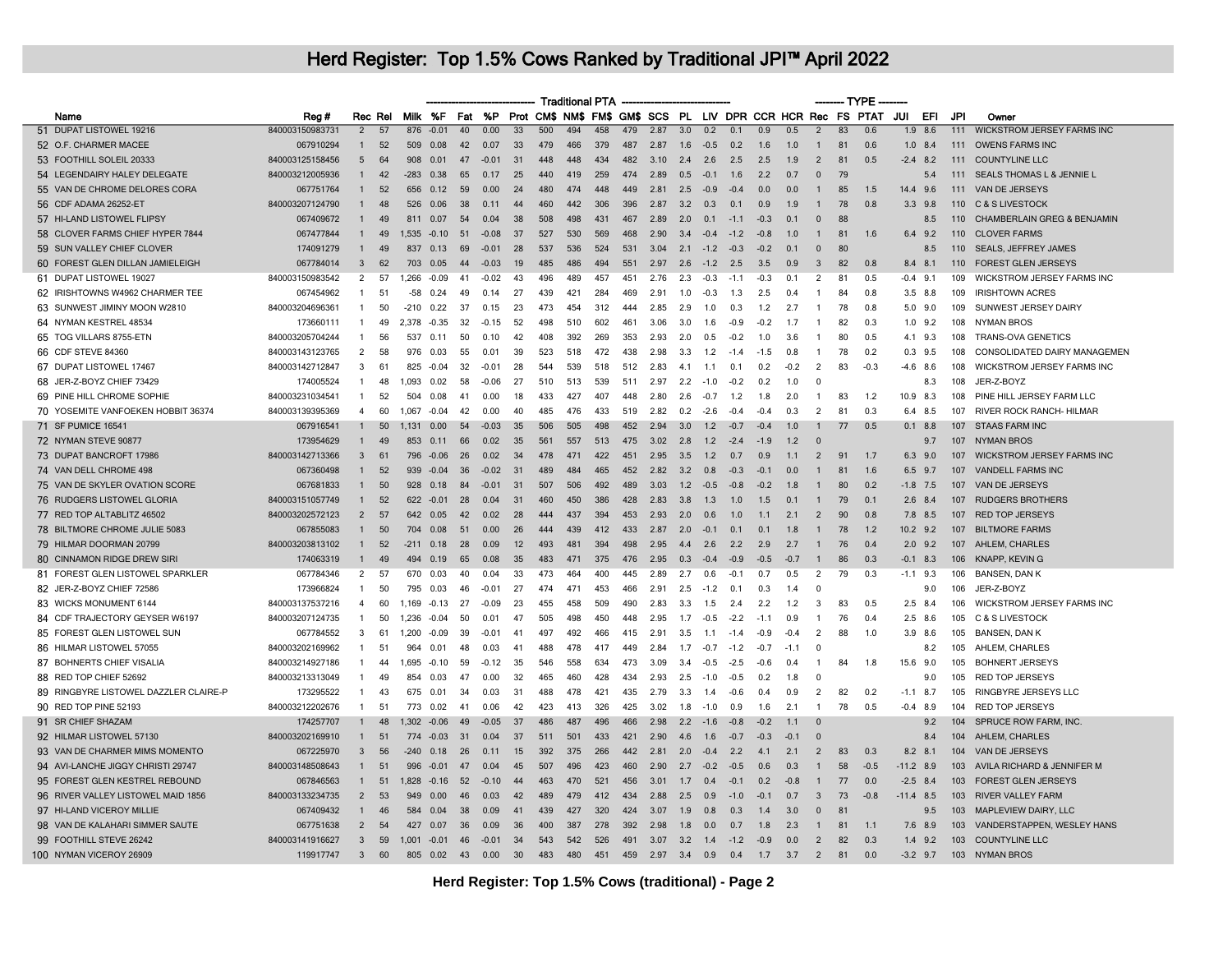|                                      |                 |                |    |                |            |     |           |                |     |     | <b>Traditional PTA</b> |                      |      |       |        |                |        |        |                |    | ------- TYPE -                                              |              |           |     |                                     |
|--------------------------------------|-----------------|----------------|----|----------------|------------|-----|-----------|----------------|-----|-----|------------------------|----------------------|------|-------|--------|----------------|--------|--------|----------------|----|-------------------------------------------------------------|--------------|-----------|-----|-------------------------------------|
| Name                                 | Reg#            | Rec Rel        |    |                | Milk %F    | Fat | <b>%P</b> |                |     |     |                        |                      |      |       |        |                |        |        |                |    | Prot CM\$ NM\$ FM\$ GM\$ SCS PL LIV DPR CCR HCR Rec FS PTAT | JUI          | EFI       | JPI | Owner                               |
| 101 AVI-LANCHE SKYLER FERN 29304     | 840003148508200 | $\mathbf{1}$   | 51 | 898            | 0.10       | 66  | $-0.03$   | 27             | 484 | 484 | 484                    | 475                  | 3.00 | 2.1   | $-0.7$ | 0.0            | 0.5    | 2.4    |                | 77 | 0.4                                                         |              | $1.6$ 8.4 | 103 | AVILA RICHARD & JENNIFER M          |
| 102 PAULO-BRO RESPECT MELITA 3055    | 173989782       | $\mathbf{1}$   | 48 | 669            | 0.04       | 41  | 0.00      | 25             | 414 | 407 | 378                    | 402                  | 2.80 | 1.8   | $-0.1$ | $-0.2$         | 0.5    | 4.4    | -1             | 82 | 1.2                                                         | $8.0$ $9.0$  |           | 103 | PAULO BROS                          |
| 103 FOREST GLEN CHARMER PEABODY      | 067784420       | 3              | 59 |                | 672 0.01   | 35  | $-0.01$   | 23             | 454 | 449 | 431                    | 467                  | 2.86 | 2.0   | 0.0    | 0.2            | 1.3    | 1.5    | $\overline{2}$ | 90 | 1.3                                                         | 7.8 8.9      |           | 103 | <b>BANSEN, DAN K</b>                |
| 104 CDF JIMINY MALACHI W7192         | 840003207125230 | $\mathbf{1}$   | 45 | 472            | 0.16       | 57  | 0.02      | 22             | 460 | 455 | 418                    | 442                  | 2.97 | 2.4   | 1.0    | 0.2            | 1.1    | 2.6    | $\overline{0}$ |    |                                                             |              | 8.8       | 103 | <b>C &amp; S LIVESTOCK</b>          |
| 105 VAN DE CHROME RAVIOLI RAGU       | 067681834       | 1              | 52 | 316            | 0.12       | 41  | 0.04      | 21             | 423 | 415 | 360                    | 442                  | 2.94 | 1.6   | $-0.1$ | 0.5            | 1.2    | 1.8    | $\overline{1}$ | 85 | 1.4                                                         | 12.3 8.4     |           | 103 | VAN DE JERSEYS                      |
| 106 SUNWEST CHROME POPPIN W1904      | 840003204695956 | $\mathbf{1}$   | 51 | 629            | 0.07       | 45  | $-0.02$   | 19             | 434 | 431 | 427                    | 431                  | 2.89 | 2.1   | $-0.2$ | 0.0            | 0.2    | 1.3    | -1             | 81 | 1.4                                                         | 15.9 9.1     |           | 103 | SUNWEST JERSEY DAIRY                |
| 107 O.F. KEITH QUMARA                | 067649440       | 4              | 60 | $-63$          | 0.22       | 43  | 0.08      | 15             | 421 | 409 | 327                    | 430                  | 2.89 | 2.8   | 1.9    | 2.3            | 1.6    | 0.1    | $\overline{2}$ | 87 | $-0.1$                                                      | 4.8 6.3      |           | 103 | <b>OWENS FARMS INC</b>              |
| 108 NYMAN ALTAHEIR 90319             | 173950308       | $\mathbf{1}$   | 48 | $1.117 - 0.02$ |            | 49  | 0.04      | 49             | 434 | 427 | 356                    | 401                  | 3.07 | 0.8   | $-0.3$ | $-1.3$         | $-0.3$ | $-1.2$ | -1             | 84 | 0.8                                                         | 7.7 8.7      |           | 102 | LIVAK, KEITH                        |
| 109 DUPAT FEARLESS 15937             | 840003133239073 | 3              | 61 | 1.505          | $-0.20$    | 27  | $-0.04$   | 47             | 407 | 407 | 397                    | 394                  | 2.99 | 1.7   | $-0.2$ | 0.1            | $-0.2$ | $-0.3$ | 3              | 91 | 1.5                                                         | 17.5 7.3     |           | 102 | WICKSTROM JERSEY FARMS INC          |
| 110 SUN VALLEY LOOT DEE              | 174063104       | $\mathbf{1}$   | 48 | 268            | 0.20       | 57  | 0.15      | 43             | 446 | 429 | 271                    | 408                  | 3.15 | 1.2   | $-0.4$ | $-0.6$         | 0.0    | 1.0    | $\Omega$       | 80 |                                                             |              | 8.2       | 102 | SEALS, JEFFREY JAMES                |
| 111 HILMAR VERN 6853                 | 840003134978661 | 3              | 61 | 742            | 0.00       | 35  | 0.06      |                | 483 | 475 | 393                    | 448                  | 3.05 | 2.1   | 0.1    | $-1.2$         | -0.7   | 0.7    | $\mathbf{0}$   | 78 | 0.7                                                         | $3.7$ 9.0    |           | 102 | AHLEM, CHARLES                      |
| 112 ROC-BOT LISTOWEL 9669            | 840003145401489 | 3              | 60 | 986            | $-0.06$    | 34  | 0.00      | 36             | 485 | 479 | 444                    | 410                  | 2.85 | 3.7   | 1.1    | $-1.0$         | $-0.6$ | 0.3    | $\overline{2}$ | 84 | 0.5                                                         | $-0.7$ 9.6   |           | 102 | <b>ROCK BOTTOM DAIRY</b>            |
| 113 JER-Z-BOYZ PINE MAE 71988        | 173921344       | $\mathbf{1}$   | 51 | 663            | 0.12       | 58  | 0.05      | 36             | 396 | 388 | 313                    | 399                  | 3.01 | 0.1   | $-0.8$ | $-0.2$         | 0.0    | 2.4    | $\overline{1}$ | 80 | 1.0                                                         | $3.7$ 9.0    |           | 102 | JER-Z-BOYZ                          |
| 114 VAN DE LISTOWEL KAZOO KIZZY-P    | 067347846       | $\overline{2}$ | 58 | 343            | 0.11       | 41  | 0.09      | 31             | 430 | 418 | 321                    | 384                  | 2.99 | 2.9   | 0.4    | $-0.2$         | 1.3    | 1.9    | $\overline{2}$ | 84 | 0.3                                                         | $7.0$ $7.2$  |           | 102 | VAN DE JERSEYS                      |
| 115 WILDERMESS W3643 PILGRIM NATTIE  | 067283643       | 5              | 62 |                | 972 - 0.04 | 39  | $-0.03$   | 30             | 455 | 454 | 448                    | 447                  | 2.94 | 4.0   | 1.6    | 2.3            | 22     | 0.6    | $\mathbf{1}$   | 83 | 0.0                                                         | $-4.4$ 7.2   |           | 102 | <b>ELMER, BRENT R</b>               |
| 116 FANELLI TUX 2941                 | 067982941       | $\mathbf{1}$   | 47 | 567            | 0.04       | 36  | 0.03      | 28             | 446 | 438 | 384                    | 430                  | 2.90 | 3.4   | 2.2    | 1.5            | 22     | 1.7    | $\Omega$       |    |                                                             |              | 8.3       | 102 | <b>FANELLI DAIRY</b>                |
| 117 CDF STEVE 84295                  | 840003143123700 | 3              | 61 | 591            | 0.10       | 51  | 0.02      | 27             | 531 | 527 | 484                    | 498                  | 3.03 | 3.3   | 1.5    | $-0.1$         | 0.1    | 0.5    | $\overline{1}$ | 83 | $-0.4$                                                      | $-2.6$ 8.6   |           | 102 | CONSOLIDATED DAIRY MANAGEMEN        |
| 118 AVI-LANCHE CHRMR ALEXANDRA 18824 | 840003131412212 | 3              | 57 | 229            | 0.19       | 51  | 0.09      | 27             | 459 | 447 | 351                    | 467                  | 2.94 | 1.0   | $-0.6$ | $-0.3$         | 0.8    | 1.1    | $\overline{2}$ | 66 | 0.1                                                         | $-0.4$       | 9.1       | 102 | AVILA RICHARD & JENNIFER M          |
| 119 HIGHLAND HT CHROME NELL          | 067743822       | $\overline{2}$ | 56 | 639            | 0.07       | 47  | 0.01      | 25             | 410 | 403 | 370                    | 414                  | 2.82 | 1.5   | $-1.0$ | 0.3            | 04     | 0.4    | $\mathbf{1}$   | 86 | 1.2                                                         | 11.9 8.6     |           | 102 | <b>HIGHLAND FARMS</b>               |
| 120 CDF MOORE VICEROY W1196          | 840003147119462 | $\mathbf{3}$   | 58 | 427            | 0.16       | 55  | 0.04      | 25             | 463 | 457 | 401                    | 466                  | 3.02 | 1.8   | 0.8    | 0.5            | 0.9    | 1.9    | $\overline{2}$ | 82 | 0.6                                                         | $1.4$ 8.6    |           | 102 | <b>C &amp; S LIVESTOCK</b>          |
| 121 VAN DE ARCHER MINX CHINCHILLA    | 067227767       | $\overline{4}$ | 62 | 694            | 0.02       | 38  | $-0.03$   | 19             | 437 | 434 | 437                    | 448                  | 2.82 | 2.8   | $-0.9$ | 1.0            | 1.9    | 1.4    | $\overline{2}$ | 84 | 0.5                                                         | 6.9 7.8      |           | 102 | VAN DE JERSEYS                      |
| 122 VAN DE CHROME TUSCANY TUSCARORA  | 067200097       | $\overline{2}$ | 58 | 350            | 0.10       | 38  | 0.03      | 19             | 428 | 421 | 378                    | 446                  | 2.89 | 2.4   | $-0.3$ | 1.1            | 1.4    | 1.2    | 3              | 85 | 1.0                                                         | 8.6 8.2      |           | 102 | VAN DE JERSEYS                      |
| 123 FOOTHILL MACKENZIE 26199         | 840003141916584 | 3              | 58 | -203           | 0.27       | 46  | 011       | 16             | 423 | 410 | 305                    | 439                  | 2.97 | 1.7   | 1.4    | 1.2            | 0.8    | 0.1    | $\overline{2}$ | 90 | 0.8                                                         | 10.7 8.0     |           | 102 | <b>CROSSWINDS FARM</b>              |
| 124 SUNWEST CHROME STEVE W1767       | 840003204695819 | $\mathbf{1}$   | 52 | 828            | 0.13       | 69  | 0.05      | 42             | 468 | 459 | 379                    | 424                  | 3.00 | 0.8   | $-1.8$ | $-1.9$         | $-14$  | 0.5    | $\overline{2}$ | 79 | 0.3                                                         | $-0.3$ 9.4   |           | 101 | SUNWEST JERSEY DAIRY                |
| 125 CDF AMP VICEROY W7366            | 840003207125404 | 1              | 48 | 667            | 0.01       | 35  | 0.06      | 37             | 428 | 418 | 337                    | 415                  | 2.97 | 1.6   | 1.3    | 0.1            | 0.6    | 2.0    | $\Omega$       |    |                                                             |              | 8.5       | 101 | C & S LIVESTOCK                     |
| 126 CDF REGAL 83302                  | 840003138808881 | 3              | 60 | 425            | 0.06       | 33  | 0.09      | 35             | 441 | 429 | 325                    | 372                  | 3.00 | 3.6   | 2.4    | 0.3            | $-0.6$ | 1.3    | $\overline{1}$ | 80 | 0.6                                                         | 5.2 9.4      |           | 101 | CONSOLIDATED DAIRY MANAGEMEN        |
| 127 T-D-I BANCROFT 10570             | 840003148457961 | $\overline{2}$ | 58 | 868            | $-0.04$    | 33  | 0.01      | -34            | 470 | 467 | 432                    | 456                  | 3.07 | 2.3   | 1.7    | 0.0            | . በ 1  | -1.5   | $\overline{2}$ | 82 | 14                                                          | 5.2 8.9      |           | 101 | THE DAIRY INC.                      |
| 128 AVI-LANCHE JIGGY DOLLY 29609     | 840003148508505 | $\mathbf{1}$   | 49 | 665            | 0.11       | 57  | 0.04      | 34             | 462 | 451 | 381                    | 415                  | 2.85 | 2.2   | $-0.5$ | $-0.5$         | 0.1    | 1.6    | $\overline{1}$ | 79 | 0.6                                                         | $-3.1$ 8.8   |           | 101 | AVILA RICHARD & JENNIFER M          |
| 129 DREAM VIEW ULTRA 5809            | 840003202307565 | 2              | 49 | 646            | 0.04       | 39  | 0.04      | 33             | 450 | 442 | 377                    | 461                  | 2.96 | 1.7   | 1.2    | 0.9            | 1.1    | 1.2    | $\overline{2}$ | 79 | 0.1                                                         | $-5.8$ $8.4$ |           | 101 | PINNACLE DAIRY, LP                  |
| 130 KB CHROME 19258                  | 840003004112514 | $\mathbf{1}$   | 50 | 907            | 0.02       | 48  | $-0.01$   | 31             | 431 | 429 | 412                    | $\Delta\Delta\Delta$ | 3.01 | - 1.5 | $-1.0$ | 0.1            | 1.3    | -1.7   | -1             | 82 | 1.3                                                         | 5.6 9.4      |           | 101 | <b>KATZMAN BROS</b>                 |
| 131 YOSEMITE TYBO 81483              | 840003135939421 | 3              | 62 | 510            | 0.06       | 37  | 0.05      | 29             | 485 | 475 | 408                    | 428                  | 2.89 | 4.3   | 1.4    | 0.3            | 1.2    | 0.5    | $\overline{2}$ | 76 | $-0.4$                                                      | $-1.4$ 8.2   |           | 101 | CONSOLIDATED DAIRY MANAGEMEN        |
| 132 LIVE OAK LAWYER 26678            | 119840872       | 3              | 57 | 814            | $-0.09$    | 20  | $-0.01$   | 28             | 508 | 504 | 484                    | 448                  | 2.89 | 4.4   | 1.9    | $-0.6$         | $-0.1$ | 0.1    | $\overline{2}$ | 83 | 0 <sub>6</sub>                                              | 4.6 9.0      |           | 101 | <b>LIVE OAK DAIRY</b>               |
| 133 DUPAT KALAHARI 19707             | 840003201082788 | $\overline{2}$ | 56 | 222            | 0.07       | 25  | 0.09      | 27             | 454 | 444 | 351                    | 475                  | 3.08 | 2.8   | 0.1    | 1.5            | 2.1    | 1.9    | $\overline{2}$ | 82 | 0.8                                                         | $5.0$ 8.4    |           | 101 | <b>WICKSTROM JERSEY FARMS INC</b>   |
| 134 GOLDEN PLAIN MOO FLOWER          | 067365868       | $\mathbf{1}$   | 50 | 467            | 0.04       | 31  | 0.02      | 22             | 404 | 396 | 354                    | 391                  | 2.83 | 2.8   | 0.2    | 0.6            | 11     | 0.6    | $\overline{1}$ | 84 | 1.4                                                         | 13.7 8.7     |           | 101 | YODER, MERLE                        |
| 135 LALU-SLH CHROME DARCY            | 173489004       | $\overline{2}$ | 52 | 91             | 0.20       | 48  | 0.08      | 21             | 415 | 402 | 313                    | 401                  | 288  | 1.8   | $-0.2$ | 0 <sub>0</sub> | 06     | 16     | $\mathbf{1}$   | 83 | 1 <sub>0</sub>                                              | $9.0$ $9.6$  |           | 101 | CAMPBELL, KEVIN                     |
| 136 CDF KIAWA REGAL W7158            | 840003207125196 | $\mathbf{1}$   | 47 | 215            | 0.11       | 33  | 0.06      | 20             | 503 | 494 | 428                    | 450                  | 2.92 | 4.1   | 1.6    | $-0.4$         | 0.3    | 2.7    | $\Omega$       |    |                                                             |              | 9.2       | 101 | <b>C &amp; S LIVESTOCK</b>          |
| 137 FANELLI DILLAN 67                | 067278067       | 5              | 64 | 667            | $-0.06$    | -20 | $-0.04$   | 15             | 438 | 438 | 456                    | 453                  | 2.84 | 4.5   | 1.9    | 2.7            | 3.1    | 1.7    | $\Omega$       | 69 | 0.4                                                         | 4.4 8.5      |           | 101 | <b>FANELLI DAIRY</b>                |
| 138 SUNSET CANYON GM DIXIE 3268      | 173437212       | $\overline{2}$ | 58 | $-322$         | 0.24       | 34  | 0.09      | 8              | 473 | 458 | 368                    | 445                  | 2.76 | 4.5   | 2.5    | 1.7            | 1.6    | 0.1    | - 0            |    |                                                             |              | 8.3       | 101 | SILVA, ERIC LEONARD                 |
| 139 BLUE MIST MERLIN FRANCENE        | 119725481       | 5              | 62 | $-140$         | 0.20       | 35  | 0.06      | $\overline{7}$ | 428 | 420 | 364                    | 458                  | 2.90 | 3.9   | 2.7    | 3.5            | 3.5    | 1.4    | $\overline{2}$ | 85 | $-0.1$                                                      | $1.0$ 8.1    |           | 101 | GOMES JERSEY DAIRY, LLC             |
| 140 JENKS MADISON 5711               | 173999761       | $\mathbf{1}$   | 48 | 1.124          | 0.00       | 55  | 0.01      | 44             | 482 | 475 | 424                    | 430                  | 2.93 | 0.1   | $-1.9$ | $-3.4$         | $-3.4$ | $-0.8$ | $\mathbf{1}$   | 75 | 0.6                                                         | 8.6 9.2      |           | 100 | JENKS, WILLIAM H (JIM)              |
| 141 CLOVER FARMS PINE SALLY 8045     | 067878045       | 1              | 48 | 488            | 0.08       | 40  | 0.09      | 37             | 398 | 387 | 284                    | 393                  | 3.06 | 1.5   | $-0.9$ | 0.4            | 1.2    | 2.6    | $\Omega$       |    |                                                             |              | 9.1       | 100 | <b>CLOVER FARMS</b>                 |
| 142 YOSEMITE TANNER CREDIBULL 36890  | 840003142355322 | 3              | 61 | 838            | $-0.03$    | 35  | 0.01      | 33             | 435 | 429 | 389                    | 422                  | 2.92 | 1.7   | 1.0    | $-0.1$         | $-0.1$ | $-0.1$ | 3              | 83 | 0.5                                                         | $7.0$ 8.1    |           | 100 | <b>RIVER ROCK RANCH- HILMAR</b>     |
| 143 AVI-LANCHE JIGGY BELLE 29740     | 840003148508636 | $\mathbf{1}$   | 51 | 354            | 0.15       | 49  | 0.09      | 32             | 451 | 436 | 331                    | 405                  | 285  | 2.1   | $-0.3$ | $-0.5$         | $-0.1$ | - 1.8  | -1             | 76 | 0.5                                                         | $1.1$ 8.6    |           | 100 | AVILA RICHARD & JENNIFER M          |
| 144 BILTMORE CHROME SPARKLES 4866    | 067394866       | $\mathbf{1}$   | 52 | 914            | 0.01       | 46  | $-0.02$   | 30             | 402 | 398 | 381                    | 395                  | 2.85 | 1.4   | $-1.7$ | $-0.4$         | 0.2    | 0.7    | $\overline{1}$ | 83 | 1.3                                                         | $9.1$ $9.7$  |           | 100 | <b>BILTMORE FARMS</b>               |
| 145 JER-Z-BOYZ CHIEF 71900           | 173917950       | $\mathbf{1}$   | 47 | 745            | 0.00       | 36  | 0.01      | 30             | 460 | 454 | 417                    | 405                  | 2.94 | 3.6   | -0.6   | $-0.4$         | $-0.3$ | 0.9    | $\Omega$       |    |                                                             |              | 9.1       | 100 | JER-Z-BOYZ                          |
| 146 CDF MATTIE 83427                 | 840003138809006 | 3              | 60 | 871            | $-0.07$    | 27  | $-0.02$   | 28             | 469 | 464 | 447                    | 425                  | 2.77 | 3.5   | 1.5    | $-0.3$         | 0.6    | $-0.5$ | -1             | 75 | 0.3                                                         | $1.7$ 8.4    |           | 100 | CONSOLIDATED DAIRY MANAGEMEN        |
| 147 EVANGELO CHIEF 3163              | 840003210253915 | $\mathbf{1}$   | 50 | 960            | 0.00       | 47  | $-0.04$   | 26             | 482 | 481 | 489                    | 472                  | 2.86 | 2.5   | $-2.7$ | $-0.5$         | 0.2    | 0.7    | -1             | 80 | 1.7                                                         | 8.5 8.7      |           | 100 | <b>EVANGELO JERSEYS</b>             |
| 148 FANELLI STEVE 1550               | 075911550       | $\overline{2}$ | 58 | 402            | 0.18       | 58  | 0.04      | 24             | 512 | 508 | 457                    | 464                  | 3.14 | 3.2   | 1.5    | $-0.7$         |        | 1.3    | $\overline{2}$ | 78 | 0.7                                                         | $2.8$ 9.3    |           | 100 | <b>FANELLI DAIRY</b>                |
| 149 BW DEGREE APPLE E258             | 173957903       | -1             | 46 | 629            | 0.04       | 39  | 0.00      | 23             | 399 | 395 | 374                    | 437                  | 2.93 | 1.5   | -0.9   | 1.4            | 1.6    | 0.5    | $\Omega$       |    |                                                             |              | 8.4       | 100 | <b>BRENTWOOD FARMS</b>              |
| 150 CDF REGAL 79128                  | 840003130289657 | 5              | 66 | 411            | 0.03       | 26  | 0.00      | 15             | 435 | 428 | 408                    | 372                  | 2.77 | 5.1   | 3.1    | 1.1            | 0.5    | 1.4    | $\overline{2}$ | 77 | 0.0                                                         | 8.3 9.3      |           | 100 | <b>CONSOLIDATED DAIRY MANAGEMEN</b> |
|                                      |                 |                |    |                |            |     |           |                |     |     |                        |                      |      |       |        |                |        |        |                |    |                                                             |              |           |     |                                     |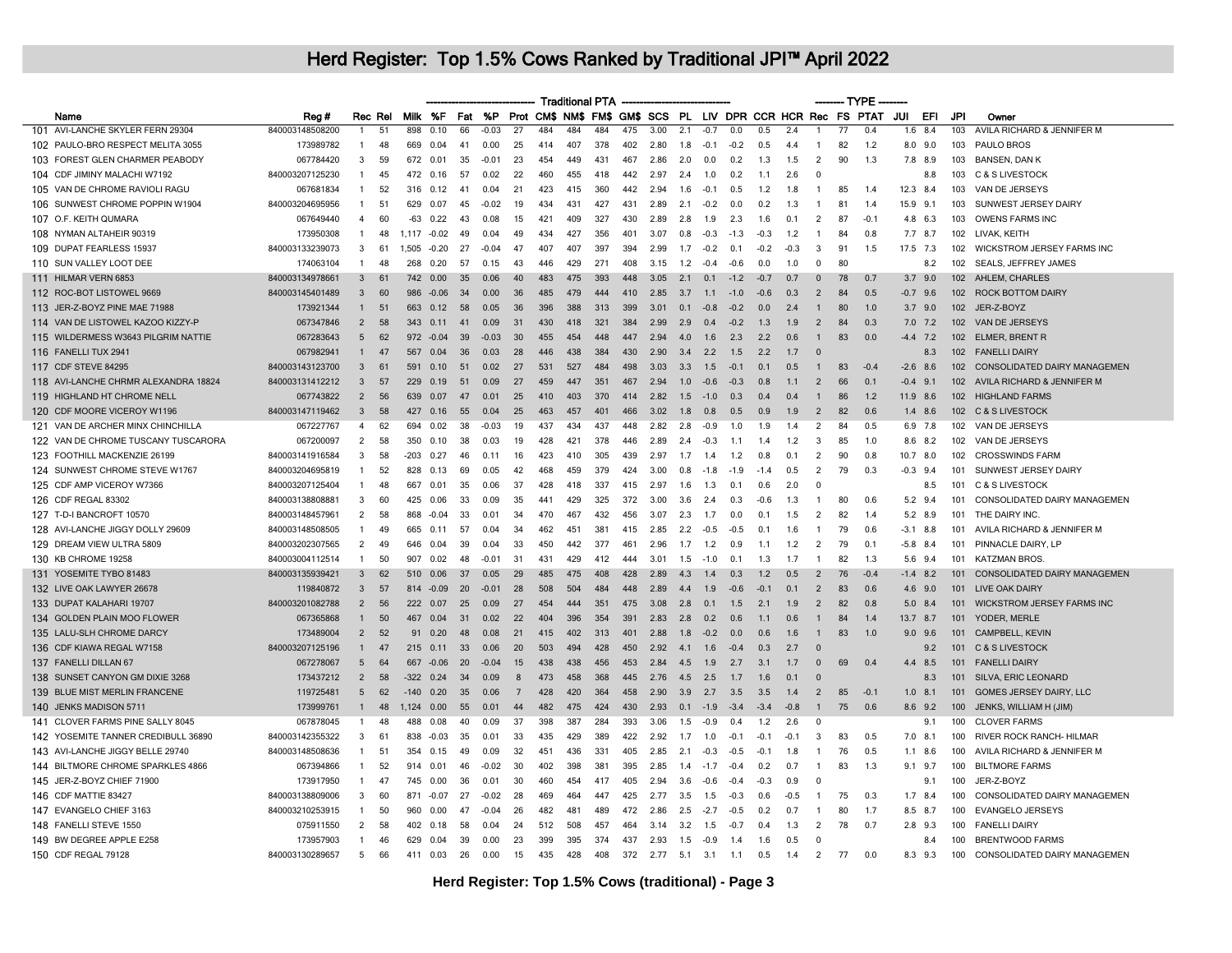|                                      |                 |                 |         |        |                |                 |         |    | - Traditional PTA -                                                |     |     |     |      |                  |        |        |        |                  |                |    | --- TYPE ---- |        |             |     |                                        |
|--------------------------------------|-----------------|-----------------|---------|--------|----------------|-----------------|---------|----|--------------------------------------------------------------------|-----|-----|-----|------|------------------|--------|--------|--------|------------------|----------------|----|---------------|--------|-------------|-----|----------------------------------------|
| Name                                 | Reg #           |                 | Rec Rel |        | Milk %F Fat    |                 |         |    | %P Prot CM\$ NM\$ FM\$ GM\$ SCS PL LIV DPR CCR HCR Rec FS PTAT JUI |     |     |     |      |                  |        |        |        |                  |                |    |               |        | EFL         | JPI | Owner                                  |
| 151 NYMAN ALTAHEIR 90313             | 173950241       | $\overline{1}$  | 48      |        | $1.370 - 0.13$ | $\overline{37}$ | 0.01    | 53 | 503                                                                | 497 | 443 | 503 | 3.03 | $\overline{1.0}$ | $-0.6$ | $-1.0$ | 0.0    | $\overline{1.8}$ |                | 61 | $-1.3$        |        | $-13.3$ 8.8 | 99  | <b>NYMAN BROS</b>                      |
| 152 FOOTHILL VICEROY 26414           | 840003141916799 | 3               | 61      | 1.100  | $-0.02$        | 48              | 0.03    | 48 | 445                                                                | 440 | 373 | 398 | 3.12 | 2.0              | 1.9    | $-0.4$ | 0.3    | 0.9              | $\overline{2}$ | 82 | 0.5           |        | $-2.1$ 9.7  | 99  | <b>COUNTYLINE LLC</b>                  |
| 153 EVANGELO OCTAVIUS 3179           | 840003210253931 |                 | 41      | 407    | 0.11           | 43              | 0.15    | 47 | 382                                                                | 364 | 203 | 349 | 3.06 | 0.3              | $-1.1$ | $-0.9$ | $-0.6$ | 0.9              | $\Omega$       |    |               |        | 8.6         | 99  | <b>EVANGELO JERSEYS</b>                |
| 154 IRISHTOWN W5107 MIGHTY TEE       | 067865107       | $\mathbf{1}$    | 48      | 651    | 0.08           | 49              | 0.07    | 39 | 439                                                                | 425 | 330 | 387 | 2.87 | 2.1              | $-0.7$ | $-0.5$ | $-0.1$ | 1.4              | $\mathbf{1}$   | 81 | 0.4           | 0.1    | 8.2         | 99  | <b>IRISHTOWN ACRES</b>                 |
| 155 HIGHLAND PILGRIM A REFUGEE       | 067743812       | $\mathcal{P}$   | 57      | 820    | $-0.06$        | 27              | 0.04    | 38 | 397                                                                | 388 | 324 | 361 | 2.94 | 2.7              | 1.9    | 0.7    | 0.7    | 0.7              | $\mathbf{1}$   | 82 | 0.5           |        | $7.3$ 8.3   | 99  | <b>HIGHLAND FARMS</b>                  |
| 156 AVI-LANCHE SKYLER NESSIE 29190   | 840003148508086 | $\mathbf{1}$    | 52      | 1.021  | 0.09           | 69              | $-0.01$ | 36 | 463                                                                | 463 | 441 | 424 | 3.11 | 1.8              | 0.5    | $-0.8$ | 0.5    | 2.3              | -1             | 80 | 0.5           |        | $2.5$ 7.7   | 99  | AVILA RICHARD & JENNIFER M             |
| 157 VAN DE KEYSTONE PROZAC PAOLA     | 067347810       | $\overline{2}$  | 57      | 786    | 0.06           | 51              | 0.01    | 32 | 487                                                                | 482 | 441 | 469 | 2.97 | 1.9              | 0.3    | $-0.5$ | $-0.1$ | $-0.1$           | $\overline{2}$ | 84 | 0.6           |        | $-1.5$ 9.0  | 99  | VAN DE JERSEYS                         |
| 158 YOSEMITE MIAMI HENRICO 40401     | 840003210853928 |                 | 45      | 763    | $-0.06$        | 23              | 0.01    | 31 | 445                                                                | 438 | 397 | 417 | 2.91 | 3.9              | 1.0    | 0.9    | 1.7    | 1.0              | $\Omega$       |    |               |        | 8.8         | 99  | <b>RIVER ROCK RANCH- HILMAR</b>        |
| 159 FOOTHILL MAGNUM 25258            | 840003138932175 | $\mathbf{3}$    | 60      | 631    | 0.06           | 44              | 0.03    | 29 | 451                                                                | 443 | 391 | 495 | 2.87 | 0.8              | $-11$  | 10     | 0.4    | $-2.1$           | $\overline{2}$ | 83 | $-0.3$        |        | $-3.2$ 7.2  | 99  | <b>COUNTYLINE LLC</b>                  |
| 160 MM VISIONARY 19413               | 119571381       | $5\phantom{.0}$ | 71      | 827    | 0.00           | 39              | $-0.01$ | 28 | 409                                                                | 407 | 391 | 418 | 2.98 | 2.0              | 0.0    | 0.5    | 2.1    | 3.1              | $\overline{2}$ | 87 | 0.6           |        | $3.6$ $9.1$ | 99  | <b>MISTY MEADOW DAIRY</b>              |
| 161 VAN DE LISTOWEL SCARLETT LETTER  | 067306831       | 3               | 57      | 238    | 0.14           | 42              | 0.08    | 27 | 446                                                                | 431 | 333 | 346 | 2.83 | 3.7              | 1.2    | $-1.4$ | $-0.1$ | 0.9              | $\overline{2}$ | 92 | 0.7           | 6.9    | 8.7         | 99  | <b>STAR ROCK FARMS</b>                 |
| 162 PETERSON STEVE MILLY             | 840003149431010 | $\overline{2}$  | 55      | -106   | 0.31           | 60              | 0.15    | 27 | 480                                                                | 463 | 322 | 412 | 3.00 | 2.6              | $-0.3$ | $-0.9$ | $-0.9$ | $-0.1$           | $\overline{2}$ | 90 | 0.8           | 7.1    | 8.9         | 99  | PETERSON ERIC & ROY                    |
| 163 VAN DE LISTOWEL SAVOY FLAVOR-P   | 067347847       | 2               | 55      | 202    | 0.14           | 40              | 0.09    | 26 | 480                                                                | 465 | 366 | 396 | 2.81 | 3.4              | 1.2    | $-1.5$ | $-0.7$ | 0.6              | -1             | 85 | 0.5           |        | $2.7$ 8.5   | 99  | VAN DE JERSEYS                         |
| 164 VAN DE KALAHARI RAVIOLI KIELBASA | 067751606       | $\mathbf{1}$    | 53      | -218   | 0.24           | 41              | 0.16    | 26 | 401                                                                | 384 | 234 | 406 | 3.07 | 1.6              | 0.5    | 0.9    | 2.2    | 2.7              | $\overline{1}$ | 83 | 1.0           |        | 6.4 7.9     | 99  | BROWNLEE, RUTH ELIZABETH               |
| 165 CAL-MART VICEROY DORA 1115       | 076041115       | -1              | 50      | -102   | 0.25           | 49              | 0.14    | 25 | 407                                                                | 390 | 258 | 382 | 2.94 | 2.4              | 1.1    | 0.9    | 1.9    | 2.7              | -1             | 80 | 0.7           |        | $1.7$ 8.4   | 99  | <b>MARTIN DAIRY LLC</b>                |
| 166 BILTMORE SKYLER JANIE 4964       | 067854964       | -1              | 51      | 389    | 0.26           | 75              | 0.03    | 21 | 511                                                                | 506 | 463 | 458 | 3.01 | 2.8              | 0.7    | $-0.8$ | $-0.3$ | 2.0              | $\mathbf{1}$   | 77 | 0.4           | $-2.1$ | 8.9         | 99  | <b>BILTMORE FARMS</b>                  |
| 167 CDF JIMINY DYNASTY W8044         | 840003214623364 | 1               | 45      | $-199$ | 0.20           | 33              | 0.13    | 21 | 404                                                                | 386 | 256 | 364 | 2.86 | 2.9              | 1.5    | 0.5    | 1.2    | 3.1              | $\Omega$       |    |               |        | 8.7         | 99  | <b>C &amp; S LIVESTOCK</b>             |
| 168 CDF STEVE 85517                  | 840003144029916 | 2               | 59      | 41     | 0.27           | 59              | 0.07    | 17 | 467                                                                | 456 | 379 | 423 | 2.90 | 2.5              | $-0.2$ | $-0.7$ | $-0.4$ | 1.4              | -1             | 78 | 0.8           | 6.5    | 8.9         | 99  | CONSOLIDATED DAIRY MANAGEMEN           |
| 169 FOREST GLEN DILLAN ORANGE        | 067862254       | 4               | 60      | 183    | 0.00           | 8               | 0.04    | 15 | 389                                                                | 379 | 328 | 453 | 2.80 | 3.4              | 1.6    | 3.9    | 5.0    | 1.4              | $\overline{1}$ | 80 | $-0.4$        | -4.3   | 8.2         | 99  | <b>BANSEN, DAN K</b>                   |
| 170 PENNSOTA DILLAN 1704-P           | 067641704       | 3               | 56      | 372    | 0.06           | 31              | $-0.02$ | 9  | 428                                                                | 425 | 429 | 452 | 2.80 | 3.4              | 1.1    | 2.0    | 3.3    | 1.3              | $\overline{2}$ | 84 | 0.5           | 5.1    | 8.2         | 99  | MILL, JASON PAUL                       |
| 171 FOOTHILL VICEROY 26859           | 840003141917244 | $\overline{2}$  | 59      |        | 881 -0.05      | 32              | 0.05    | 43 | 431                                                                | 422 | 345 | 381 | 3.01 | 2.7              | 1.0    | $-0.4$ | 0.7    | 2.8              | $\overline{2}$ | 80 | 0.3           | 3.6    | 9.3         | 98  | <b>COUNTYLINE LLC</b>                  |
| 172 IRISHTOWNS W4864 KALAHARI DEB    | 067454864       | $\overline{2}$  | 55      | 494    | 0.13           | 52              | 0.11    | 41 | 409                                                                | 395 | 273 | 413 | 3.01 | 0.5              | $-1.8$ | 0.3    | 0.8    | 0.4              | $\overline{2}$ | 83 | 1.0           |        | $2.5$ 8.1   | 98  | <b>IRISHTOWN ACRES</b>                 |
| 173 AVI-LANCHE CHIPPER CARLEY 25817  | 840003148504713 | $\overline{2}$  | 53      | 632    | 0.00           | 31              | 0.07    | 39 | 441                                                                | 430 | 338 | 452 | 3.04 | 2.1              | 0.4    | 1.1    | 1.9    | 3.0              | $\overline{2}$ | 60 | $-1.9$        |        | $-11.9$ 8.9 | 98  | AVILA RICHARD & JENNIFER M             |
| 174 HI-LAND MONUMENT JUSTIFY         | 067338942       | $\mathbf{3}$    | 56      | 880    | $-0.08$        | 25              | 0.02    | 37 | 400                                                                | 393 | 342 | 439 | 2.95 | 2.1              | 0.7    | 2.6    | 2.4    | 1.0              | $\overline{2}$ | 84 | $-0.2$        |        | $-5.6$ 8.3  | 98  | <b>CHAMBERLAIN GREG &amp; BENJAMIN</b> |
| 175 CDF VERN 84644                   | 840003143183244 | $\overline{2}$  | 57      | 755    | $-0.01$        | 35              | 0.04    | 36 | 446                                                                | 438 | 374 | 450 | 2.96 | 1.2              | 1.0    | $-0.2$ | 0.4    | 0.5              | -1             | 80 | 0.3           |        | $0.5$ 8.5   | 98  | <b>CONSOLIDATED DAIRY MANAGEMEN</b>    |
| 176 CDF STEVE 84343                  | 840003143123748 | $\overline{2}$  | 58      | 643    | 0.15           | 65              | 0.05    | 34 | 494                                                                | 485 | 416 | 398 | 2.98 | 2.4              | 1.0    | $-2.4$ | $-1.7$ | 1.1              |                | 81 | 0.7           |        | $1.9$ $9.3$ | 98  | CONSOLIDATED DAIRY MANAGEMEN           |
| 177 BAR MB NEWS MAID 14297           | 840003143547725 | 3               | 63      | 902    | $-0.05$        | 32              | $-0.01$ | 31 | 491                                                                | 486 | 463 | 421 | 2.86 | 4.6              | 2.5    | 0.2    | 0.3    | 0.0              | $\Omega$       |    | 0.9           | 1.8    | 8.6         | 98  | <b>BOER, GERRET</b>                    |
| 178 NYMAN RESPECT 49237              | 173804885       | $\mathbf{1}$    | 50      |        | 703 -0.03      | 28              | 0.02    | 30 | 411                                                                | 401 | 351 | 360 | 2.75 | 2.0              | 0.6    | $-16$  | $-0.4$ | 3.6              | $\mathbf{1}$   | 78 | _በ ጸ          | 10.0   | 9.6         | 98  | <b>NYMAN BROS</b>                      |
| 179 PACIFIC EDGE CHROME 6518         | 840003211413644 | $\mathbf{1}$    | 53      | 368    | 0.15           | 51              | 0.07    | 28 | 414                                                                | 402 | 319 | 396 | 2.88 | 2.0              | $-1.1$ | 0.4    | 0.4    | 0.6              | -1             | 82 | 1.3           |        | 5.5 8.9     | 98  | ROCHA, SCOTT                           |
| 180 DUPAT STEVE 17495                | 840003142712875 | 2               | 58      | 349    | 0.16           | 51              | 0.06    | 26 | 454                                                                | 444 | 369 | 400 | 2.93 | 2.5              | 0.6    | $-0.9$ | $-0.3$ | 1.3              | 2              | 81 | 0.6           | 5.0    | 9.4         | 98  | <b>WICKSTROM JERSEY FARMS INC</b>      |
| 181 YOSEMITE SKYLER NITRO 40429      | 840003210853956 | -1.             | 49      | 1,167  | 0.08           | 74              | $-0.08$ | 24 | 493                                                                | 501 | 555 | 486 | 3.09 | 2.3              | 0.8    | 0.2    | 0.6    | 1.9              | $\Omega$       |    |               |        | 8.3         | 98  | RIVER ROCK RANCH- HILMAR               |
| 182 HILMAR VIABULL 21118             | 840003214474809 | -1              | 50      | 699    | 0.00           | 33              | $-0.01$ | 23 | 479                                                                | 474 | 458 | 414 | 2.80 | 4.4              | 1.4    | $-0.3$ | 0.1    | $-0.2$           | $\Omega$       |    |               |        | 8.9         | 98  | AHLEM, CHARLES                         |
| 183 O.F. REGAL TRACEE                | 067649003       | 5               | 64      | 58     | 0.15           | 34              | 0.09    | 21 | 395                                                                | 381 | 287 | 366 | 2.86 | 3.9              | 1.5    | 2.2    | 1.7    | 1.0              | $\overline{2}$ | 86 | 0.1           | 0.7    | 8.6         | 98  | OWENS FARMS INC                        |
| 184 GOFF CHROME 40115                | 076140115       | $\overline{1}$  | 48      | 656    | 0.03           | 39              | $-0.02$ | 20 | 424                                                                | 421 | 414 | 407 | 2.85 | 2.6              | $-0.7$ | $-0.1$ | 0.2    | 0.5              | -1             | 83 | 1.9           | 15.7   | 9.4         | 98  | GOFF, BUSTER                           |
| 185 IRISHTOWNS W4010 DILLAN VONNY    | 067644010       | 5               | 60      | -144   | 0.16           | 27              | 0.05    | 5  | 448                                                                | 439 | 390 | 488 | 2.83 | 4.1              | 2.0    | 3.3    | 4.4    | 1.3              | $\overline{2}$ | 78 | $-0.8$        | -6.0   | 8.0         | 98  | <b>IRISHTOWN ACRES</b>                 |
| 186 FOOTHILL NEWS 27182              | 840003143956364 | 3               | 59      | 1.344  | $-0.16$        | 28              | $-0.01$ | 47 | 466                                                                | 461 | 428 | 441 | 2.93 | 2.9              | 0.5    | 0.5    | 0.8    | $-0.5$           | $\overline{2}$ | 77 | 0.2           |        | $-5.7$ 7.9  | 97  | <b>COUNTYLINE LLC</b>                  |
| 187 JER-Z-BOYZ PROMO 70695           | 173844865       | $\mathbf{1}$    | 45      | 579    | 0.07           | 44              | 0.10    | 42 | 445                                                                | 435 | 325 | 408 | 3.17 | 1.7              | 0.4    | $-0.5$ | $-0.3$ | $-0.6$           | $\Omega$       |    |               |        | 8.3         | 97  | JER-Z-BOYZ                             |
| 188 BW CENTERPIECE GRACIE D590       | 173738845       | -1              | 52      | 1,160  | $-0.10$        | 33              | $-0.01$ | 41 | 439                                                                | 435 | 405 | 410 | 2.97 | 1.9              | $-0.5$ | $-0.9$ | $-0.3$ | 1.2              | -1             | 83 | 0.8           |        | $3.9$ $9.2$ | 97  | <b>BRENTWOOD FARMS</b>                 |
| 189 CLOVER FARMS JIGGY EMILY 7524    | 067477524       | $\mathbf{1}$    | 52      | 367    | 0.13           | 46              | 0.11    | 38 | 450                                                                | 432 | 302 | 413 | 2.87 | 1.7              | $-0.8$ | $-0.5$ | 0.2    | 1.3              | -1             | 79 | $-0.3$        |        | $-7.3$ 8.3  | 97  | <b>CLOVER FARMS</b>                    |
| 190 DUPAT LISTOWEL 19167             | 840003150983682 | 2               | 55      | 865    | $-0.05$        | 30              | 0.02    | 37 | 451                                                                | 442 | 387 | 396 | 2.89 | 2.7              | $-0.1$ | $-1.2$ | $-0.8$ | 0 <sub>1</sub>   | $\overline{2}$ | 81 | 0.6           |        | $3.6$ $8.7$ | 97  | <b>WICKSTROM JERSEY FARMS INC</b>      |
| 191 JENKS MADISON 5737               | 173999284       |                 | 48      | 814    | 0.07           | 54              | 0.03    | 36 | 411                                                                | 403 | 346 | 354 | 2.91 | 1.3              | 0.0    | $-1.4$ | $-1.3$ | 0.0              |                | 80 | 1.5           | 9.6    | 9.3         | 97  | JENKS, WILLIAM H (JIM)                 |
| 192 VAN DE KALAHARI ILLIANNA KANDLE  | 067751607       | $\overline{2}$  | 56      | 401    | 0.02           | 24              | 0.10    | 36 | 400                                                                | 387 | 276 | 410 | 3.02 | 2.5              | $-0.2$ | 1.5    | 3.5    | 1.7              | $\overline{2}$ | 83 | 0.6           | $-0.8$ | 8.5         | 97  | VANDERSTAPPEN, WESLEY HANS             |
| 193 JAZZY DIVIDEND 6617              | 840003135649510 | $\overline{4}$  | 66      | 830    | $-0.04$        | 32              | 0.00    | 31 | 426                                                                | 421 | 390 | 390 | 2.92 | 2.7              | 1.9    | $-0.1$ | 0.6    | 0.2              | $\overline{2}$ | 84 | 0.9           | 2.1    | 8.6         | 97  | <b>ENDRES JAZZY JERSEYS</b>            |
| 194 CDF LAWYER 80590                 | 840003134630685 | $\overline{4}$  | 64      |        | 796 -0.10      | 16              | 0.01    | 31 | 414                                                                | 409 | 373 | 441 | 2.92 | 2.2              | 1.4    | 1.5    | 1.5    | 1.2              | $\overline{2}$ | 82 | $-0.1$        |        | $-3.3$ 7.6  | 97  | <b>CONSOLIDATED DAIRY MANAGEMEN</b>    |
| 195 O.F. KEITH FUN                   | 067649215       | $\overline{4}$  | 60      | 754    | 0.08           | 54              | 0.01    | 30 | 398                                                                | 392 | 353 | 385 | 2.88 | 1.1              | 0.3    | 0.1    | 0.0    | $-0.3$           | $\overline{2}$ | 87 | 0.4           | 1.9    | 7.7         | 97  | <b>OWENS FARMS INC</b>                 |
| 196 HILMAR RAIDER 100930             | 840003132248453 | $\overline{2}$  | 53      | 642    | $-0.05$        | 20              | 0.03    | 30 | 447                                                                | 440 | 386 | 447 | 2.91 | 3.0              | 0.6    | 0.8    | 1.4    | 0.6              | $\overline{1}$ | 79 | 0.0           |        | $1.2$ 8.3   | 97  | AHLEM, MARK                            |
| 197 JER-Z-BOYZ LISTOWEL 62999-P      | 173318564       |                 | 47      | 669    | $-0.01$        | 31              | 0.02    | 28 | 452                                                                | 444 | 400 | 421 | 2.80 | 3.1              | 0.5    | 0.1    | 0.7    | 0.9              | $\Omega$       |    |               |        | 8.4         | 97  | JER-Z-BOYZ                             |
| 198 FANELLI STEVE 2994               | 067982994       |                 | 44      | 321    | 0.24           | 67              | 0.07    | 27 | 532                                                                | 526 | 449 | 430 | 3.14 | 3.4              | 1.4    | $-2.3$ | $-1.4$ | 1.1              | $\Omega$       |    |               |        | 9.7         | 97  | <b>FANELLI DAIRY</b>                   |
| 199 NYMAN STARLORD 91034             | 173955675       |                 | 48      | 697    | 0.03           | 41              | 0.00    | 25 | 452                                                                | 451 | 433 | 422 | 3.05 | 3.4              | 1.0    | 0.3    | 1.0    | 2.4              | $\Omega$       |    |               |        | 9.4         | 97  | <b>LIVE OAK DAIRY</b>                  |
| 200 GOFF RESPECT 41008               | 076141008       | $\mathbf{1}$    | 48      | 500    | 0.10           | 47              | 0.03    | 25 | 397                                                                | 388 | 336 | 361 | 2.84 | 1.4              | 0.6    | $-1.1$ | 0.1    | 3.9              | $\overline{1}$ | 81 | 1.0           | 9.9    | 9.4         | 97  | GOFF, BUSTER                           |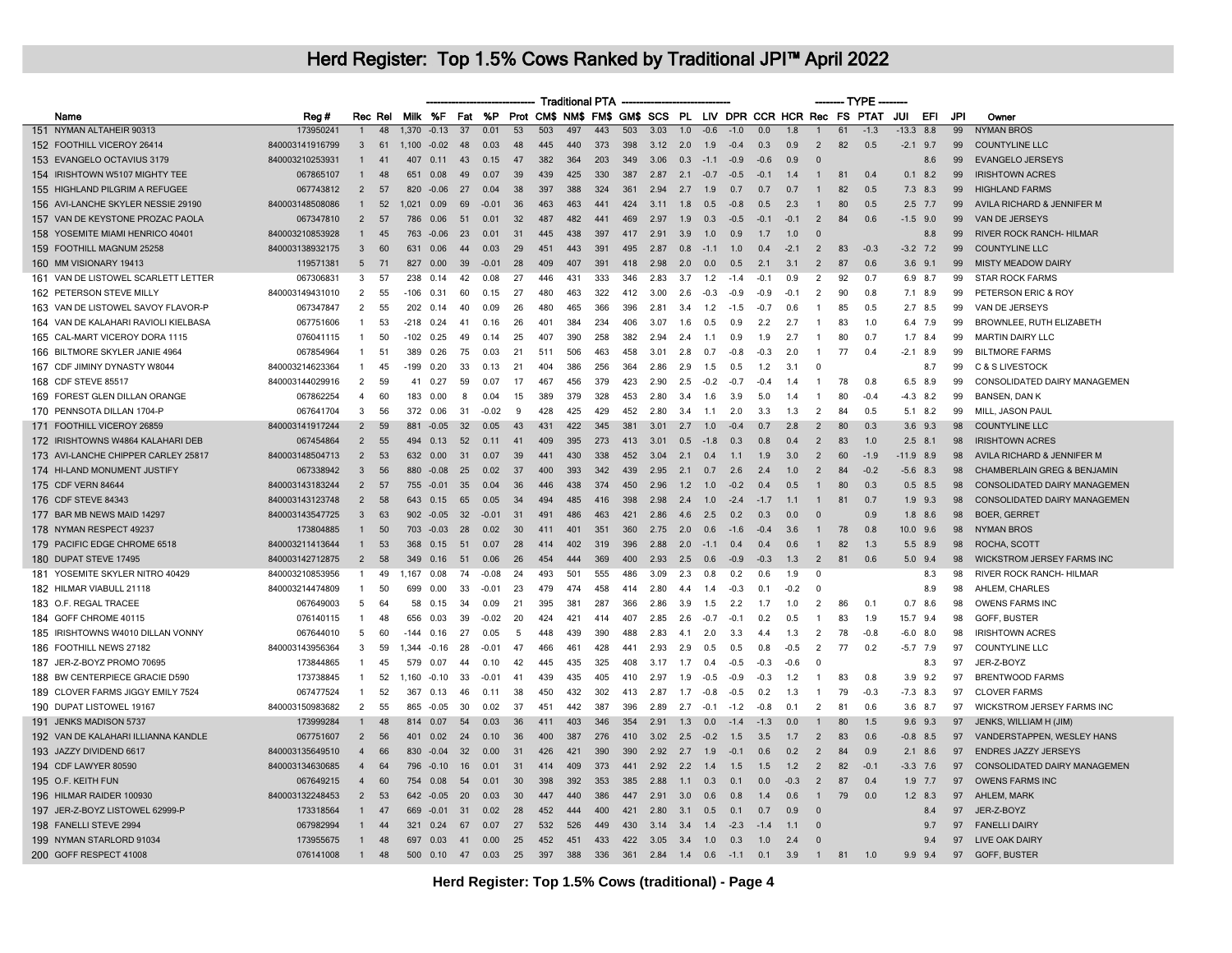| Milk %F<br>%P<br>Prot CM\$ NM\$ FM\$ GM\$ SCS PL LIV DPR CCR HCR Rec FS PTAT JUI<br>EFI<br>Fat<br>JPI<br>Reg #<br>Rec Rel<br>Name<br>Owner<br>$\overline{36}$<br>$\overline{77}$<br>201 GOLDEN MEADOWS BANCROFT 4262<br>173436163<br>$\overline{2}$<br>0.08<br>25<br>461<br>451<br>362<br>448<br>3.0<br>1.3<br>0.9<br>0.7<br>$\overline{0}$<br>8.5<br>97<br>DIAS ROBERT T. & FANELLI ROB<br>57<br>197<br>0.12<br>3.01<br>1.1<br>87<br>202 LEGENDAIRY WILLEM DAISY<br>174318343<br>70<br>402<br>292<br>432<br>7.0<br>97<br>SEALS THOMAS L & JENNIE L<br>$\overline{1}$<br>44<br>19<br>0.32<br>$0.1^{\circ}$<br>24<br>415<br>3.00<br>$-0.3$<br>$-0.1$<br>0.7<br>0.3<br>1.0<br>$\mathbf{1}$<br>0.7<br>0.8<br>840003136660799<br>460<br>422<br>79<br><b>KUTZ DAIRY LLC</b><br>203 KUTZ MEGAPOWER 14960<br>62<br>0.07<br>41<br>0.02<br>23<br>466<br>476<br>2.92<br>2.9<br>$-1.0$<br>1.0<br>1.9<br>2<br>0.1<br>$-2.6$ 7.7<br>97<br>$\overline{4}$<br>511<br>2.0<br>204 YOSEMITE CHROME LISTOWEL 40763<br>840003211141112<br>45<br>33<br>$-0.06$<br>22<br>451<br>451<br>476<br>400<br>2.78<br>$-0.2$<br>$\mathbf 0$<br>9.3<br>97<br>RIVER ROCK RANCH- HILMAR<br>$\overline{1}$<br>964<br>$-0.06$<br>4.3<br>0.2<br>0.4<br>0.9<br>205 SUNWEST KING BINGO W5842<br>840003139288886<br>62<br>40<br>22<br>434<br>435<br>442<br>433<br>2.96<br>2.9<br>2<br>81<br>5.5 8.6<br>97<br>SUNWEST JERSEY DAIRY<br>4<br>797<br>0.01<br>$-0.03$<br>1.4<br>1.1<br>1.3<br>0.8<br>0.9<br>206 RED TOP ALTABLITZ 44127<br>840003150438565<br>2<br>56<br>292<br>0.11<br>37<br>0.05<br>21<br>411<br>399<br>334<br>424<br>2.76<br>2.2<br>1.4<br>1.6<br>2.5<br>2.6<br>72<br>$-1.4$<br>$-10.5$ 8.5<br>97<br><b>RED TOP JERSEYS</b><br>$\overline{1}$<br>207 CDF STARLORD DETOUR W7371<br>840003207125409<br>438<br>438<br>443<br>425<br>97<br>C & S LIVESTOCK<br>$\mathbf{1}$<br>46<br>716<br>$-0.09$<br>15<br>$-0.03$<br>-20<br>295<br>42<br>2.4<br>1.2<br>21<br>26<br>$\Omega$<br>8.9<br>840003208894735<br>398<br>359<br>392<br>CAL POLY CORPORATION<br>208 POLY RESPECT JILLIAM 269<br>48<br>203<br>0.21<br>54<br>0.03<br>407<br>2.77<br>1.9<br>0.7<br>3.4<br>$\Omega$<br>9.3<br>97<br>$\mathbf{1}$<br>-13<br>0.1<br>0.9<br>067667135<br>$\overline{2}$<br>393<br>386<br>NATURE VIEW FARMS LLC<br>209 NATURE VIEW FLIP HALLIE-P<br>51<br>50<br>0.12<br>27<br>0.04<br>343<br>449<br>2.88<br>2.4<br>1.2<br>2.8<br>3.2<br>1.2<br>2<br>83<br>0.3<br>5.3<br>7.9<br>97<br>10<br>977<br>408<br>273<br>370<br>210 COUNTRY LANE OCTAVIUS RADISH<br>075931136<br>$\mathbf{1}$<br>43<br>$-0.02$<br>42<br>0.10<br>59<br>423<br>3.11<br>0.3<br>$-1.8$<br>$-2.1$<br>$-1.6$<br>$-0.1$<br>0<br>8.7<br>96<br><b>MARTIN, BRIAN L</b><br>211 DREAM VIEW CHEDDAR 6338<br>067486338<br>504<br>466<br>$-0.2$<br>76<br>$-0.4$<br>$-3.9$<br>96<br>PINNACLE DAIRY, LP<br>51<br>1.331<br>$-0.05$<br>54<br>$-0.03$<br>511<br>512<br>3.07<br>1.6<br>$-2.1$<br>$-2.0$<br>0.1<br>8.6<br>$\mathbf{1}$<br>42<br>212 AVI-LANCHE JIGGY ROSE 29686<br>840003148508582<br>50<br>442<br>332<br>$-0.3$<br>72<br>AVILA RICHARD & JENNIFER M<br>431<br>0.15<br>54<br>0.09<br>36<br>457<br>413<br>291<br>1.9<br>$-0.5$<br>1.2<br>0.0<br>$-8.3$ 8.2<br>96<br>$\mathbf{1}$<br>0 <sub>1</sub><br>$\mathbf{1}$<br>067290746<br>62<br>29<br>384<br>381<br>371<br>367<br>2.3<br>$-0.1$<br>91<br>VAN DE JERSEYS<br>213 VAN DE CLEARVISION DELILAH DIVA<br>$\overline{4}$<br>1 0 8 7<br>$-0.11$<br>$-0.03$<br>34<br>2.88<br>0.5<br>0 <sub>7</sub><br>$-0.4$<br>$\mathbf{3}$<br>1.2<br>$11.5$ 9.3<br>96<br>214 AVI-LANCHE LISTOWEL NELLIE 19524<br>840003131412912<br>$\mathbf{3}$<br>59<br>36<br>472<br>452<br>408<br>2.91<br>3.8<br>0.5<br>$-1.0$<br>0.9<br>2<br>77<br>$-1.2$ 9.0<br>96<br>AVILA RICHARD & JENNIFER M<br>1.015<br>$-0.06$<br>$-0.01$<br>34<br>476<br>0.4<br>0.2<br>58<br>398<br>393<br>79<br>96<br>215 FOREST GLEN LISTOWEL DEBBIE<br>067784877<br>2<br>$-0.03$<br>31<br>458<br>451<br>2.93<br>3.7<br>$-0.5$<br>0.1<br><b>FOREST GLEN JERSEYS</b><br>773<br>0.03<br>34<br>1.1<br>$-0.1$<br>$-1.0$<br>$\mathbf{1}$<br>$1.9$ 8.7<br>216 SPRING CREEK PILGRIM DOEY<br>067198737<br>266<br>385<br>92<br>SPRING CREEK FARMS<br>$5\overline{6}$<br>60<br>423<br>$-0.03$<br>15<br>0.08<br>32<br>366<br>356<br>302<br>2.5<br>20<br>22<br>32<br>22<br>$\overline{2}$<br>6.2 7.5<br>96<br>04<br>217 KB CHROME 18801<br>840003004110606<br>52<br>851<br>0.03<br>48<br>0.00<br>402<br>395<br>364<br>389<br>2.82<br>$-1.1$<br>$-0.6$<br>$-0.5$<br>0.4<br>76<br>0.9<br>4.4 9.4<br>96<br><b>KATZMAN BROS.</b><br>$\mathbf{1}$<br>31<br>1.0<br>$\overline{1}$<br>218 YOSEMITE SKYLER RUFUS 40246<br>840003210853773<br>47<br>0.22<br>75<br>0.03<br>28<br>451<br>447<br>399<br>425<br>3.08<br>$-0.3$<br>$-0.6$<br>3.2<br>96<br><b>RIVER ROCK RANCH- HILMAR</b><br>576<br>1.3<br>$-0.4$<br>$\Omega$<br>8.4<br>174032625<br>433<br>432<br>425<br>392<br>2.96<br>8.9<br>96<br>JER-Z-BOYZ<br>219 JER-Z-BOYZ STARLORD 73867<br>45<br>826<br>$-0.06$<br>26<br>$-0.02$<br>26<br>4.0<br>1.4<br>0.4<br>1.0<br>2.5<br>$\mathbf{1}$<br>$\Omega$<br>220 RINGBYRE LISTOWEL DAZZLER DIXIE-P<br>173295719<br>43<br>0.09<br>38<br>0.05<br>459<br>393<br>409<br>$-0.7$<br>$\overline{2}$<br>83<br>0.2<br>$-2.5$ 8.2<br>96<br>RINGBYRE JERSEYS LLC<br>371<br>24<br>470<br>2.82<br>3.5<br>1.3<br>0.3<br>0.4<br>$\mathbf{1}$<br>221 LEGENDAIRY LISTOWEL KACHINA<br>173487570<br>2<br>58<br>124<br>0.19<br>46<br>0.09<br>23<br>454<br>441<br>347<br>413<br>2.87<br>2.8<br>0.5<br>$-0.3$<br>0.8<br>0.5<br>2<br>81<br>$-0.6$<br>$-2.7$ 8.5<br>96<br><b>SEALS THOMAS L &amp; JENNIE L</b><br>76<br>222 CDF VICEROY 83658<br>840003141203784<br>$\overline{4}$<br>63<br>622<br>$-0.01$<br>29<br>$-0.01$<br>20<br>446<br>445<br>438<br>446<br>2.98<br>4.2<br>1.7<br>1.9<br>3.1<br>$\overline{c}$<br>$-0.6$<br>$-4.3$ 9.2<br>96<br><b>RIVER ROCK RANCH- HILMAR</b><br>2.5<br>173136700<br>3<br>53<br>405<br>2.6<br>$-0.9$<br>2<br>88<br>96<br>223 BELLVIEW CHROME UKULELE 565<br>430<br>0.06<br>33<br>0.02<br>20<br>412<br>367<br>427<br>2.85<br>1.2<br>1.5<br>0.4<br>1.2<br>5.8 8.4<br>BELL, BRADY<br>840003135881435<br>402<br>$\overline{2}$<br>83<br>$\overline{4}$<br>61<br>226<br>$-0.06$<br>408<br>366<br>427<br>5.2<br>4.6<br>3.8<br>40<br>2.1<br>0.1<br>$2.2$ 8.3<br>96<br>AHLEM, GRANT<br>224 JCJ SANTANA 35141<br>$-1$<br>0.03<br>291<br>-14<br>840003214474792<br>50<br>96<br>225 HILMAR VIABULL 21101<br>$\mathbf{1}$<br>12 <sup>2</sup><br>0.16<br>35<br>0.05<br>410<br>400<br>344<br>422<br>281<br>3.2<br>1.6<br>2.2<br>0.3<br>$\Omega$<br>7.7<br>AHLEM, CHARLES<br>11<br>24<br>226 NYMAN TRAJECTORY 26024<br>119835339<br>61<br>1,325<br>53<br>449<br>385<br>372<br>$-0.6$<br>$-2.2$<br>$\overline{2}$<br>76<br>$-0.5$<br>95<br><b>NYMAN BROS</b><br>4<br>$-0.05$<br>0.01<br>-51<br>441<br>2.91<br>1.6<br>$-0.9$<br>1.9<br>$-4.8$ 8.6<br>840003210180684<br>227 FOUR J CHROME 17030<br>$-0.09$<br>343<br>376<br>79<br>95<br><b>FOUR J JERSEYS</b><br>$\mathbf{1}$<br>49<br>1.646<br>$-0.20$<br>34<br>40<br>340<br>384<br>2.90<br>0.5<br>$-1.4$<br>0.7<br>1.4<br>1.7<br>$\mathbf{1}$<br>0.7<br>7.8 7.0<br>067846631<br>52<br>42<br>447<br>388<br>378<br>76<br><b>FOREST GLEN JERSEYS</b><br>228 FOREST GLEN JIGGY RENE<br>929<br>$-0.01$<br>0.03<br>40<br>455<br>2.93<br>2.8<br>0.3<br>$-1.3$<br>$-0.9$<br>0.7<br>0.7<br>$0.3$ 9.2<br>95<br>$\mathbf{1}$<br>$\mathbf{1}$<br>229 BILTMORE OCTAVIUS FANNIE 5064<br>067855064<br>45<br>450<br>0.09<br>41<br>39<br>394<br>380<br>261<br>385<br>0.3<br>$-0.7$<br>$-0.6$<br>0.1<br>84<br>1.4<br>7.8 8.9<br>95<br><b>BILTMORE FARMS</b><br>$\mathbf{1}$<br>0.10<br>3.00<br>$-0.1$<br>$\overline{1}$<br>230 NYMAN CORONADO 27233<br>172907334<br>59<br>26<br>33<br>408<br>377<br>362<br>2.87<br>1.3<br>0.7<br>$\overline{2}$<br>80<br>0.3<br>$3.3$ $8.8$<br>95<br><b>NYMAN BROS</b><br>$\overline{4}$<br>907<br>$-0.08$<br>0.00<br>414<br>4.0<br>0.9<br>1.4<br>231 SUNWEST JIMINY DYNASTY W2992<br>840003204696543<br>333<br>360<br>SUNWEST JERSEY DAIRY<br>632<br>0.04<br>40<br>0.04<br>404<br>394<br>2.86<br>2.1<br>1.4<br>$-0.3$<br>2.6<br>95<br>47<br>31<br>0.3<br>$\Omega$<br>8.6<br>232 FOOTHILL STEVE 26783<br>840003141917168<br>$\mathbf{3}$<br>60<br>430<br>421<br>355<br>377<br>2.95<br>0.7<br>$\overline{2}$<br>81<br>0.6<br>$3.8$ $8.5$<br>95<br><b>COUNTYLINE LLC</b><br>537<br>0.13<br>54<br>0.05<br>-30<br>1.9<br>$-1.0$<br>$-0.6$<br>0.7<br>87<br>233 SUN VALLEY CHIEF DEE<br>174063092<br>49<br>1.086<br>0.04<br>62<br>$-0.05$<br>29<br>485<br>487<br>504<br>448<br>2.99<br>2.1<br>$-2.0$<br>$-1.7$<br>$\mathbf{0}$<br>9.6<br>95<br><b>SEALS, JEFFREY JAMES</b><br>$\mathbf{1}$<br>$-1.0$<br>1.1<br>234 AJ CRAZE 4424<br>067534424<br>53<br>$-0.03$<br>28<br>0.00<br>433<br>429<br>402<br>403<br>2.97<br>3.5<br>2.5<br>0.8<br>1.2<br>84<br>1.4<br>8.4<br>9.4<br>95<br>ALBRIGHT JERSEYS LLC<br>$\mathbf{1}$<br>714<br>27<br>0.4<br>355<br>78<br>235 JER-Z-BOYZ PINE 71370<br>173874884<br>51<br>106<br>0.14<br>36<br>0.11<br>27<br>370<br>242<br>370<br>2.93<br>1.9<br>$-0.2$<br>1.3<br>1.7<br>2.0<br>0.9<br>$5.1$ $9.1$<br>95<br>JER-Z-BOYZ<br>$\mathbf{1}$<br>$\mathbf{1}$<br>236 NYMAN STEVE 90573<br>173952467<br>50<br>335<br>62<br>0.06<br>497<br>488<br>419<br>3.01<br>2.3<br>0.9<br>$-2.2$<br>95<br><b>NYMAN BROS</b><br>0.21<br>26<br>414<br>$-1.7$<br>0.3<br>$\Omega$<br>9.1<br>$\mathbf{1}$<br>237 BILTMORE/MC LEMONHEAD DORA 4315<br>067494315<br>3<br>60<br>163<br>0.20<br>50<br>0.09<br>26<br>399<br>383<br>279<br>398<br>2.82<br>1.1<br>$-0.6$<br>0.5<br>0.9<br>$-0.7$<br>$\overline{2}$<br>83<br>0.3<br>$0.8$ 8.5<br>95<br><b>CORN. MICHAEL R</b><br>238 AVI-LANCHE JIGGY PET 29706<br>840003148508602<br>22<br>433<br>351<br>384<br>95<br>AVILA RICHARD & JENNIFER M<br>49<br>284<br>0.04<br>0.07<br>25<br>445<br>284<br>4.4<br>1.3<br>0.4<br>07<br>1.2<br>$\Omega$<br>9.0<br>$\mathbf{1}$<br>393<br>398<br>2.2<br>$-1.6$<br>85<br>95<br><b>BOHNERT JERSEYS</b><br>239 BOHNERTS CHIEF NESTA<br>840003214927263<br>$\mathbf{1}$<br>44<br>1.191<br>$-0.06$<br>45<br>$-0.09$<br>24<br>451<br>406<br>2.92<br>0.8<br>1.3<br>1.6<br>$\mathbf{1}$<br>2.1<br>13.0 8.8<br>57<br>86<br>240 BARLASS PILGRIM MOLLY4041<br>067384041<br>$\overline{2}$<br>29<br>419<br>431<br>410<br>3.4<br>2.3<br>1.3<br>2.0<br>2.1<br>$\overline{2}$<br>0.5<br>4.5 8.2<br>95<br><b>BARLASS JERSEYS LLC</b><br>884<br>$-0.06$<br>$-0.04$<br>23<br>419<br>2.88<br>241 AHLEM BROTHERS STARLORD 2731<br>840003132543635<br>AHLEM, GRANT<br>48<br>$-0.03$<br>-17<br>0.02<br>23<br>396<br>390<br>349<br>363<br>45<br>2.1<br>23<br>9.2<br>95<br>489.<br>294<br>1.6<br>24<br>$\Omega$<br>-1.<br>242 LEGENDAIRY VICEROY RAMSEY<br>173407903<br>3<br>60<br>469<br>46<br>0.02<br>430<br>424<br>384<br>2.92<br>2.8<br>0.2<br>0.6<br>$\overline{2}$<br>90<br>$2.8$ $8.9$<br>95<br>SEALS THOMAS L & JENNIE L<br>0.11<br>22<br>413<br>1.5<br>1.6<br>0.6<br>243 YOSEMITE STARLORD VICEROY 40737<br>840003211141086<br>43<br>385<br>0.09<br>38<br>22<br>379<br>372<br>322<br>373<br>2.95<br>2.9<br>1.3<br>1.7<br>$\Omega$<br>9.3<br>95<br>RIVER ROCK RANCH- HILMAR<br>$\mathbf{1}$<br>0.04<br>2.4<br>2.6<br>173423314<br>388<br>368<br>396<br>SEALS JEFFREY & REBECCA<br>244 SUN VALLEY DEE CINDIE-ET<br>$\overline{2}$<br>56<br>-468<br>0.43<br>67<br>0.17<br>19<br>211<br>2.92<br>$-0.1$<br>0.2<br>0.2<br>0.9<br>1.7<br>2<br>86<br>0.2<br>$2.1$ 6.1<br>95<br>245 CDF CHROME REGAL W5233<br>840003207030023<br>2<br>54<br>302<br>0.11<br>38<br>0.03<br>432<br>424<br>381<br>388<br>2.82<br>3.3<br>1.0<br>$-0.1$<br>79<br>1.3<br>7.4 9.8<br>95<br><b>C &amp; S LIVESTOCK</b><br>-17<br>$-0.1$<br>1.3<br>$\overline{1}$<br>246 EVANGELO MASTERS DEGREE 2927<br>355<br>399<br>2.7<br>81<br>840003207122960<br>$\mathbf{1}$<br>46<br>186<br>0.07<br>25<br>0.04<br>15<br>366<br>304<br>2.76<br>0.0<br>2.6<br>3.2<br>0.9<br>$\overline{1}$<br>1.2<br>$6.5$ $8.1$<br>95<br><b>EVANGELO JERSEYS</b><br>247 VIERRA LOOT 18775-P-ET<br>840003208458928<br>$\overline{1}$<br>52<br>1,802<br>$-0.17$<br>49<br>$-0.03$<br>59<br>441<br>441<br>423<br>355<br>3.15<br>1.6<br>$-0.7$<br>$-2.6$<br>$-2.2$<br>0.4<br>$\Omega$<br>8.9<br>94<br><b>VIERRA DAIRY FARMS</b><br>248 AVI-LANCHE JIGGY BABE 29738<br>840003148508634<br>50<br>472<br>468<br>375<br>78<br>0.7<br>94<br>AVILA RICHARD & JENNIFER M<br>1.273<br>$-0.10$<br>40<br>$-0.03$<br>451<br>2.87<br>3.4<br>1.0<br>$-1.9$<br>$-0.5$<br>$-2.0$ 8.6<br>$\mathbf{1}$<br>-41<br>$-1.1$<br>-1<br>249 DUPAT FEARLESS 15959<br>840003133239095<br>453<br>429<br>392<br>87<br>WICKSTROM JERSEY FARMS INC<br>3<br>62<br>1,189 -0.12<br>30<br>$-0.01$<br>454<br>3.1<br>$-0.8$<br>$-1.2$<br>$\overline{2}$<br>13.4 7.4<br>94<br>41<br>3.04<br>$-1.3$<br>$-0.3$<br>1.5<br>250 SUNWEST VICEROY TYBO W1916<br>840003204695968<br>338<br>387<br>74<br>94<br>SUNWEST JERSEY DAIRY<br>$\overline{1}$<br>51<br>583<br>0.06<br>42<br>0.07<br>37<br>436<br>426<br>3.07<br>2.5<br>1.2<br>$-0.5$<br>0.6<br>2.3<br>$\overline{1}$<br>0.5<br>$-2.5$ 9.6 |  |  |  |  |  | <b>Traditional PTA</b> |  |  |  |  | ------ TYPE |  |  |  |
|----------------------------------------------------------------------------------------------------------------------------------------------------------------------------------------------------------------------------------------------------------------------------------------------------------------------------------------------------------------------------------------------------------------------------------------------------------------------------------------------------------------------------------------------------------------------------------------------------------------------------------------------------------------------------------------------------------------------------------------------------------------------------------------------------------------------------------------------------------------------------------------------------------------------------------------------------------------------------------------------------------------------------------------------------------------------------------------------------------------------------------------------------------------------------------------------------------------------------------------------------------------------------------------------------------------------------------------------------------------------------------------------------------------------------------------------------------------------------------------------------------------------------------------------------------------------------------------------------------------------------------------------------------------------------------------------------------------------------------------------------------------------------------------------------------------------------------------------------------------------------------------------------------------------------------------------------------------------------------------------------------------------------------------------------------------------------------------------------------------------------------------------------------------------------------------------------------------------------------------------------------------------------------------------------------------------------------------------------------------------------------------------------------------------------------------------------------------------------------------------------------------------------------------------------------------------------------------------------------------------------------------------------------------------------------------------------------------------------------------------------------------------------------------------------------------------------------------------------------------------------------------------------------------------------------------------------------------------------------------------------------------------------------------------------------------------------------------------------------------------------------------------------------------------------------------------------------------------------------------------------------------------------------------------------------------------------------------------------------------------------------------------------------------------------------------------------------------------------------------------------------------------------------------------------------------------------------------------------------------------------------------------------------------------------------------------------------------------------------------------------------------------------------------------------------------------------------------------------------------------------------------------------------------------------------------------------------------------------------------------------------------------------------------------------------------------------------------------------------------------------------------------------------------------------------------------------------------------------------------------------------------------------------------------------------------------------------------------------------------------------------------------------------------------------------------------------------------------------------------------------------------------------------------------------------------------------------------------------------------------------------------------------------------------------------------------------------------------------------------------------------------------------------------------------------------------------------------------------------------------------------------------------------------------------------------------------------------------------------------------------------------------------------------------------------------------------------------------------------------------------------------------------------------------------------------------------------------------------------------------------------------------------------------------------------------------------------------------------------------------------------------------------------------------------------------------------------------------------------------------------------------------------------------------------------------------------------------------------------------------------------------------------------------------------------------------------------------------------------------------------------------------------------------------------------------------------------------------------------------------------------------------------------------------------------------------------------------------------------------------------------------------------------------------------------------------------------------------------------------------------------------------------------------------------------------------------------------------------------------------------------------------------------------------------------------------------------------------------------------------------------------------------------------------------------------------------------------------------------------------------------------------------------------------------------------------------------------------------------------------------------------------------------------------------------------------------------------------------------------------------------------------------------------------------------------------------------------------------------------------------------------------------------------------------------------------------------------------------------------------------------------------------------------------------------------------------------------------------------------------------------------------------------------------------------------------------------------------------------------------------------------------------------------------------------------------------------------------------------------------------------------------------------------------------------------------------------------------------------------------------------------------------------------------------------------------------------------------------------------------------------------------------------------------------------------------------------------------------------------------------------------------------------------------------------------------------------------------------------------------------------------------------------------------------------------------------------------------------------------------------------------------------------------------------------------------------------------------------------------------------------------------------------------------------------------------------------------------------------------------------------------------------------------------------------------------------------------------------------------------------------------------------------------------------------------------------------------------------------------------------------------------------------------------------------------------------------------------------------------------------------------------------------------------------------------------------------------------------------------------------------------------------------------------------------------------------------------------------------------------------------------------------------------------------------------------------------------------------------------------------------------------------------------------------------------------------------------------------------------------------------------------------------------------------------------------------------------------------------------------------------------------------------------------------------------------------------------------------------------------------------------------------------------------------------------------------------------------------------------------------------------------------------------------------------------------------------------------------------------------------------------------------------------------------------------------------------------------------------------------------------------------------------------------------------------------------------------------------------------------------------------------------------------------------------------------------------------------------------------------------------------------------------------------------------------------------------------------------------------------------------------------------------------------------------------------------------------------------------------------------------------------------------------------------------------------------------------------------------------------------------------------------------------------------------------------------------------------------------------------------------------------------------------------------------------------------------------------------------------------------------------------------------------------------------------------------------------------------------------------------------------------------------------------------------------------------------------------------------------------------------------------------------------------------------------------------------------------------------------------------------------------------------------------------------------------------------------------------------------------------------------------------------------------------------------------------------------------------------------------------------------------------------------------------------------------------------------------------------------------------------------------------------------------------------------------------------------------------------------------------------------------------------------------------------------------------------------------------------------------------------------------------------------------------------------------------------------------------------------------------------------------------------------------------------------------------------------------------------------------------------------------------------------------------------------------------------------------------------------------------------------------------------------------------------------------------------------------------------------------------------------------------------------------------------------------------------------------------------------------------------------------------------------------------------------------------------------------------------------------------------------------------------------------------------------------------------------------------------------------------------------------------------------------------------------------------------------------------------------------------------------------------------------------------------------------------------------------------------------------------------------------------------------------------------------------------------------------------------------------------------------------------------------------------------------------------------------------------------------------------------------|--|--|--|--|--|------------------------|--|--|--|--|-------------|--|--|--|
|                                                                                                                                                                                                                                                                                                                                                                                                                                                                                                                                                                                                                                                                                                                                                                                                                                                                                                                                                                                                                                                                                                                                                                                                                                                                                                                                                                                                                                                                                                                                                                                                                                                                                                                                                                                                                                                                                                                                                                                                                                                                                                                                                                                                                                                                                                                                                                                                                                                                                                                                                                                                                                                                                                                                                                                                                                                                                                                                                                                                                                                                                                                                                                                                                                                                                                                                                                                                                                                                                                                                                                                                                                                                                                                                                                                                                                                                                                                                                                                                                                                                                                                                                                                                                                                                                                                                                                                                                                                                                                                                                                                                                                                                                                                                                                                                                                                                                                                                                                                                                                                                                                                                                                                                                                                                                                                                                                                                                                                                                                                                                                                                                                                                                                                                                                                                                                                                                                                                                                                                                                                                                                                                                                                                                                                                                                                                                                                                                                                                                                                                                                                                                                                                                                                                                                                                                                                                                                                                                                                                                                                                                                                                                                                                                                                                                                                                                                                                                                                                                                                                                                                                                                                                                                                                                                                                                                                                                                                                                                                                                                                                                                                                                                                                                                                                                                                                                                                                                                                                                                                                                                                                                                                                                                                                                                                                                                                                                                                                                                                                                                                                                                                                                                                                                                                                                                                                                                                                                                                                                                                                                                                                                                                                                                                                                                                                                                                                                                                                                                                                                                                                                                                                                                                                                                                                                                                                                                                                                                                                                                                                                                                                                                                                                                                                                                                                                                                                                                                                                                                                                                                                                                                                                                                                                                                                                                                                                                                                                                                                                                                                                                                                                                                                                                                                                                                                                                                                                                                                                                                                                                                                                                                                                                                                                                                                                                                                                                                                                                                                                                                                                                                                                                                                                                                                                                                                                                                                                                                                                                                                                |  |  |  |  |  |                        |  |  |  |  |             |  |  |  |
|                                                                                                                                                                                                                                                                                                                                                                                                                                                                                                                                                                                                                                                                                                                                                                                                                                                                                                                                                                                                                                                                                                                                                                                                                                                                                                                                                                                                                                                                                                                                                                                                                                                                                                                                                                                                                                                                                                                                                                                                                                                                                                                                                                                                                                                                                                                                                                                                                                                                                                                                                                                                                                                                                                                                                                                                                                                                                                                                                                                                                                                                                                                                                                                                                                                                                                                                                                                                                                                                                                                                                                                                                                                                                                                                                                                                                                                                                                                                                                                                                                                                                                                                                                                                                                                                                                                                                                                                                                                                                                                                                                                                                                                                                                                                                                                                                                                                                                                                                                                                                                                                                                                                                                                                                                                                                                                                                                                                                                                                                                                                                                                                                                                                                                                                                                                                                                                                                                                                                                                                                                                                                                                                                                                                                                                                                                                                                                                                                                                                                                                                                                                                                                                                                                                                                                                                                                                                                                                                                                                                                                                                                                                                                                                                                                                                                                                                                                                                                                                                                                                                                                                                                                                                                                                                                                                                                                                                                                                                                                                                                                                                                                                                                                                                                                                                                                                                                                                                                                                                                                                                                                                                                                                                                                                                                                                                                                                                                                                                                                                                                                                                                                                                                                                                                                                                                                                                                                                                                                                                                                                                                                                                                                                                                                                                                                                                                                                                                                                                                                                                                                                                                                                                                                                                                                                                                                                                                                                                                                                                                                                                                                                                                                                                                                                                                                                                                                                                                                                                                                                                                                                                                                                                                                                                                                                                                                                                                                                                                                                                                                                                                                                                                                                                                                                                                                                                                                                                                                                                                                                                                                                                                                                                                                                                                                                                                                                                                                                                                                                                                                                                                                                                                                                                                                                                                                                                                                                                                                                                                                                                                |  |  |  |  |  |                        |  |  |  |  |             |  |  |  |
|                                                                                                                                                                                                                                                                                                                                                                                                                                                                                                                                                                                                                                                                                                                                                                                                                                                                                                                                                                                                                                                                                                                                                                                                                                                                                                                                                                                                                                                                                                                                                                                                                                                                                                                                                                                                                                                                                                                                                                                                                                                                                                                                                                                                                                                                                                                                                                                                                                                                                                                                                                                                                                                                                                                                                                                                                                                                                                                                                                                                                                                                                                                                                                                                                                                                                                                                                                                                                                                                                                                                                                                                                                                                                                                                                                                                                                                                                                                                                                                                                                                                                                                                                                                                                                                                                                                                                                                                                                                                                                                                                                                                                                                                                                                                                                                                                                                                                                                                                                                                                                                                                                                                                                                                                                                                                                                                                                                                                                                                                                                                                                                                                                                                                                                                                                                                                                                                                                                                                                                                                                                                                                                                                                                                                                                                                                                                                                                                                                                                                                                                                                                                                                                                                                                                                                                                                                                                                                                                                                                                                                                                                                                                                                                                                                                                                                                                                                                                                                                                                                                                                                                                                                                                                                                                                                                                                                                                                                                                                                                                                                                                                                                                                                                                                                                                                                                                                                                                                                                                                                                                                                                                                                                                                                                                                                                                                                                                                                                                                                                                                                                                                                                                                                                                                                                                                                                                                                                                                                                                                                                                                                                                                                                                                                                                                                                                                                                                                                                                                                                                                                                                                                                                                                                                                                                                                                                                                                                                                                                                                                                                                                                                                                                                                                                                                                                                                                                                                                                                                                                                                                                                                                                                                                                                                                                                                                                                                                                                                                                                                                                                                                                                                                                                                                                                                                                                                                                                                                                                                                                                                                                                                                                                                                                                                                                                                                                                                                                                                                                                                                                                                                                                                                                                                                                                                                                                                                                                                                                                                                                                                |  |  |  |  |  |                        |  |  |  |  |             |  |  |  |
|                                                                                                                                                                                                                                                                                                                                                                                                                                                                                                                                                                                                                                                                                                                                                                                                                                                                                                                                                                                                                                                                                                                                                                                                                                                                                                                                                                                                                                                                                                                                                                                                                                                                                                                                                                                                                                                                                                                                                                                                                                                                                                                                                                                                                                                                                                                                                                                                                                                                                                                                                                                                                                                                                                                                                                                                                                                                                                                                                                                                                                                                                                                                                                                                                                                                                                                                                                                                                                                                                                                                                                                                                                                                                                                                                                                                                                                                                                                                                                                                                                                                                                                                                                                                                                                                                                                                                                                                                                                                                                                                                                                                                                                                                                                                                                                                                                                                                                                                                                                                                                                                                                                                                                                                                                                                                                                                                                                                                                                                                                                                                                                                                                                                                                                                                                                                                                                                                                                                                                                                                                                                                                                                                                                                                                                                                                                                                                                                                                                                                                                                                                                                                                                                                                                                                                                                                                                                                                                                                                                                                                                                                                                                                                                                                                                                                                                                                                                                                                                                                                                                                                                                                                                                                                                                                                                                                                                                                                                                                                                                                                                                                                                                                                                                                                                                                                                                                                                                                                                                                                                                                                                                                                                                                                                                                                                                                                                                                                                                                                                                                                                                                                                                                                                                                                                                                                                                                                                                                                                                                                                                                                                                                                                                                                                                                                                                                                                                                                                                                                                                                                                                                                                                                                                                                                                                                                                                                                                                                                                                                                                                                                                                                                                                                                                                                                                                                                                                                                                                                                                                                                                                                                                                                                                                                                                                                                                                                                                                                                                                                                                                                                                                                                                                                                                                                                                                                                                                                                                                                                                                                                                                                                                                                                                                                                                                                                                                                                                                                                                                                                                                                                                                                                                                                                                                                                                                                                                                                                                                                                                                                |  |  |  |  |  |                        |  |  |  |  |             |  |  |  |
|                                                                                                                                                                                                                                                                                                                                                                                                                                                                                                                                                                                                                                                                                                                                                                                                                                                                                                                                                                                                                                                                                                                                                                                                                                                                                                                                                                                                                                                                                                                                                                                                                                                                                                                                                                                                                                                                                                                                                                                                                                                                                                                                                                                                                                                                                                                                                                                                                                                                                                                                                                                                                                                                                                                                                                                                                                                                                                                                                                                                                                                                                                                                                                                                                                                                                                                                                                                                                                                                                                                                                                                                                                                                                                                                                                                                                                                                                                                                                                                                                                                                                                                                                                                                                                                                                                                                                                                                                                                                                                                                                                                                                                                                                                                                                                                                                                                                                                                                                                                                                                                                                                                                                                                                                                                                                                                                                                                                                                                                                                                                                                                                                                                                                                                                                                                                                                                                                                                                                                                                                                                                                                                                                                                                                                                                                                                                                                                                                                                                                                                                                                                                                                                                                                                                                                                                                                                                                                                                                                                                                                                                                                                                                                                                                                                                                                                                                                                                                                                                                                                                                                                                                                                                                                                                                                                                                                                                                                                                                                                                                                                                                                                                                                                                                                                                                                                                                                                                                                                                                                                                                                                                                                                                                                                                                                                                                                                                                                                                                                                                                                                                                                                                                                                                                                                                                                                                                                                                                                                                                                                                                                                                                                                                                                                                                                                                                                                                                                                                                                                                                                                                                                                                                                                                                                                                                                                                                                                                                                                                                                                                                                                                                                                                                                                                                                                                                                                                                                                                                                                                                                                                                                                                                                                                                                                                                                                                                                                                                                                                                                                                                                                                                                                                                                                                                                                                                                                                                                                                                                                                                                                                                                                                                                                                                                                                                                                                                                                                                                                                                                                                                                                                                                                                                                                                                                                                                                                                                                                                                                                                                |  |  |  |  |  |                        |  |  |  |  |             |  |  |  |
|                                                                                                                                                                                                                                                                                                                                                                                                                                                                                                                                                                                                                                                                                                                                                                                                                                                                                                                                                                                                                                                                                                                                                                                                                                                                                                                                                                                                                                                                                                                                                                                                                                                                                                                                                                                                                                                                                                                                                                                                                                                                                                                                                                                                                                                                                                                                                                                                                                                                                                                                                                                                                                                                                                                                                                                                                                                                                                                                                                                                                                                                                                                                                                                                                                                                                                                                                                                                                                                                                                                                                                                                                                                                                                                                                                                                                                                                                                                                                                                                                                                                                                                                                                                                                                                                                                                                                                                                                                                                                                                                                                                                                                                                                                                                                                                                                                                                                                                                                                                                                                                                                                                                                                                                                                                                                                                                                                                                                                                                                                                                                                                                                                                                                                                                                                                                                                                                                                                                                                                                                                                                                                                                                                                                                                                                                                                                                                                                                                                                                                                                                                                                                                                                                                                                                                                                                                                                                                                                                                                                                                                                                                                                                                                                                                                                                                                                                                                                                                                                                                                                                                                                                                                                                                                                                                                                                                                                                                                                                                                                                                                                                                                                                                                                                                                                                                                                                                                                                                                                                                                                                                                                                                                                                                                                                                                                                                                                                                                                                                                                                                                                                                                                                                                                                                                                                                                                                                                                                                                                                                                                                                                                                                                                                                                                                                                                                                                                                                                                                                                                                                                                                                                                                                                                                                                                                                                                                                                                                                                                                                                                                                                                                                                                                                                                                                                                                                                                                                                                                                                                                                                                                                                                                                                                                                                                                                                                                                                                                                                                                                                                                                                                                                                                                                                                                                                                                                                                                                                                                                                                                                                                                                                                                                                                                                                                                                                                                                                                                                                                                                                                                                                                                                                                                                                                                                                                                                                                                                                                                                                                                |  |  |  |  |  |                        |  |  |  |  |             |  |  |  |
|                                                                                                                                                                                                                                                                                                                                                                                                                                                                                                                                                                                                                                                                                                                                                                                                                                                                                                                                                                                                                                                                                                                                                                                                                                                                                                                                                                                                                                                                                                                                                                                                                                                                                                                                                                                                                                                                                                                                                                                                                                                                                                                                                                                                                                                                                                                                                                                                                                                                                                                                                                                                                                                                                                                                                                                                                                                                                                                                                                                                                                                                                                                                                                                                                                                                                                                                                                                                                                                                                                                                                                                                                                                                                                                                                                                                                                                                                                                                                                                                                                                                                                                                                                                                                                                                                                                                                                                                                                                                                                                                                                                                                                                                                                                                                                                                                                                                                                                                                                                                                                                                                                                                                                                                                                                                                                                                                                                                                                                                                                                                                                                                                                                                                                                                                                                                                                                                                                                                                                                                                                                                                                                                                                                                                                                                                                                                                                                                                                                                                                                                                                                                                                                                                                                                                                                                                                                                                                                                                                                                                                                                                                                                                                                                                                                                                                                                                                                                                                                                                                                                                                                                                                                                                                                                                                                                                                                                                                                                                                                                                                                                                                                                                                                                                                                                                                                                                                                                                                                                                                                                                                                                                                                                                                                                                                                                                                                                                                                                                                                                                                                                                                                                                                                                                                                                                                                                                                                                                                                                                                                                                                                                                                                                                                                                                                                                                                                                                                                                                                                                                                                                                                                                                                                                                                                                                                                                                                                                                                                                                                                                                                                                                                                                                                                                                                                                                                                                                                                                                                                                                                                                                                                                                                                                                                                                                                                                                                                                                                                                                                                                                                                                                                                                                                                                                                                                                                                                                                                                                                                                                                                                                                                                                                                                                                                                                                                                                                                                                                                                                                                                                                                                                                                                                                                                                                                                                                                                                                                                                                                                                |  |  |  |  |  |                        |  |  |  |  |             |  |  |  |
|                                                                                                                                                                                                                                                                                                                                                                                                                                                                                                                                                                                                                                                                                                                                                                                                                                                                                                                                                                                                                                                                                                                                                                                                                                                                                                                                                                                                                                                                                                                                                                                                                                                                                                                                                                                                                                                                                                                                                                                                                                                                                                                                                                                                                                                                                                                                                                                                                                                                                                                                                                                                                                                                                                                                                                                                                                                                                                                                                                                                                                                                                                                                                                                                                                                                                                                                                                                                                                                                                                                                                                                                                                                                                                                                                                                                                                                                                                                                                                                                                                                                                                                                                                                                                                                                                                                                                                                                                                                                                                                                                                                                                                                                                                                                                                                                                                                                                                                                                                                                                                                                                                                                                                                                                                                                                                                                                                                                                                                                                                                                                                                                                                                                                                                                                                                                                                                                                                                                                                                                                                                                                                                                                                                                                                                                                                                                                                                                                                                                                                                                                                                                                                                                                                                                                                                                                                                                                                                                                                                                                                                                                                                                                                                                                                                                                                                                                                                                                                                                                                                                                                                                                                                                                                                                                                                                                                                                                                                                                                                                                                                                                                                                                                                                                                                                                                                                                                                                                                                                                                                                                                                                                                                                                                                                                                                                                                                                                                                                                                                                                                                                                                                                                                                                                                                                                                                                                                                                                                                                                                                                                                                                                                                                                                                                                                                                                                                                                                                                                                                                                                                                                                                                                                                                                                                                                                                                                                                                                                                                                                                                                                                                                                                                                                                                                                                                                                                                                                                                                                                                                                                                                                                                                                                                                                                                                                                                                                                                                                                                                                                                                                                                                                                                                                                                                                                                                                                                                                                                                                                                                                                                                                                                                                                                                                                                                                                                                                                                                                                                                                                                                                                                                                                                                                                                                                                                                                                                                                                                                                                                                |  |  |  |  |  |                        |  |  |  |  |             |  |  |  |
|                                                                                                                                                                                                                                                                                                                                                                                                                                                                                                                                                                                                                                                                                                                                                                                                                                                                                                                                                                                                                                                                                                                                                                                                                                                                                                                                                                                                                                                                                                                                                                                                                                                                                                                                                                                                                                                                                                                                                                                                                                                                                                                                                                                                                                                                                                                                                                                                                                                                                                                                                                                                                                                                                                                                                                                                                                                                                                                                                                                                                                                                                                                                                                                                                                                                                                                                                                                                                                                                                                                                                                                                                                                                                                                                                                                                                                                                                                                                                                                                                                                                                                                                                                                                                                                                                                                                                                                                                                                                                                                                                                                                                                                                                                                                                                                                                                                                                                                                                                                                                                                                                                                                                                                                                                                                                                                                                                                                                                                                                                                                                                                                                                                                                                                                                                                                                                                                                                                                                                                                                                                                                                                                                                                                                                                                                                                                                                                                                                                                                                                                                                                                                                                                                                                                                                                                                                                                                                                                                                                                                                                                                                                                                                                                                                                                                                                                                                                                                                                                                                                                                                                                                                                                                                                                                                                                                                                                                                                                                                                                                                                                                                                                                                                                                                                                                                                                                                                                                                                                                                                                                                                                                                                                                                                                                                                                                                                                                                                                                                                                                                                                                                                                                                                                                                                                                                                                                                                                                                                                                                                                                                                                                                                                                                                                                                                                                                                                                                                                                                                                                                                                                                                                                                                                                                                                                                                                                                                                                                                                                                                                                                                                                                                                                                                                                                                                                                                                                                                                                                                                                                                                                                                                                                                                                                                                                                                                                                                                                                                                                                                                                                                                                                                                                                                                                                                                                                                                                                                                                                                                                                                                                                                                                                                                                                                                                                                                                                                                                                                                                                                                                                                                                                                                                                                                                                                                                                                                                                                                                                                                                |  |  |  |  |  |                        |  |  |  |  |             |  |  |  |
|                                                                                                                                                                                                                                                                                                                                                                                                                                                                                                                                                                                                                                                                                                                                                                                                                                                                                                                                                                                                                                                                                                                                                                                                                                                                                                                                                                                                                                                                                                                                                                                                                                                                                                                                                                                                                                                                                                                                                                                                                                                                                                                                                                                                                                                                                                                                                                                                                                                                                                                                                                                                                                                                                                                                                                                                                                                                                                                                                                                                                                                                                                                                                                                                                                                                                                                                                                                                                                                                                                                                                                                                                                                                                                                                                                                                                                                                                                                                                                                                                                                                                                                                                                                                                                                                                                                                                                                                                                                                                                                                                                                                                                                                                                                                                                                                                                                                                                                                                                                                                                                                                                                                                                                                                                                                                                                                                                                                                                                                                                                                                                                                                                                                                                                                                                                                                                                                                                                                                                                                                                                                                                                                                                                                                                                                                                                                                                                                                                                                                                                                                                                                                                                                                                                                                                                                                                                                                                                                                                                                                                                                                                                                                                                                                                                                                                                                                                                                                                                                                                                                                                                                                                                                                                                                                                                                                                                                                                                                                                                                                                                                                                                                                                                                                                                                                                                                                                                                                                                                                                                                                                                                                                                                                                                                                                                                                                                                                                                                                                                                                                                                                                                                                                                                                                                                                                                                                                                                                                                                                                                                                                                                                                                                                                                                                                                                                                                                                                                                                                                                                                                                                                                                                                                                                                                                                                                                                                                                                                                                                                                                                                                                                                                                                                                                                                                                                                                                                                                                                                                                                                                                                                                                                                                                                                                                                                                                                                                                                                                                                                                                                                                                                                                                                                                                                                                                                                                                                                                                                                                                                                                                                                                                                                                                                                                                                                                                                                                                                                                                                                                                                                                                                                                                                                                                                                                                                                                                                                                                                                                                                |  |  |  |  |  |                        |  |  |  |  |             |  |  |  |
|                                                                                                                                                                                                                                                                                                                                                                                                                                                                                                                                                                                                                                                                                                                                                                                                                                                                                                                                                                                                                                                                                                                                                                                                                                                                                                                                                                                                                                                                                                                                                                                                                                                                                                                                                                                                                                                                                                                                                                                                                                                                                                                                                                                                                                                                                                                                                                                                                                                                                                                                                                                                                                                                                                                                                                                                                                                                                                                                                                                                                                                                                                                                                                                                                                                                                                                                                                                                                                                                                                                                                                                                                                                                                                                                                                                                                                                                                                                                                                                                                                                                                                                                                                                                                                                                                                                                                                                                                                                                                                                                                                                                                                                                                                                                                                                                                                                                                                                                                                                                                                                                                                                                                                                                                                                                                                                                                                                                                                                                                                                                                                                                                                                                                                                                                                                                                                                                                                                                                                                                                                                                                                                                                                                                                                                                                                                                                                                                                                                                                                                                                                                                                                                                                                                                                                                                                                                                                                                                                                                                                                                                                                                                                                                                                                                                                                                                                                                                                                                                                                                                                                                                                                                                                                                                                                                                                                                                                                                                                                                                                                                                                                                                                                                                                                                                                                                                                                                                                                                                                                                                                                                                                                                                                                                                                                                                                                                                                                                                                                                                                                                                                                                                                                                                                                                                                                                                                                                                                                                                                                                                                                                                                                                                                                                                                                                                                                                                                                                                                                                                                                                                                                                                                                                                                                                                                                                                                                                                                                                                                                                                                                                                                                                                                                                                                                                                                                                                                                                                                                                                                                                                                                                                                                                                                                                                                                                                                                                                                                                                                                                                                                                                                                                                                                                                                                                                                                                                                                                                                                                                                                                                                                                                                                                                                                                                                                                                                                                                                                                                                                                                                                                                                                                                                                                                                                                                                                                                                                                                                                                                                |  |  |  |  |  |                        |  |  |  |  |             |  |  |  |
|                                                                                                                                                                                                                                                                                                                                                                                                                                                                                                                                                                                                                                                                                                                                                                                                                                                                                                                                                                                                                                                                                                                                                                                                                                                                                                                                                                                                                                                                                                                                                                                                                                                                                                                                                                                                                                                                                                                                                                                                                                                                                                                                                                                                                                                                                                                                                                                                                                                                                                                                                                                                                                                                                                                                                                                                                                                                                                                                                                                                                                                                                                                                                                                                                                                                                                                                                                                                                                                                                                                                                                                                                                                                                                                                                                                                                                                                                                                                                                                                                                                                                                                                                                                                                                                                                                                                                                                                                                                                                                                                                                                                                                                                                                                                                                                                                                                                                                                                                                                                                                                                                                                                                                                                                                                                                                                                                                                                                                                                                                                                                                                                                                                                                                                                                                                                                                                                                                                                                                                                                                                                                                                                                                                                                                                                                                                                                                                                                                                                                                                                                                                                                                                                                                                                                                                                                                                                                                                                                                                                                                                                                                                                                                                                                                                                                                                                                                                                                                                                                                                                                                                                                                                                                                                                                                                                                                                                                                                                                                                                                                                                                                                                                                                                                                                                                                                                                                                                                                                                                                                                                                                                                                                                                                                                                                                                                                                                                                                                                                                                                                                                                                                                                                                                                                                                                                                                                                                                                                                                                                                                                                                                                                                                                                                                                                                                                                                                                                                                                                                                                                                                                                                                                                                                                                                                                                                                                                                                                                                                                                                                                                                                                                                                                                                                                                                                                                                                                                                                                                                                                                                                                                                                                                                                                                                                                                                                                                                                                                                                                                                                                                                                                                                                                                                                                                                                                                                                                                                                                                                                                                                                                                                                                                                                                                                                                                                                                                                                                                                                                                                                                                                                                                                                                                                                                                                                                                                                                                                                                                                                                |  |  |  |  |  |                        |  |  |  |  |             |  |  |  |
|                                                                                                                                                                                                                                                                                                                                                                                                                                                                                                                                                                                                                                                                                                                                                                                                                                                                                                                                                                                                                                                                                                                                                                                                                                                                                                                                                                                                                                                                                                                                                                                                                                                                                                                                                                                                                                                                                                                                                                                                                                                                                                                                                                                                                                                                                                                                                                                                                                                                                                                                                                                                                                                                                                                                                                                                                                                                                                                                                                                                                                                                                                                                                                                                                                                                                                                                                                                                                                                                                                                                                                                                                                                                                                                                                                                                                                                                                                                                                                                                                                                                                                                                                                                                                                                                                                                                                                                                                                                                                                                                                                                                                                                                                                                                                                                                                                                                                                                                                                                                                                                                                                                                                                                                                                                                                                                                                                                                                                                                                                                                                                                                                                                                                                                                                                                                                                                                                                                                                                                                                                                                                                                                                                                                                                                                                                                                                                                                                                                                                                                                                                                                                                                                                                                                                                                                                                                                                                                                                                                                                                                                                                                                                                                                                                                                                                                                                                                                                                                                                                                                                                                                                                                                                                                                                                                                                                                                                                                                                                                                                                                                                                                                                                                                                                                                                                                                                                                                                                                                                                                                                                                                                                                                                                                                                                                                                                                                                                                                                                                                                                                                                                                                                                                                                                                                                                                                                                                                                                                                                                                                                                                                                                                                                                                                                                                                                                                                                                                                                                                                                                                                                                                                                                                                                                                                                                                                                                                                                                                                                                                                                                                                                                                                                                                                                                                                                                                                                                                                                                                                                                                                                                                                                                                                                                                                                                                                                                                                                                                                                                                                                                                                                                                                                                                                                                                                                                                                                                                                                                                                                                                                                                                                                                                                                                                                                                                                                                                                                                                                                                                                                                                                                                                                                                                                                                                                                                                                                                                                                                                                                |  |  |  |  |  |                        |  |  |  |  |             |  |  |  |
|                                                                                                                                                                                                                                                                                                                                                                                                                                                                                                                                                                                                                                                                                                                                                                                                                                                                                                                                                                                                                                                                                                                                                                                                                                                                                                                                                                                                                                                                                                                                                                                                                                                                                                                                                                                                                                                                                                                                                                                                                                                                                                                                                                                                                                                                                                                                                                                                                                                                                                                                                                                                                                                                                                                                                                                                                                                                                                                                                                                                                                                                                                                                                                                                                                                                                                                                                                                                                                                                                                                                                                                                                                                                                                                                                                                                                                                                                                                                                                                                                                                                                                                                                                                                                                                                                                                                                                                                                                                                                                                                                                                                                                                                                                                                                                                                                                                                                                                                                                                                                                                                                                                                                                                                                                                                                                                                                                                                                                                                                                                                                                                                                                                                                                                                                                                                                                                                                                                                                                                                                                                                                                                                                                                                                                                                                                                                                                                                                                                                                                                                                                                                                                                                                                                                                                                                                                                                                                                                                                                                                                                                                                                                                                                                                                                                                                                                                                                                                                                                                                                                                                                                                                                                                                                                                                                                                                                                                                                                                                                                                                                                                                                                                                                                                                                                                                                                                                                                                                                                                                                                                                                                                                                                                                                                                                                                                                                                                                                                                                                                                                                                                                                                                                                                                                                                                                                                                                                                                                                                                                                                                                                                                                                                                                                                                                                                                                                                                                                                                                                                                                                                                                                                                                                                                                                                                                                                                                                                                                                                                                                                                                                                                                                                                                                                                                                                                                                                                                                                                                                                                                                                                                                                                                                                                                                                                                                                                                                                                                                                                                                                                                                                                                                                                                                                                                                                                                                                                                                                                                                                                                                                                                                                                                                                                                                                                                                                                                                                                                                                                                                                                                                                                                                                                                                                                                                                                                                                                                                                                                                                                |  |  |  |  |  |                        |  |  |  |  |             |  |  |  |
|                                                                                                                                                                                                                                                                                                                                                                                                                                                                                                                                                                                                                                                                                                                                                                                                                                                                                                                                                                                                                                                                                                                                                                                                                                                                                                                                                                                                                                                                                                                                                                                                                                                                                                                                                                                                                                                                                                                                                                                                                                                                                                                                                                                                                                                                                                                                                                                                                                                                                                                                                                                                                                                                                                                                                                                                                                                                                                                                                                                                                                                                                                                                                                                                                                                                                                                                                                                                                                                                                                                                                                                                                                                                                                                                                                                                                                                                                                                                                                                                                                                                                                                                                                                                                                                                                                                                                                                                                                                                                                                                                                                                                                                                                                                                                                                                                                                                                                                                                                                                                                                                                                                                                                                                                                                                                                                                                                                                                                                                                                                                                                                                                                                                                                                                                                                                                                                                                                                                                                                                                                                                                                                                                                                                                                                                                                                                                                                                                                                                                                                                                                                                                                                                                                                                                                                                                                                                                                                                                                                                                                                                                                                                                                                                                                                                                                                                                                                                                                                                                                                                                                                                                                                                                                                                                                                                                                                                                                                                                                                                                                                                                                                                                                                                                                                                                                                                                                                                                                                                                                                                                                                                                                                                                                                                                                                                                                                                                                                                                                                                                                                                                                                                                                                                                                                                                                                                                                                                                                                                                                                                                                                                                                                                                                                                                                                                                                                                                                                                                                                                                                                                                                                                                                                                                                                                                                                                                                                                                                                                                                                                                                                                                                                                                                                                                                                                                                                                                                                                                                                                                                                                                                                                                                                                                                                                                                                                                                                                                                                                                                                                                                                                                                                                                                                                                                                                                                                                                                                                                                                                                                                                                                                                                                                                                                                                                                                                                                                                                                                                                                                                                                                                                                                                                                                                                                                                                                                                                                                                                                                                                |  |  |  |  |  |                        |  |  |  |  |             |  |  |  |
|                                                                                                                                                                                                                                                                                                                                                                                                                                                                                                                                                                                                                                                                                                                                                                                                                                                                                                                                                                                                                                                                                                                                                                                                                                                                                                                                                                                                                                                                                                                                                                                                                                                                                                                                                                                                                                                                                                                                                                                                                                                                                                                                                                                                                                                                                                                                                                                                                                                                                                                                                                                                                                                                                                                                                                                                                                                                                                                                                                                                                                                                                                                                                                                                                                                                                                                                                                                                                                                                                                                                                                                                                                                                                                                                                                                                                                                                                                                                                                                                                                                                                                                                                                                                                                                                                                                                                                                                                                                                                                                                                                                                                                                                                                                                                                                                                                                                                                                                                                                                                                                                                                                                                                                                                                                                                                                                                                                                                                                                                                                                                                                                                                                                                                                                                                                                                                                                                                                                                                                                                                                                                                                                                                                                                                                                                                                                                                                                                                                                                                                                                                                                                                                                                                                                                                                                                                                                                                                                                                                                                                                                                                                                                                                                                                                                                                                                                                                                                                                                                                                                                                                                                                                                                                                                                                                                                                                                                                                                                                                                                                                                                                                                                                                                                                                                                                                                                                                                                                                                                                                                                                                                                                                                                                                                                                                                                                                                                                                                                                                                                                                                                                                                                                                                                                                                                                                                                                                                                                                                                                                                                                                                                                                                                                                                                                                                                                                                                                                                                                                                                                                                                                                                                                                                                                                                                                                                                                                                                                                                                                                                                                                                                                                                                                                                                                                                                                                                                                                                                                                                                                                                                                                                                                                                                                                                                                                                                                                                                                                                                                                                                                                                                                                                                                                                                                                                                                                                                                                                                                                                                                                                                                                                                                                                                                                                                                                                                                                                                                                                                                                                                                                                                                                                                                                                                                                                                                                                                                                                                                                                                |  |  |  |  |  |                        |  |  |  |  |             |  |  |  |
|                                                                                                                                                                                                                                                                                                                                                                                                                                                                                                                                                                                                                                                                                                                                                                                                                                                                                                                                                                                                                                                                                                                                                                                                                                                                                                                                                                                                                                                                                                                                                                                                                                                                                                                                                                                                                                                                                                                                                                                                                                                                                                                                                                                                                                                                                                                                                                                                                                                                                                                                                                                                                                                                                                                                                                                                                                                                                                                                                                                                                                                                                                                                                                                                                                                                                                                                                                                                                                                                                                                                                                                                                                                                                                                                                                                                                                                                                                                                                                                                                                                                                                                                                                                                                                                                                                                                                                                                                                                                                                                                                                                                                                                                                                                                                                                                                                                                                                                                                                                                                                                                                                                                                                                                                                                                                                                                                                                                                                                                                                                                                                                                                                                                                                                                                                                                                                                                                                                                                                                                                                                                                                                                                                                                                                                                                                                                                                                                                                                                                                                                                                                                                                                                                                                                                                                                                                                                                                                                                                                                                                                                                                                                                                                                                                                                                                                                                                                                                                                                                                                                                                                                                                                                                                                                                                                                                                                                                                                                                                                                                                                                                                                                                                                                                                                                                                                                                                                                                                                                                                                                                                                                                                                                                                                                                                                                                                                                                                                                                                                                                                                                                                                                                                                                                                                                                                                                                                                                                                                                                                                                                                                                                                                                                                                                                                                                                                                                                                                                                                                                                                                                                                                                                                                                                                                                                                                                                                                                                                                                                                                                                                                                                                                                                                                                                                                                                                                                                                                                                                                                                                                                                                                                                                                                                                                                                                                                                                                                                                                                                                                                                                                                                                                                                                                                                                                                                                                                                                                                                                                                                                                                                                                                                                                                                                                                                                                                                                                                                                                                                                                                                                                                                                                                                                                                                                                                                                                                                                                                                                                                                |  |  |  |  |  |                        |  |  |  |  |             |  |  |  |
|                                                                                                                                                                                                                                                                                                                                                                                                                                                                                                                                                                                                                                                                                                                                                                                                                                                                                                                                                                                                                                                                                                                                                                                                                                                                                                                                                                                                                                                                                                                                                                                                                                                                                                                                                                                                                                                                                                                                                                                                                                                                                                                                                                                                                                                                                                                                                                                                                                                                                                                                                                                                                                                                                                                                                                                                                                                                                                                                                                                                                                                                                                                                                                                                                                                                                                                                                                                                                                                                                                                                                                                                                                                                                                                                                                                                                                                                                                                                                                                                                                                                                                                                                                                                                                                                                                                                                                                                                                                                                                                                                                                                                                                                                                                                                                                                                                                                                                                                                                                                                                                                                                                                                                                                                                                                                                                                                                                                                                                                                                                                                                                                                                                                                                                                                                                                                                                                                                                                                                                                                                                                                                                                                                                                                                                                                                                                                                                                                                                                                                                                                                                                                                                                                                                                                                                                                                                                                                                                                                                                                                                                                                                                                                                                                                                                                                                                                                                                                                                                                                                                                                                                                                                                                                                                                                                                                                                                                                                                                                                                                                                                                                                                                                                                                                                                                                                                                                                                                                                                                                                                                                                                                                                                                                                                                                                                                                                                                                                                                                                                                                                                                                                                                                                                                                                                                                                                                                                                                                                                                                                                                                                                                                                                                                                                                                                                                                                                                                                                                                                                                                                                                                                                                                                                                                                                                                                                                                                                                                                                                                                                                                                                                                                                                                                                                                                                                                                                                                                                                                                                                                                                                                                                                                                                                                                                                                                                                                                                                                                                                                                                                                                                                                                                                                                                                                                                                                                                                                                                                                                                                                                                                                                                                                                                                                                                                                                                                                                                                                                                                                                                                                                                                                                                                                                                                                                                                                                                                                                                                                                                                |  |  |  |  |  |                        |  |  |  |  |             |  |  |  |
|                                                                                                                                                                                                                                                                                                                                                                                                                                                                                                                                                                                                                                                                                                                                                                                                                                                                                                                                                                                                                                                                                                                                                                                                                                                                                                                                                                                                                                                                                                                                                                                                                                                                                                                                                                                                                                                                                                                                                                                                                                                                                                                                                                                                                                                                                                                                                                                                                                                                                                                                                                                                                                                                                                                                                                                                                                                                                                                                                                                                                                                                                                                                                                                                                                                                                                                                                                                                                                                                                                                                                                                                                                                                                                                                                                                                                                                                                                                                                                                                                                                                                                                                                                                                                                                                                                                                                                                                                                                                                                                                                                                                                                                                                                                                                                                                                                                                                                                                                                                                                                                                                                                                                                                                                                                                                                                                                                                                                                                                                                                                                                                                                                                                                                                                                                                                                                                                                                                                                                                                                                                                                                                                                                                                                                                                                                                                                                                                                                                                                                                                                                                                                                                                                                                                                                                                                                                                                                                                                                                                                                                                                                                                                                                                                                                                                                                                                                                                                                                                                                                                                                                                                                                                                                                                                                                                                                                                                                                                                                                                                                                                                                                                                                                                                                                                                                                                                                                                                                                                                                                                                                                                                                                                                                                                                                                                                                                                                                                                                                                                                                                                                                                                                                                                                                                                                                                                                                                                                                                                                                                                                                                                                                                                                                                                                                                                                                                                                                                                                                                                                                                                                                                                                                                                                                                                                                                                                                                                                                                                                                                                                                                                                                                                                                                                                                                                                                                                                                                                                                                                                                                                                                                                                                                                                                                                                                                                                                                                                                                                                                                                                                                                                                                                                                                                                                                                                                                                                                                                                                                                                                                                                                                                                                                                                                                                                                                                                                                                                                                                                                                                                                                                                                                                                                                                                                                                                                                                                                                                                                                                                |  |  |  |  |  |                        |  |  |  |  |             |  |  |  |
|                                                                                                                                                                                                                                                                                                                                                                                                                                                                                                                                                                                                                                                                                                                                                                                                                                                                                                                                                                                                                                                                                                                                                                                                                                                                                                                                                                                                                                                                                                                                                                                                                                                                                                                                                                                                                                                                                                                                                                                                                                                                                                                                                                                                                                                                                                                                                                                                                                                                                                                                                                                                                                                                                                                                                                                                                                                                                                                                                                                                                                                                                                                                                                                                                                                                                                                                                                                                                                                                                                                                                                                                                                                                                                                                                                                                                                                                                                                                                                                                                                                                                                                                                                                                                                                                                                                                                                                                                                                                                                                                                                                                                                                                                                                                                                                                                                                                                                                                                                                                                                                                                                                                                                                                                                                                                                                                                                                                                                                                                                                                                                                                                                                                                                                                                                                                                                                                                                                                                                                                                                                                                                                                                                                                                                                                                                                                                                                                                                                                                                                                                                                                                                                                                                                                                                                                                                                                                                                                                                                                                                                                                                                                                                                                                                                                                                                                                                                                                                                                                                                                                                                                                                                                                                                                                                                                                                                                                                                                                                                                                                                                                                                                                                                                                                                                                                                                                                                                                                                                                                                                                                                                                                                                                                                                                                                                                                                                                                                                                                                                                                                                                                                                                                                                                                                                                                                                                                                                                                                                                                                                                                                                                                                                                                                                                                                                                                                                                                                                                                                                                                                                                                                                                                                                                                                                                                                                                                                                                                                                                                                                                                                                                                                                                                                                                                                                                                                                                                                                                                                                                                                                                                                                                                                                                                                                                                                                                                                                                                                                                                                                                                                                                                                                                                                                                                                                                                                                                                                                                                                                                                                                                                                                                                                                                                                                                                                                                                                                                                                                                                                                                                                                                                                                                                                                                                                                                                                                                                                                                                                                                |  |  |  |  |  |                        |  |  |  |  |             |  |  |  |
|                                                                                                                                                                                                                                                                                                                                                                                                                                                                                                                                                                                                                                                                                                                                                                                                                                                                                                                                                                                                                                                                                                                                                                                                                                                                                                                                                                                                                                                                                                                                                                                                                                                                                                                                                                                                                                                                                                                                                                                                                                                                                                                                                                                                                                                                                                                                                                                                                                                                                                                                                                                                                                                                                                                                                                                                                                                                                                                                                                                                                                                                                                                                                                                                                                                                                                                                                                                                                                                                                                                                                                                                                                                                                                                                                                                                                                                                                                                                                                                                                                                                                                                                                                                                                                                                                                                                                                                                                                                                                                                                                                                                                                                                                                                                                                                                                                                                                                                                                                                                                                                                                                                                                                                                                                                                                                                                                                                                                                                                                                                                                                                                                                                                                                                                                                                                                                                                                                                                                                                                                                                                                                                                                                                                                                                                                                                                                                                                                                                                                                                                                                                                                                                                                                                                                                                                                                                                                                                                                                                                                                                                                                                                                                                                                                                                                                                                                                                                                                                                                                                                                                                                                                                                                                                                                                                                                                                                                                                                                                                                                                                                                                                                                                                                                                                                                                                                                                                                                                                                                                                                                                                                                                                                                                                                                                                                                                                                                                                                                                                                                                                                                                                                                                                                                                                                                                                                                                                                                                                                                                                                                                                                                                                                                                                                                                                                                                                                                                                                                                                                                                                                                                                                                                                                                                                                                                                                                                                                                                                                                                                                                                                                                                                                                                                                                                                                                                                                                                                                                                                                                                                                                                                                                                                                                                                                                                                                                                                                                                                                                                                                                                                                                                                                                                                                                                                                                                                                                                                                                                                                                                                                                                                                                                                                                                                                                                                                                                                                                                                                                                                                                                                                                                                                                                                                                                                                                                                                                                                                                                                                                |  |  |  |  |  |                        |  |  |  |  |             |  |  |  |
|                                                                                                                                                                                                                                                                                                                                                                                                                                                                                                                                                                                                                                                                                                                                                                                                                                                                                                                                                                                                                                                                                                                                                                                                                                                                                                                                                                                                                                                                                                                                                                                                                                                                                                                                                                                                                                                                                                                                                                                                                                                                                                                                                                                                                                                                                                                                                                                                                                                                                                                                                                                                                                                                                                                                                                                                                                                                                                                                                                                                                                                                                                                                                                                                                                                                                                                                                                                                                                                                                                                                                                                                                                                                                                                                                                                                                                                                                                                                                                                                                                                                                                                                                                                                                                                                                                                                                                                                                                                                                                                                                                                                                                                                                                                                                                                                                                                                                                                                                                                                                                                                                                                                                                                                                                                                                                                                                                                                                                                                                                                                                                                                                                                                                                                                                                                                                                                                                                                                                                                                                                                                                                                                                                                                                                                                                                                                                                                                                                                                                                                                                                                                                                                                                                                                                                                                                                                                                                                                                                                                                                                                                                                                                                                                                                                                                                                                                                                                                                                                                                                                                                                                                                                                                                                                                                                                                                                                                                                                                                                                                                                                                                                                                                                                                                                                                                                                                                                                                                                                                                                                                                                                                                                                                                                                                                                                                                                                                                                                                                                                                                                                                                                                                                                                                                                                                                                                                                                                                                                                                                                                                                                                                                                                                                                                                                                                                                                                                                                                                                                                                                                                                                                                                                                                                                                                                                                                                                                                                                                                                                                                                                                                                                                                                                                                                                                                                                                                                                                                                                                                                                                                                                                                                                                                                                                                                                                                                                                                                                                                                                                                                                                                                                                                                                                                                                                                                                                                                                                                                                                                                                                                                                                                                                                                                                                                                                                                                                                                                                                                                                                                                                                                                                                                                                                                                                                                                                                                                                                                                                                                                |  |  |  |  |  |                        |  |  |  |  |             |  |  |  |
|                                                                                                                                                                                                                                                                                                                                                                                                                                                                                                                                                                                                                                                                                                                                                                                                                                                                                                                                                                                                                                                                                                                                                                                                                                                                                                                                                                                                                                                                                                                                                                                                                                                                                                                                                                                                                                                                                                                                                                                                                                                                                                                                                                                                                                                                                                                                                                                                                                                                                                                                                                                                                                                                                                                                                                                                                                                                                                                                                                                                                                                                                                                                                                                                                                                                                                                                                                                                                                                                                                                                                                                                                                                                                                                                                                                                                                                                                                                                                                                                                                                                                                                                                                                                                                                                                                                                                                                                                                                                                                                                                                                                                                                                                                                                                                                                                                                                                                                                                                                                                                                                                                                                                                                                                                                                                                                                                                                                                                                                                                                                                                                                                                                                                                                                                                                                                                                                                                                                                                                                                                                                                                                                                                                                                                                                                                                                                                                                                                                                                                                                                                                                                                                                                                                                                                                                                                                                                                                                                                                                                                                                                                                                                                                                                                                                                                                                                                                                                                                                                                                                                                                                                                                                                                                                                                                                                                                                                                                                                                                                                                                                                                                                                                                                                                                                                                                                                                                                                                                                                                                                                                                                                                                                                                                                                                                                                                                                                                                                                                                                                                                                                                                                                                                                                                                                                                                                                                                                                                                                                                                                                                                                                                                                                                                                                                                                                                                                                                                                                                                                                                                                                                                                                                                                                                                                                                                                                                                                                                                                                                                                                                                                                                                                                                                                                                                                                                                                                                                                                                                                                                                                                                                                                                                                                                                                                                                                                                                                                                                                                                                                                                                                                                                                                                                                                                                                                                                                                                                                                                                                                                                                                                                                                                                                                                                                                                                                                                                                                                                                                                                                                                                                                                                                                                                                                                                                                                                                                                                                                                                                                |  |  |  |  |  |                        |  |  |  |  |             |  |  |  |
|                                                                                                                                                                                                                                                                                                                                                                                                                                                                                                                                                                                                                                                                                                                                                                                                                                                                                                                                                                                                                                                                                                                                                                                                                                                                                                                                                                                                                                                                                                                                                                                                                                                                                                                                                                                                                                                                                                                                                                                                                                                                                                                                                                                                                                                                                                                                                                                                                                                                                                                                                                                                                                                                                                                                                                                                                                                                                                                                                                                                                                                                                                                                                                                                                                                                                                                                                                                                                                                                                                                                                                                                                                                                                                                                                                                                                                                                                                                                                                                                                                                                                                                                                                                                                                                                                                                                                                                                                                                                                                                                                                                                                                                                                                                                                                                                                                                                                                                                                                                                                                                                                                                                                                                                                                                                                                                                                                                                                                                                                                                                                                                                                                                                                                                                                                                                                                                                                                                                                                                                                                                                                                                                                                                                                                                                                                                                                                                                                                                                                                                                                                                                                                                                                                                                                                                                                                                                                                                                                                                                                                                                                                                                                                                                                                                                                                                                                                                                                                                                                                                                                                                                                                                                                                                                                                                                                                                                                                                                                                                                                                                                                                                                                                                                                                                                                                                                                                                                                                                                                                                                                                                                                                                                                                                                                                                                                                                                                                                                                                                                                                                                                                                                                                                                                                                                                                                                                                                                                                                                                                                                                                                                                                                                                                                                                                                                                                                                                                                                                                                                                                                                                                                                                                                                                                                                                                                                                                                                                                                                                                                                                                                                                                                                                                                                                                                                                                                                                                                                                                                                                                                                                                                                                                                                                                                                                                                                                                                                                                                                                                                                                                                                                                                                                                                                                                                                                                                                                                                                                                                                                                                                                                                                                                                                                                                                                                                                                                                                                                                                                                                                                                                                                                                                                                                                                                                                                                                                                                                                                                                                                |  |  |  |  |  |                        |  |  |  |  |             |  |  |  |
|                                                                                                                                                                                                                                                                                                                                                                                                                                                                                                                                                                                                                                                                                                                                                                                                                                                                                                                                                                                                                                                                                                                                                                                                                                                                                                                                                                                                                                                                                                                                                                                                                                                                                                                                                                                                                                                                                                                                                                                                                                                                                                                                                                                                                                                                                                                                                                                                                                                                                                                                                                                                                                                                                                                                                                                                                                                                                                                                                                                                                                                                                                                                                                                                                                                                                                                                                                                                                                                                                                                                                                                                                                                                                                                                                                                                                                                                                                                                                                                                                                                                                                                                                                                                                                                                                                                                                                                                                                                                                                                                                                                                                                                                                                                                                                                                                                                                                                                                                                                                                                                                                                                                                                                                                                                                                                                                                                                                                                                                                                                                                                                                                                                                                                                                                                                                                                                                                                                                                                                                                                                                                                                                                                                                                                                                                                                                                                                                                                                                                                                                                                                                                                                                                                                                                                                                                                                                                                                                                                                                                                                                                                                                                                                                                                                                                                                                                                                                                                                                                                                                                                                                                                                                                                                                                                                                                                                                                                                                                                                                                                                                                                                                                                                                                                                                                                                                                                                                                                                                                                                                                                                                                                                                                                                                                                                                                                                                                                                                                                                                                                                                                                                                                                                                                                                                                                                                                                                                                                                                                                                                                                                                                                                                                                                                                                                                                                                                                                                                                                                                                                                                                                                                                                                                                                                                                                                                                                                                                                                                                                                                                                                                                                                                                                                                                                                                                                                                                                                                                                                                                                                                                                                                                                                                                                                                                                                                                                                                                                                                                                                                                                                                                                                                                                                                                                                                                                                                                                                                                                                                                                                                                                                                                                                                                                                                                                                                                                                                                                                                                                                                                                                                                                                                                                                                                                                                                                                                                                                                                                                                                |  |  |  |  |  |                        |  |  |  |  |             |  |  |  |
|                                                                                                                                                                                                                                                                                                                                                                                                                                                                                                                                                                                                                                                                                                                                                                                                                                                                                                                                                                                                                                                                                                                                                                                                                                                                                                                                                                                                                                                                                                                                                                                                                                                                                                                                                                                                                                                                                                                                                                                                                                                                                                                                                                                                                                                                                                                                                                                                                                                                                                                                                                                                                                                                                                                                                                                                                                                                                                                                                                                                                                                                                                                                                                                                                                                                                                                                                                                                                                                                                                                                                                                                                                                                                                                                                                                                                                                                                                                                                                                                                                                                                                                                                                                                                                                                                                                                                                                                                                                                                                                                                                                                                                                                                                                                                                                                                                                                                                                                                                                                                                                                                                                                                                                                                                                                                                                                                                                                                                                                                                                                                                                                                                                                                                                                                                                                                                                                                                                                                                                                                                                                                                                                                                                                                                                                                                                                                                                                                                                                                                                                                                                                                                                                                                                                                                                                                                                                                                                                                                                                                                                                                                                                                                                                                                                                                                                                                                                                                                                                                                                                                                                                                                                                                                                                                                                                                                                                                                                                                                                                                                                                                                                                                                                                                                                                                                                                                                                                                                                                                                                                                                                                                                                                                                                                                                                                                                                                                                                                                                                                                                                                                                                                                                                                                                                                                                                                                                                                                                                                                                                                                                                                                                                                                                                                                                                                                                                                                                                                                                                                                                                                                                                                                                                                                                                                                                                                                                                                                                                                                                                                                                                                                                                                                                                                                                                                                                                                                                                                                                                                                                                                                                                                                                                                                                                                                                                                                                                                                                                                                                                                                                                                                                                                                                                                                                                                                                                                                                                                                                                                                                                                                                                                                                                                                                                                                                                                                                                                                                                                                                                                                                                                                                                                                                                                                                                                                                                                                                                                                                                                                |  |  |  |  |  |                        |  |  |  |  |             |  |  |  |
|                                                                                                                                                                                                                                                                                                                                                                                                                                                                                                                                                                                                                                                                                                                                                                                                                                                                                                                                                                                                                                                                                                                                                                                                                                                                                                                                                                                                                                                                                                                                                                                                                                                                                                                                                                                                                                                                                                                                                                                                                                                                                                                                                                                                                                                                                                                                                                                                                                                                                                                                                                                                                                                                                                                                                                                                                                                                                                                                                                                                                                                                                                                                                                                                                                                                                                                                                                                                                                                                                                                                                                                                                                                                                                                                                                                                                                                                                                                                                                                                                                                                                                                                                                                                                                                                                                                                                                                                                                                                                                                                                                                                                                                                                                                                                                                                                                                                                                                                                                                                                                                                                                                                                                                                                                                                                                                                                                                                                                                                                                                                                                                                                                                                                                                                                                                                                                                                                                                                                                                                                                                                                                                                                                                                                                                                                                                                                                                                                                                                                                                                                                                                                                                                                                                                                                                                                                                                                                                                                                                                                                                                                                                                                                                                                                                                                                                                                                                                                                                                                                                                                                                                                                                                                                                                                                                                                                                                                                                                                                                                                                                                                                                                                                                                                                                                                                                                                                                                                                                                                                                                                                                                                                                                                                                                                                                                                                                                                                                                                                                                                                                                                                                                                                                                                                                                                                                                                                                                                                                                                                                                                                                                                                                                                                                                                                                                                                                                                                                                                                                                                                                                                                                                                                                                                                                                                                                                                                                                                                                                                                                                                                                                                                                                                                                                                                                                                                                                                                                                                                                                                                                                                                                                                                                                                                                                                                                                                                                                                                                                                                                                                                                                                                                                                                                                                                                                                                                                                                                                                                                                                                                                                                                                                                                                                                                                                                                                                                                                                                                                                                                                                                                                                                                                                                                                                                                                                                                                                                                                                                                                                |  |  |  |  |  |                        |  |  |  |  |             |  |  |  |
|                                                                                                                                                                                                                                                                                                                                                                                                                                                                                                                                                                                                                                                                                                                                                                                                                                                                                                                                                                                                                                                                                                                                                                                                                                                                                                                                                                                                                                                                                                                                                                                                                                                                                                                                                                                                                                                                                                                                                                                                                                                                                                                                                                                                                                                                                                                                                                                                                                                                                                                                                                                                                                                                                                                                                                                                                                                                                                                                                                                                                                                                                                                                                                                                                                                                                                                                                                                                                                                                                                                                                                                                                                                                                                                                                                                                                                                                                                                                                                                                                                                                                                                                                                                                                                                                                                                                                                                                                                                                                                                                                                                                                                                                                                                                                                                                                                                                                                                                                                                                                                                                                                                                                                                                                                                                                                                                                                                                                                                                                                                                                                                                                                                                                                                                                                                                                                                                                                                                                                                                                                                                                                                                                                                                                                                                                                                                                                                                                                                                                                                                                                                                                                                                                                                                                                                                                                                                                                                                                                                                                                                                                                                                                                                                                                                                                                                                                                                                                                                                                                                                                                                                                                                                                                                                                                                                                                                                                                                                                                                                                                                                                                                                                                                                                                                                                                                                                                                                                                                                                                                                                                                                                                                                                                                                                                                                                                                                                                                                                                                                                                                                                                                                                                                                                                                                                                                                                                                                                                                                                                                                                                                                                                                                                                                                                                                                                                                                                                                                                                                                                                                                                                                                                                                                                                                                                                                                                                                                                                                                                                                                                                                                                                                                                                                                                                                                                                                                                                                                                                                                                                                                                                                                                                                                                                                                                                                                                                                                                                                                                                                                                                                                                                                                                                                                                                                                                                                                                                                                                                                                                                                                                                                                                                                                                                                                                                                                                                                                                                                                                                                                                                                                                                                                                                                                                                                                                                                                                                                                                                                                                |  |  |  |  |  |                        |  |  |  |  |             |  |  |  |
|                                                                                                                                                                                                                                                                                                                                                                                                                                                                                                                                                                                                                                                                                                                                                                                                                                                                                                                                                                                                                                                                                                                                                                                                                                                                                                                                                                                                                                                                                                                                                                                                                                                                                                                                                                                                                                                                                                                                                                                                                                                                                                                                                                                                                                                                                                                                                                                                                                                                                                                                                                                                                                                                                                                                                                                                                                                                                                                                                                                                                                                                                                                                                                                                                                                                                                                                                                                                                                                                                                                                                                                                                                                                                                                                                                                                                                                                                                                                                                                                                                                                                                                                                                                                                                                                                                                                                                                                                                                                                                                                                                                                                                                                                                                                                                                                                                                                                                                                                                                                                                                                                                                                                                                                                                                                                                                                                                                                                                                                                                                                                                                                                                                                                                                                                                                                                                                                                                                                                                                                                                                                                                                                                                                                                                                                                                                                                                                                                                                                                                                                                                                                                                                                                                                                                                                                                                                                                                                                                                                                                                                                                                                                                                                                                                                                                                                                                                                                                                                                                                                                                                                                                                                                                                                                                                                                                                                                                                                                                                                                                                                                                                                                                                                                                                                                                                                                                                                                                                                                                                                                                                                                                                                                                                                                                                                                                                                                                                                                                                                                                                                                                                                                                                                                                                                                                                                                                                                                                                                                                                                                                                                                                                                                                                                                                                                                                                                                                                                                                                                                                                                                                                                                                                                                                                                                                                                                                                                                                                                                                                                                                                                                                                                                                                                                                                                                                                                                                                                                                                                                                                                                                                                                                                                                                                                                                                                                                                                                                                                                                                                                                                                                                                                                                                                                                                                                                                                                                                                                                                                                                                                                                                                                                                                                                                                                                                                                                                                                                                                                                                                                                                                                                                                                                                                                                                                                                                                                                                                                                                                                                |  |  |  |  |  |                        |  |  |  |  |             |  |  |  |
|                                                                                                                                                                                                                                                                                                                                                                                                                                                                                                                                                                                                                                                                                                                                                                                                                                                                                                                                                                                                                                                                                                                                                                                                                                                                                                                                                                                                                                                                                                                                                                                                                                                                                                                                                                                                                                                                                                                                                                                                                                                                                                                                                                                                                                                                                                                                                                                                                                                                                                                                                                                                                                                                                                                                                                                                                                                                                                                                                                                                                                                                                                                                                                                                                                                                                                                                                                                                                                                                                                                                                                                                                                                                                                                                                                                                                                                                                                                                                                                                                                                                                                                                                                                                                                                                                                                                                                                                                                                                                                                                                                                                                                                                                                                                                                                                                                                                                                                                                                                                                                                                                                                                                                                                                                                                                                                                                                                                                                                                                                                                                                                                                                                                                                                                                                                                                                                                                                                                                                                                                                                                                                                                                                                                                                                                                                                                                                                                                                                                                                                                                                                                                                                                                                                                                                                                                                                                                                                                                                                                                                                                                                                                                                                                                                                                                                                                                                                                                                                                                                                                                                                                                                                                                                                                                                                                                                                                                                                                                                                                                                                                                                                                                                                                                                                                                                                                                                                                                                                                                                                                                                                                                                                                                                                                                                                                                                                                                                                                                                                                                                                                                                                                                                                                                                                                                                                                                                                                                                                                                                                                                                                                                                                                                                                                                                                                                                                                                                                                                                                                                                                                                                                                                                                                                                                                                                                                                                                                                                                                                                                                                                                                                                                                                                                                                                                                                                                                                                                                                                                                                                                                                                                                                                                                                                                                                                                                                                                                                                                                                                                                                                                                                                                                                                                                                                                                                                                                                                                                                                                                                                                                                                                                                                                                                                                                                                                                                                                                                                                                                                                                                                                                                                                                                                                                                                                                                                                                                                                                                                                                                |  |  |  |  |  |                        |  |  |  |  |             |  |  |  |
|                                                                                                                                                                                                                                                                                                                                                                                                                                                                                                                                                                                                                                                                                                                                                                                                                                                                                                                                                                                                                                                                                                                                                                                                                                                                                                                                                                                                                                                                                                                                                                                                                                                                                                                                                                                                                                                                                                                                                                                                                                                                                                                                                                                                                                                                                                                                                                                                                                                                                                                                                                                                                                                                                                                                                                                                                                                                                                                                                                                                                                                                                                                                                                                                                                                                                                                                                                                                                                                                                                                                                                                                                                                                                                                                                                                                                                                                                                                                                                                                                                                                                                                                                                                                                                                                                                                                                                                                                                                                                                                                                                                                                                                                                                                                                                                                                                                                                                                                                                                                                                                                                                                                                                                                                                                                                                                                                                                                                                                                                                                                                                                                                                                                                                                                                                                                                                                                                                                                                                                                                                                                                                                                                                                                                                                                                                                                                                                                                                                                                                                                                                                                                                                                                                                                                                                                                                                                                                                                                                                                                                                                                                                                                                                                                                                                                                                                                                                                                                                                                                                                                                                                                                                                                                                                                                                                                                                                                                                                                                                                                                                                                                                                                                                                                                                                                                                                                                                                                                                                                                                                                                                                                                                                                                                                                                                                                                                                                                                                                                                                                                                                                                                                                                                                                                                                                                                                                                                                                                                                                                                                                                                                                                                                                                                                                                                                                                                                                                                                                                                                                                                                                                                                                                                                                                                                                                                                                                                                                                                                                                                                                                                                                                                                                                                                                                                                                                                                                                                                                                                                                                                                                                                                                                                                                                                                                                                                                                                                                                                                                                                                                                                                                                                                                                                                                                                                                                                                                                                                                                                                                                                                                                                                                                                                                                                                                                                                                                                                                                                                                                                                                                                                                                                                                                                                                                                                                                                                                                                                                                                                                |  |  |  |  |  |                        |  |  |  |  |             |  |  |  |
|                                                                                                                                                                                                                                                                                                                                                                                                                                                                                                                                                                                                                                                                                                                                                                                                                                                                                                                                                                                                                                                                                                                                                                                                                                                                                                                                                                                                                                                                                                                                                                                                                                                                                                                                                                                                                                                                                                                                                                                                                                                                                                                                                                                                                                                                                                                                                                                                                                                                                                                                                                                                                                                                                                                                                                                                                                                                                                                                                                                                                                                                                                                                                                                                                                                                                                                                                                                                                                                                                                                                                                                                                                                                                                                                                                                                                                                                                                                                                                                                                                                                                                                                                                                                                                                                                                                                                                                                                                                                                                                                                                                                                                                                                                                                                                                                                                                                                                                                                                                                                                                                                                                                                                                                                                                                                                                                                                                                                                                                                                                                                                                                                                                                                                                                                                                                                                                                                                                                                                                                                                                                                                                                                                                                                                                                                                                                                                                                                                                                                                                                                                                                                                                                                                                                                                                                                                                                                                                                                                                                                                                                                                                                                                                                                                                                                                                                                                                                                                                                                                                                                                                                                                                                                                                                                                                                                                                                                                                                                                                                                                                                                                                                                                                                                                                                                                                                                                                                                                                                                                                                                                                                                                                                                                                                                                                                                                                                                                                                                                                                                                                                                                                                                                                                                                                                                                                                                                                                                                                                                                                                                                                                                                                                                                                                                                                                                                                                                                                                                                                                                                                                                                                                                                                                                                                                                                                                                                                                                                                                                                                                                                                                                                                                                                                                                                                                                                                                                                                                                                                                                                                                                                                                                                                                                                                                                                                                                                                                                                                                                                                                                                                                                                                                                                                                                                                                                                                                                                                                                                                                                                                                                                                                                                                                                                                                                                                                                                                                                                                                                                                                                                                                                                                                                                                                                                                                                                                                                                                                                                                                                |  |  |  |  |  |                        |  |  |  |  |             |  |  |  |
|                                                                                                                                                                                                                                                                                                                                                                                                                                                                                                                                                                                                                                                                                                                                                                                                                                                                                                                                                                                                                                                                                                                                                                                                                                                                                                                                                                                                                                                                                                                                                                                                                                                                                                                                                                                                                                                                                                                                                                                                                                                                                                                                                                                                                                                                                                                                                                                                                                                                                                                                                                                                                                                                                                                                                                                                                                                                                                                                                                                                                                                                                                                                                                                                                                                                                                                                                                                                                                                                                                                                                                                                                                                                                                                                                                                                                                                                                                                                                                                                                                                                                                                                                                                                                                                                                                                                                                                                                                                                                                                                                                                                                                                                                                                                                                                                                                                                                                                                                                                                                                                                                                                                                                                                                                                                                                                                                                                                                                                                                                                                                                                                                                                                                                                                                                                                                                                                                                                                                                                                                                                                                                                                                                                                                                                                                                                                                                                                                                                                                                                                                                                                                                                                                                                                                                                                                                                                                                                                                                                                                                                                                                                                                                                                                                                                                                                                                                                                                                                                                                                                                                                                                                                                                                                                                                                                                                                                                                                                                                                                                                                                                                                                                                                                                                                                                                                                                                                                                                                                                                                                                                                                                                                                                                                                                                                                                                                                                                                                                                                                                                                                                                                                                                                                                                                                                                                                                                                                                                                                                                                                                                                                                                                                                                                                                                                                                                                                                                                                                                                                                                                                                                                                                                                                                                                                                                                                                                                                                                                                                                                                                                                                                                                                                                                                                                                                                                                                                                                                                                                                                                                                                                                                                                                                                                                                                                                                                                                                                                                                                                                                                                                                                                                                                                                                                                                                                                                                                                                                                                                                                                                                                                                                                                                                                                                                                                                                                                                                                                                                                                                                                                                                                                                                                                                                                                                                                                                                                                                                                                                                                |  |  |  |  |  |                        |  |  |  |  |             |  |  |  |
|                                                                                                                                                                                                                                                                                                                                                                                                                                                                                                                                                                                                                                                                                                                                                                                                                                                                                                                                                                                                                                                                                                                                                                                                                                                                                                                                                                                                                                                                                                                                                                                                                                                                                                                                                                                                                                                                                                                                                                                                                                                                                                                                                                                                                                                                                                                                                                                                                                                                                                                                                                                                                                                                                                                                                                                                                                                                                                                                                                                                                                                                                                                                                                                                                                                                                                                                                                                                                                                                                                                                                                                                                                                                                                                                                                                                                                                                                                                                                                                                                                                                                                                                                                                                                                                                                                                                                                                                                                                                                                                                                                                                                                                                                                                                                                                                                                                                                                                                                                                                                                                                                                                                                                                                                                                                                                                                                                                                                                                                                                                                                                                                                                                                                                                                                                                                                                                                                                                                                                                                                                                                                                                                                                                                                                                                                                                                                                                                                                                                                                                                                                                                                                                                                                                                                                                                                                                                                                                                                                                                                                                                                                                                                                                                                                                                                                                                                                                                                                                                                                                                                                                                                                                                                                                                                                                                                                                                                                                                                                                                                                                                                                                                                                                                                                                                                                                                                                                                                                                                                                                                                                                                                                                                                                                                                                                                                                                                                                                                                                                                                                                                                                                                                                                                                                                                                                                                                                                                                                                                                                                                                                                                                                                                                                                                                                                                                                                                                                                                                                                                                                                                                                                                                                                                                                                                                                                                                                                                                                                                                                                                                                                                                                                                                                                                                                                                                                                                                                                                                                                                                                                                                                                                                                                                                                                                                                                                                                                                                                                                                                                                                                                                                                                                                                                                                                                                                                                                                                                                                                                                                                                                                                                                                                                                                                                                                                                                                                                                                                                                                                                                                                                                                                                                                                                                                                                                                                                                                                                                                                                                                |  |  |  |  |  |                        |  |  |  |  |             |  |  |  |
|                                                                                                                                                                                                                                                                                                                                                                                                                                                                                                                                                                                                                                                                                                                                                                                                                                                                                                                                                                                                                                                                                                                                                                                                                                                                                                                                                                                                                                                                                                                                                                                                                                                                                                                                                                                                                                                                                                                                                                                                                                                                                                                                                                                                                                                                                                                                                                                                                                                                                                                                                                                                                                                                                                                                                                                                                                                                                                                                                                                                                                                                                                                                                                                                                                                                                                                                                                                                                                                                                                                                                                                                                                                                                                                                                                                                                                                                                                                                                                                                                                                                                                                                                                                                                                                                                                                                                                                                                                                                                                                                                                                                                                                                                                                                                                                                                                                                                                                                                                                                                                                                                                                                                                                                                                                                                                                                                                                                                                                                                                                                                                                                                                                                                                                                                                                                                                                                                                                                                                                                                                                                                                                                                                                                                                                                                                                                                                                                                                                                                                                                                                                                                                                                                                                                                                                                                                                                                                                                                                                                                                                                                                                                                                                                                                                                                                                                                                                                                                                                                                                                                                                                                                                                                                                                                                                                                                                                                                                                                                                                                                                                                                                                                                                                                                                                                                                                                                                                                                                                                                                                                                                                                                                                                                                                                                                                                                                                                                                                                                                                                                                                                                                                                                                                                                                                                                                                                                                                                                                                                                                                                                                                                                                                                                                                                                                                                                                                                                                                                                                                                                                                                                                                                                                                                                                                                                                                                                                                                                                                                                                                                                                                                                                                                                                                                                                                                                                                                                                                                                                                                                                                                                                                                                                                                                                                                                                                                                                                                                                                                                                                                                                                                                                                                                                                                                                                                                                                                                                                                                                                                                                                                                                                                                                                                                                                                                                                                                                                                                                                                                                                                                                                                                                                                                                                                                                                                                                                                                                                                                                                                |  |  |  |  |  |                        |  |  |  |  |             |  |  |  |
|                                                                                                                                                                                                                                                                                                                                                                                                                                                                                                                                                                                                                                                                                                                                                                                                                                                                                                                                                                                                                                                                                                                                                                                                                                                                                                                                                                                                                                                                                                                                                                                                                                                                                                                                                                                                                                                                                                                                                                                                                                                                                                                                                                                                                                                                                                                                                                                                                                                                                                                                                                                                                                                                                                                                                                                                                                                                                                                                                                                                                                                                                                                                                                                                                                                                                                                                                                                                                                                                                                                                                                                                                                                                                                                                                                                                                                                                                                                                                                                                                                                                                                                                                                                                                                                                                                                                                                                                                                                                                                                                                                                                                                                                                                                                                                                                                                                                                                                                                                                                                                                                                                                                                                                                                                                                                                                                                                                                                                                                                                                                                                                                                                                                                                                                                                                                                                                                                                                                                                                                                                                                                                                                                                                                                                                                                                                                                                                                                                                                                                                                                                                                                                                                                                                                                                                                                                                                                                                                                                                                                                                                                                                                                                                                                                                                                                                                                                                                                                                                                                                                                                                                                                                                                                                                                                                                                                                                                                                                                                                                                                                                                                                                                                                                                                                                                                                                                                                                                                                                                                                                                                                                                                                                                                                                                                                                                                                                                                                                                                                                                                                                                                                                                                                                                                                                                                                                                                                                                                                                                                                                                                                                                                                                                                                                                                                                                                                                                                                                                                                                                                                                                                                                                                                                                                                                                                                                                                                                                                                                                                                                                                                                                                                                                                                                                                                                                                                                                                                                                                                                                                                                                                                                                                                                                                                                                                                                                                                                                                                                                                                                                                                                                                                                                                                                                                                                                                                                                                                                                                                                                                                                                                                                                                                                                                                                                                                                                                                                                                                                                                                                                                                                                                                                                                                                                                                                                                                                                                                                                                                                                |  |  |  |  |  |                        |  |  |  |  |             |  |  |  |
|                                                                                                                                                                                                                                                                                                                                                                                                                                                                                                                                                                                                                                                                                                                                                                                                                                                                                                                                                                                                                                                                                                                                                                                                                                                                                                                                                                                                                                                                                                                                                                                                                                                                                                                                                                                                                                                                                                                                                                                                                                                                                                                                                                                                                                                                                                                                                                                                                                                                                                                                                                                                                                                                                                                                                                                                                                                                                                                                                                                                                                                                                                                                                                                                                                                                                                                                                                                                                                                                                                                                                                                                                                                                                                                                                                                                                                                                                                                                                                                                                                                                                                                                                                                                                                                                                                                                                                                                                                                                                                                                                                                                                                                                                                                                                                                                                                                                                                                                                                                                                                                                                                                                                                                                                                                                                                                                                                                                                                                                                                                                                                                                                                                                                                                                                                                                                                                                                                                                                                                                                                                                                                                                                                                                                                                                                                                                                                                                                                                                                                                                                                                                                                                                                                                                                                                                                                                                                                                                                                                                                                                                                                                                                                                                                                                                                                                                                                                                                                                                                                                                                                                                                                                                                                                                                                                                                                                                                                                                                                                                                                                                                                                                                                                                                                                                                                                                                                                                                                                                                                                                                                                                                                                                                                                                                                                                                                                                                                                                                                                                                                                                                                                                                                                                                                                                                                                                                                                                                                                                                                                                                                                                                                                                                                                                                                                                                                                                                                                                                                                                                                                                                                                                                                                                                                                                                                                                                                                                                                                                                                                                                                                                                                                                                                                                                                                                                                                                                                                                                                                                                                                                                                                                                                                                                                                                                                                                                                                                                                                                                                                                                                                                                                                                                                                                                                                                                                                                                                                                                                                                                                                                                                                                                                                                                                                                                                                                                                                                                                                                                                                                                                                                                                                                                                                                                                                                                                                                                                                                                                                                                |  |  |  |  |  |                        |  |  |  |  |             |  |  |  |
|                                                                                                                                                                                                                                                                                                                                                                                                                                                                                                                                                                                                                                                                                                                                                                                                                                                                                                                                                                                                                                                                                                                                                                                                                                                                                                                                                                                                                                                                                                                                                                                                                                                                                                                                                                                                                                                                                                                                                                                                                                                                                                                                                                                                                                                                                                                                                                                                                                                                                                                                                                                                                                                                                                                                                                                                                                                                                                                                                                                                                                                                                                                                                                                                                                                                                                                                                                                                                                                                                                                                                                                                                                                                                                                                                                                                                                                                                                                                                                                                                                                                                                                                                                                                                                                                                                                                                                                                                                                                                                                                                                                                                                                                                                                                                                                                                                                                                                                                                                                                                                                                                                                                                                                                                                                                                                                                                                                                                                                                                                                                                                                                                                                                                                                                                                                                                                                                                                                                                                                                                                                                                                                                                                                                                                                                                                                                                                                                                                                                                                                                                                                                                                                                                                                                                                                                                                                                                                                                                                                                                                                                                                                                                                                                                                                                                                                                                                                                                                                                                                                                                                                                                                                                                                                                                                                                                                                                                                                                                                                                                                                                                                                                                                                                                                                                                                                                                                                                                                                                                                                                                                                                                                                                                                                                                                                                                                                                                                                                                                                                                                                                                                                                                                                                                                                                                                                                                                                                                                                                                                                                                                                                                                                                                                                                                                                                                                                                                                                                                                                                                                                                                                                                                                                                                                                                                                                                                                                                                                                                                                                                                                                                                                                                                                                                                                                                                                                                                                                                                                                                                                                                                                                                                                                                                                                                                                                                                                                                                                                                                                                                                                                                                                                                                                                                                                                                                                                                                                                                                                                                                                                                                                                                                                                                                                                                                                                                                                                                                                                                                                                                                                                                                                                                                                                                                                                                                                                                                                                                                                                                                |  |  |  |  |  |                        |  |  |  |  |             |  |  |  |
|                                                                                                                                                                                                                                                                                                                                                                                                                                                                                                                                                                                                                                                                                                                                                                                                                                                                                                                                                                                                                                                                                                                                                                                                                                                                                                                                                                                                                                                                                                                                                                                                                                                                                                                                                                                                                                                                                                                                                                                                                                                                                                                                                                                                                                                                                                                                                                                                                                                                                                                                                                                                                                                                                                                                                                                                                                                                                                                                                                                                                                                                                                                                                                                                                                                                                                                                                                                                                                                                                                                                                                                                                                                                                                                                                                                                                                                                                                                                                                                                                                                                                                                                                                                                                                                                                                                                                                                                                                                                                                                                                                                                                                                                                                                                                                                                                                                                                                                                                                                                                                                                                                                                                                                                                                                                                                                                                                                                                                                                                                                                                                                                                                                                                                                                                                                                                                                                                                                                                                                                                                                                                                                                                                                                                                                                                                                                                                                                                                                                                                                                                                                                                                                                                                                                                                                                                                                                                                                                                                                                                                                                                                                                                                                                                                                                                                                                                                                                                                                                                                                                                                                                                                                                                                                                                                                                                                                                                                                                                                                                                                                                                                                                                                                                                                                                                                                                                                                                                                                                                                                                                                                                                                                                                                                                                                                                                                                                                                                                                                                                                                                                                                                                                                                                                                                                                                                                                                                                                                                                                                                                                                                                                                                                                                                                                                                                                                                                                                                                                                                                                                                                                                                                                                                                                                                                                                                                                                                                                                                                                                                                                                                                                                                                                                                                                                                                                                                                                                                                                                                                                                                                                                                                                                                                                                                                                                                                                                                                                                                                                                                                                                                                                                                                                                                                                                                                                                                                                                                                                                                                                                                                                                                                                                                                                                                                                                                                                                                                                                                                                                                                                                                                                                                                                                                                                                                                                                                                                                                                                                                                                |  |  |  |  |  |                        |  |  |  |  |             |  |  |  |
|                                                                                                                                                                                                                                                                                                                                                                                                                                                                                                                                                                                                                                                                                                                                                                                                                                                                                                                                                                                                                                                                                                                                                                                                                                                                                                                                                                                                                                                                                                                                                                                                                                                                                                                                                                                                                                                                                                                                                                                                                                                                                                                                                                                                                                                                                                                                                                                                                                                                                                                                                                                                                                                                                                                                                                                                                                                                                                                                                                                                                                                                                                                                                                                                                                                                                                                                                                                                                                                                                                                                                                                                                                                                                                                                                                                                                                                                                                                                                                                                                                                                                                                                                                                                                                                                                                                                                                                                                                                                                                                                                                                                                                                                                                                                                                                                                                                                                                                                                                                                                                                                                                                                                                                                                                                                                                                                                                                                                                                                                                                                                                                                                                                                                                                                                                                                                                                                                                                                                                                                                                                                                                                                                                                                                                                                                                                                                                                                                                                                                                                                                                                                                                                                                                                                                                                                                                                                                                                                                                                                                                                                                                                                                                                                                                                                                                                                                                                                                                                                                                                                                                                                                                                                                                                                                                                                                                                                                                                                                                                                                                                                                                                                                                                                                                                                                                                                                                                                                                                                                                                                                                                                                                                                                                                                                                                                                                                                                                                                                                                                                                                                                                                                                                                                                                                                                                                                                                                                                                                                                                                                                                                                                                                                                                                                                                                                                                                                                                                                                                                                                                                                                                                                                                                                                                                                                                                                                                                                                                                                                                                                                                                                                                                                                                                                                                                                                                                                                                                                                                                                                                                                                                                                                                                                                                                                                                                                                                                                                                                                                                                                                                                                                                                                                                                                                                                                                                                                                                                                                                                                                                                                                                                                                                                                                                                                                                                                                                                                                                                                                                                                                                                                                                                                                                                                                                                                                                                                                                                                                                                                                |  |  |  |  |  |                        |  |  |  |  |             |  |  |  |
|                                                                                                                                                                                                                                                                                                                                                                                                                                                                                                                                                                                                                                                                                                                                                                                                                                                                                                                                                                                                                                                                                                                                                                                                                                                                                                                                                                                                                                                                                                                                                                                                                                                                                                                                                                                                                                                                                                                                                                                                                                                                                                                                                                                                                                                                                                                                                                                                                                                                                                                                                                                                                                                                                                                                                                                                                                                                                                                                                                                                                                                                                                                                                                                                                                                                                                                                                                                                                                                                                                                                                                                                                                                                                                                                                                                                                                                                                                                                                                                                                                                                                                                                                                                                                                                                                                                                                                                                                                                                                                                                                                                                                                                                                                                                                                                                                                                                                                                                                                                                                                                                                                                                                                                                                                                                                                                                                                                                                                                                                                                                                                                                                                                                                                                                                                                                                                                                                                                                                                                                                                                                                                                                                                                                                                                                                                                                                                                                                                                                                                                                                                                                                                                                                                                                                                                                                                                                                                                                                                                                                                                                                                                                                                                                                                                                                                                                                                                                                                                                                                                                                                                                                                                                                                                                                                                                                                                                                                                                                                                                                                                                                                                                                                                                                                                                                                                                                                                                                                                                                                                                                                                                                                                                                                                                                                                                                                                                                                                                                                                                                                                                                                                                                                                                                                                                                                                                                                                                                                                                                                                                                                                                                                                                                                                                                                                                                                                                                                                                                                                                                                                                                                                                                                                                                                                                                                                                                                                                                                                                                                                                                                                                                                                                                                                                                                                                                                                                                                                                                                                                                                                                                                                                                                                                                                                                                                                                                                                                                                                                                                                                                                                                                                                                                                                                                                                                                                                                                                                                                                                                                                                                                                                                                                                                                                                                                                                                                                                                                                                                                                                                                                                                                                                                                                                                                                                                                                                                                                                                                                                                                |  |  |  |  |  |                        |  |  |  |  |             |  |  |  |
|                                                                                                                                                                                                                                                                                                                                                                                                                                                                                                                                                                                                                                                                                                                                                                                                                                                                                                                                                                                                                                                                                                                                                                                                                                                                                                                                                                                                                                                                                                                                                                                                                                                                                                                                                                                                                                                                                                                                                                                                                                                                                                                                                                                                                                                                                                                                                                                                                                                                                                                                                                                                                                                                                                                                                                                                                                                                                                                                                                                                                                                                                                                                                                                                                                                                                                                                                                                                                                                                                                                                                                                                                                                                                                                                                                                                                                                                                                                                                                                                                                                                                                                                                                                                                                                                                                                                                                                                                                                                                                                                                                                                                                                                                                                                                                                                                                                                                                                                                                                                                                                                                                                                                                                                                                                                                                                                                                                                                                                                                                                                                                                                                                                                                                                                                                                                                                                                                                                                                                                                                                                                                                                                                                                                                                                                                                                                                                                                                                                                                                                                                                                                                                                                                                                                                                                                                                                                                                                                                                                                                                                                                                                                                                                                                                                                                                                                                                                                                                                                                                                                                                                                                                                                                                                                                                                                                                                                                                                                                                                                                                                                                                                                                                                                                                                                                                                                                                                                                                                                                                                                                                                                                                                                                                                                                                                                                                                                                                                                                                                                                                                                                                                                                                                                                                                                                                                                                                                                                                                                                                                                                                                                                                                                                                                                                                                                                                                                                                                                                                                                                                                                                                                                                                                                                                                                                                                                                                                                                                                                                                                                                                                                                                                                                                                                                                                                                                                                                                                                                                                                                                                                                                                                                                                                                                                                                                                                                                                                                                                                                                                                                                                                                                                                                                                                                                                                                                                                                                                                                                                                                                                                                                                                                                                                                                                                                                                                                                                                                                                                                                                                                                                                                                                                                                                                                                                                                                                                                                                                                                                                                |  |  |  |  |  |                        |  |  |  |  |             |  |  |  |
|                                                                                                                                                                                                                                                                                                                                                                                                                                                                                                                                                                                                                                                                                                                                                                                                                                                                                                                                                                                                                                                                                                                                                                                                                                                                                                                                                                                                                                                                                                                                                                                                                                                                                                                                                                                                                                                                                                                                                                                                                                                                                                                                                                                                                                                                                                                                                                                                                                                                                                                                                                                                                                                                                                                                                                                                                                                                                                                                                                                                                                                                                                                                                                                                                                                                                                                                                                                                                                                                                                                                                                                                                                                                                                                                                                                                                                                                                                                                                                                                                                                                                                                                                                                                                                                                                                                                                                                                                                                                                                                                                                                                                                                                                                                                                                                                                                                                                                                                                                                                                                                                                                                                                                                                                                                                                                                                                                                                                                                                                                                                                                                                                                                                                                                                                                                                                                                                                                                                                                                                                                                                                                                                                                                                                                                                                                                                                                                                                                                                                                                                                                                                                                                                                                                                                                                                                                                                                                                                                                                                                                                                                                                                                                                                                                                                                                                                                                                                                                                                                                                                                                                                                                                                                                                                                                                                                                                                                                                                                                                                                                                                                                                                                                                                                                                                                                                                                                                                                                                                                                                                                                                                                                                                                                                                                                                                                                                                                                                                                                                                                                                                                                                                                                                                                                                                                                                                                                                                                                                                                                                                                                                                                                                                                                                                                                                                                                                                                                                                                                                                                                                                                                                                                                                                                                                                                                                                                                                                                                                                                                                                                                                                                                                                                                                                                                                                                                                                                                                                                                                                                                                                                                                                                                                                                                                                                                                                                                                                                                                                                                                                                                                                                                                                                                                                                                                                                                                                                                                                                                                                                                                                                                                                                                                                                                                                                                                                                                                                                                                                                                                                                                                                                                                                                                                                                                                                                                                                                                                                                                                                                |  |  |  |  |  |                        |  |  |  |  |             |  |  |  |
|                                                                                                                                                                                                                                                                                                                                                                                                                                                                                                                                                                                                                                                                                                                                                                                                                                                                                                                                                                                                                                                                                                                                                                                                                                                                                                                                                                                                                                                                                                                                                                                                                                                                                                                                                                                                                                                                                                                                                                                                                                                                                                                                                                                                                                                                                                                                                                                                                                                                                                                                                                                                                                                                                                                                                                                                                                                                                                                                                                                                                                                                                                                                                                                                                                                                                                                                                                                                                                                                                                                                                                                                                                                                                                                                                                                                                                                                                                                                                                                                                                                                                                                                                                                                                                                                                                                                                                                                                                                                                                                                                                                                                                                                                                                                                                                                                                                                                                                                                                                                                                                                                                                                                                                                                                                                                                                                                                                                                                                                                                                                                                                                                                                                                                                                                                                                                                                                                                                                                                                                                                                                                                                                                                                                                                                                                                                                                                                                                                                                                                                                                                                                                                                                                                                                                                                                                                                                                                                                                                                                                                                                                                                                                                                                                                                                                                                                                                                                                                                                                                                                                                                                                                                                                                                                                                                                                                                                                                                                                                                                                                                                                                                                                                                                                                                                                                                                                                                                                                                                                                                                                                                                                                                                                                                                                                                                                                                                                                                                                                                                                                                                                                                                                                                                                                                                                                                                                                                                                                                                                                                                                                                                                                                                                                                                                                                                                                                                                                                                                                                                                                                                                                                                                                                                                                                                                                                                                                                                                                                                                                                                                                                                                                                                                                                                                                                                                                                                                                                                                                                                                                                                                                                                                                                                                                                                                                                                                                                                                                                                                                                                                                                                                                                                                                                                                                                                                                                                                                                                                                                                                                                                                                                                                                                                                                                                                                                                                                                                                                                                                                                                                                                                                                                                                                                                                                                                                                                                                                                                                                                                                |  |  |  |  |  |                        |  |  |  |  |             |  |  |  |
|                                                                                                                                                                                                                                                                                                                                                                                                                                                                                                                                                                                                                                                                                                                                                                                                                                                                                                                                                                                                                                                                                                                                                                                                                                                                                                                                                                                                                                                                                                                                                                                                                                                                                                                                                                                                                                                                                                                                                                                                                                                                                                                                                                                                                                                                                                                                                                                                                                                                                                                                                                                                                                                                                                                                                                                                                                                                                                                                                                                                                                                                                                                                                                                                                                                                                                                                                                                                                                                                                                                                                                                                                                                                                                                                                                                                                                                                                                                                                                                                                                                                                                                                                                                                                                                                                                                                                                                                                                                                                                                                                                                                                                                                                                                                                                                                                                                                                                                                                                                                                                                                                                                                                                                                                                                                                                                                                                                                                                                                                                                                                                                                                                                                                                                                                                                                                                                                                                                                                                                                                                                                                                                                                                                                                                                                                                                                                                                                                                                                                                                                                                                                                                                                                                                                                                                                                                                                                                                                                                                                                                                                                                                                                                                                                                                                                                                                                                                                                                                                                                                                                                                                                                                                                                                                                                                                                                                                                                                                                                                                                                                                                                                                                                                                                                                                                                                                                                                                                                                                                                                                                                                                                                                                                                                                                                                                                                                                                                                                                                                                                                                                                                                                                                                                                                                                                                                                                                                                                                                                                                                                                                                                                                                                                                                                                                                                                                                                                                                                                                                                                                                                                                                                                                                                                                                                                                                                                                                                                                                                                                                                                                                                                                                                                                                                                                                                                                                                                                                                                                                                                                                                                                                                                                                                                                                                                                                                                                                                                                                                                                                                                                                                                                                                                                                                                                                                                                                                                                                                                                                                                                                                                                                                                                                                                                                                                                                                                                                                                                                                                                                                                                                                                                                                                                                                                                                                                                                                                                                                                                                                                |  |  |  |  |  |                        |  |  |  |  |             |  |  |  |
|                                                                                                                                                                                                                                                                                                                                                                                                                                                                                                                                                                                                                                                                                                                                                                                                                                                                                                                                                                                                                                                                                                                                                                                                                                                                                                                                                                                                                                                                                                                                                                                                                                                                                                                                                                                                                                                                                                                                                                                                                                                                                                                                                                                                                                                                                                                                                                                                                                                                                                                                                                                                                                                                                                                                                                                                                                                                                                                                                                                                                                                                                                                                                                                                                                                                                                                                                                                                                                                                                                                                                                                                                                                                                                                                                                                                                                                                                                                                                                                                                                                                                                                                                                                                                                                                                                                                                                                                                                                                                                                                                                                                                                                                                                                                                                                                                                                                                                                                                                                                                                                                                                                                                                                                                                                                                                                                                                                                                                                                                                                                                                                                                                                                                                                                                                                                                                                                                                                                                                                                                                                                                                                                                                                                                                                                                                                                                                                                                                                                                                                                                                                                                                                                                                                                                                                                                                                                                                                                                                                                                                                                                                                                                                                                                                                                                                                                                                                                                                                                                                                                                                                                                                                                                                                                                                                                                                                                                                                                                                                                                                                                                                                                                                                                                                                                                                                                                                                                                                                                                                                                                                                                                                                                                                                                                                                                                                                                                                                                                                                                                                                                                                                                                                                                                                                                                                                                                                                                                                                                                                                                                                                                                                                                                                                                                                                                                                                                                                                                                                                                                                                                                                                                                                                                                                                                                                                                                                                                                                                                                                                                                                                                                                                                                                                                                                                                                                                                                                                                                                                                                                                                                                                                                                                                                                                                                                                                                                                                                                                                                                                                                                                                                                                                                                                                                                                                                                                                                                                                                                                                                                                                                                                                                                                                                                                                                                                                                                                                                                                                                                                                                                                                                                                                                                                                                                                                                                                                                                                                                                                                                |  |  |  |  |  |                        |  |  |  |  |             |  |  |  |
|                                                                                                                                                                                                                                                                                                                                                                                                                                                                                                                                                                                                                                                                                                                                                                                                                                                                                                                                                                                                                                                                                                                                                                                                                                                                                                                                                                                                                                                                                                                                                                                                                                                                                                                                                                                                                                                                                                                                                                                                                                                                                                                                                                                                                                                                                                                                                                                                                                                                                                                                                                                                                                                                                                                                                                                                                                                                                                                                                                                                                                                                                                                                                                                                                                                                                                                                                                                                                                                                                                                                                                                                                                                                                                                                                                                                                                                                                                                                                                                                                                                                                                                                                                                                                                                                                                                                                                                                                                                                                                                                                                                                                                                                                                                                                                                                                                                                                                                                                                                                                                                                                                                                                                                                                                                                                                                                                                                                                                                                                                                                                                                                                                                                                                                                                                                                                                                                                                                                                                                                                                                                                                                                                                                                                                                                                                                                                                                                                                                                                                                                                                                                                                                                                                                                                                                                                                                                                                                                                                                                                                                                                                                                                                                                                                                                                                                                                                                                                                                                                                                                                                                                                                                                                                                                                                                                                                                                                                                                                                                                                                                                                                                                                                                                                                                                                                                                                                                                                                                                                                                                                                                                                                                                                                                                                                                                                                                                                                                                                                                                                                                                                                                                                                                                                                                                                                                                                                                                                                                                                                                                                                                                                                                                                                                                                                                                                                                                                                                                                                                                                                                                                                                                                                                                                                                                                                                                                                                                                                                                                                                                                                                                                                                                                                                                                                                                                                                                                                                                                                                                                                                                                                                                                                                                                                                                                                                                                                                                                                                                                                                                                                                                                                                                                                                                                                                                                                                                                                                                                                                                                                                                                                                                                                                                                                                                                                                                                                                                                                                                                                                                                                                                                                                                                                                                                                                                                                                                                                                                                                                                                |  |  |  |  |  |                        |  |  |  |  |             |  |  |  |
|                                                                                                                                                                                                                                                                                                                                                                                                                                                                                                                                                                                                                                                                                                                                                                                                                                                                                                                                                                                                                                                                                                                                                                                                                                                                                                                                                                                                                                                                                                                                                                                                                                                                                                                                                                                                                                                                                                                                                                                                                                                                                                                                                                                                                                                                                                                                                                                                                                                                                                                                                                                                                                                                                                                                                                                                                                                                                                                                                                                                                                                                                                                                                                                                                                                                                                                                                                                                                                                                                                                                                                                                                                                                                                                                                                                                                                                                                                                                                                                                                                                                                                                                                                                                                                                                                                                                                                                                                                                                                                                                                                                                                                                                                                                                                                                                                                                                                                                                                                                                                                                                                                                                                                                                                                                                                                                                                                                                                                                                                                                                                                                                                                                                                                                                                                                                                                                                                                                                                                                                                                                                                                                                                                                                                                                                                                                                                                                                                                                                                                                                                                                                                                                                                                                                                                                                                                                                                                                                                                                                                                                                                                                                                                                                                                                                                                                                                                                                                                                                                                                                                                                                                                                                                                                                                                                                                                                                                                                                                                                                                                                                                                                                                                                                                                                                                                                                                                                                                                                                                                                                                                                                                                                                                                                                                                                                                                                                                                                                                                                                                                                                                                                                                                                                                                                                                                                                                                                                                                                                                                                                                                                                                                                                                                                                                                                                                                                                                                                                                                                                                                                                                                                                                                                                                                                                                                                                                                                                                                                                                                                                                                                                                                                                                                                                                                                                                                                                                                                                                                                                                                                                                                                                                                                                                                                                                                                                                                                                                                                                                                                                                                                                                                                                                                                                                                                                                                                                                                                                                                                                                                                                                                                                                                                                                                                                                                                                                                                                                                                                                                                                                                                                                                                                                                                                                                                                                                                                                                                                                                                                                |  |  |  |  |  |                        |  |  |  |  |             |  |  |  |
|                                                                                                                                                                                                                                                                                                                                                                                                                                                                                                                                                                                                                                                                                                                                                                                                                                                                                                                                                                                                                                                                                                                                                                                                                                                                                                                                                                                                                                                                                                                                                                                                                                                                                                                                                                                                                                                                                                                                                                                                                                                                                                                                                                                                                                                                                                                                                                                                                                                                                                                                                                                                                                                                                                                                                                                                                                                                                                                                                                                                                                                                                                                                                                                                                                                                                                                                                                                                                                                                                                                                                                                                                                                                                                                                                                                                                                                                                                                                                                                                                                                                                                                                                                                                                                                                                                                                                                                                                                                                                                                                                                                                                                                                                                                                                                                                                                                                                                                                                                                                                                                                                                                                                                                                                                                                                                                                                                                                                                                                                                                                                                                                                                                                                                                                                                                                                                                                                                                                                                                                                                                                                                                                                                                                                                                                                                                                                                                                                                                                                                                                                                                                                                                                                                                                                                                                                                                                                                                                                                                                                                                                                                                                                                                                                                                                                                                                                                                                                                                                                                                                                                                                                                                                                                                                                                                                                                                                                                                                                                                                                                                                                                                                                                                                                                                                                                                                                                                                                                                                                                                                                                                                                                                                                                                                                                                                                                                                                                                                                                                                                                                                                                                                                                                                                                                                                                                                                                                                                                                                                                                                                                                                                                                                                                                                                                                                                                                                                                                                                                                                                                                                                                                                                                                                                                                                                                                                                                                                                                                                                                                                                                                                                                                                                                                                                                                                                                                                                                                                                                                                                                                                                                                                                                                                                                                                                                                                                                                                                                                                                                                                                                                                                                                                                                                                                                                                                                                                                                                                                                                                                                                                                                                                                                                                                                                                                                                                                                                                                                                                                                                                                                                                                                                                                                                                                                                                                                                                                                                                                                                                                |  |  |  |  |  |                        |  |  |  |  |             |  |  |  |
|                                                                                                                                                                                                                                                                                                                                                                                                                                                                                                                                                                                                                                                                                                                                                                                                                                                                                                                                                                                                                                                                                                                                                                                                                                                                                                                                                                                                                                                                                                                                                                                                                                                                                                                                                                                                                                                                                                                                                                                                                                                                                                                                                                                                                                                                                                                                                                                                                                                                                                                                                                                                                                                                                                                                                                                                                                                                                                                                                                                                                                                                                                                                                                                                                                                                                                                                                                                                                                                                                                                                                                                                                                                                                                                                                                                                                                                                                                                                                                                                                                                                                                                                                                                                                                                                                                                                                                                                                                                                                                                                                                                                                                                                                                                                                                                                                                                                                                                                                                                                                                                                                                                                                                                                                                                                                                                                                                                                                                                                                                                                                                                                                                                                                                                                                                                                                                                                                                                                                                                                                                                                                                                                                                                                                                                                                                                                                                                                                                                                                                                                                                                                                                                                                                                                                                                                                                                                                                                                                                                                                                                                                                                                                                                                                                                                                                                                                                                                                                                                                                                                                                                                                                                                                                                                                                                                                                                                                                                                                                                                                                                                                                                                                                                                                                                                                                                                                                                                                                                                                                                                                                                                                                                                                                                                                                                                                                                                                                                                                                                                                                                                                                                                                                                                                                                                                                                                                                                                                                                                                                                                                                                                                                                                                                                                                                                                                                                                                                                                                                                                                                                                                                                                                                                                                                                                                                                                                                                                                                                                                                                                                                                                                                                                                                                                                                                                                                                                                                                                                                                                                                                                                                                                                                                                                                                                                                                                                                                                                                                                                                                                                                                                                                                                                                                                                                                                                                                                                                                                                                                                                                                                                                                                                                                                                                                                                                                                                                                                                                                                                                                                                                                                                                                                                                                                                                                                                                                                                                                                                                                                                |  |  |  |  |  |                        |  |  |  |  |             |  |  |  |
|                                                                                                                                                                                                                                                                                                                                                                                                                                                                                                                                                                                                                                                                                                                                                                                                                                                                                                                                                                                                                                                                                                                                                                                                                                                                                                                                                                                                                                                                                                                                                                                                                                                                                                                                                                                                                                                                                                                                                                                                                                                                                                                                                                                                                                                                                                                                                                                                                                                                                                                                                                                                                                                                                                                                                                                                                                                                                                                                                                                                                                                                                                                                                                                                                                                                                                                                                                                                                                                                                                                                                                                                                                                                                                                                                                                                                                                                                                                                                                                                                                                                                                                                                                                                                                                                                                                                                                                                                                                                                                                                                                                                                                                                                                                                                                                                                                                                                                                                                                                                                                                                                                                                                                                                                                                                                                                                                                                                                                                                                                                                                                                                                                                                                                                                                                                                                                                                                                                                                                                                                                                                                                                                                                                                                                                                                                                                                                                                                                                                                                                                                                                                                                                                                                                                                                                                                                                                                                                                                                                                                                                                                                                                                                                                                                                                                                                                                                                                                                                                                                                                                                                                                                                                                                                                                                                                                                                                                                                                                                                                                                                                                                                                                                                                                                                                                                                                                                                                                                                                                                                                                                                                                                                                                                                                                                                                                                                                                                                                                                                                                                                                                                                                                                                                                                                                                                                                                                                                                                                                                                                                                                                                                                                                                                                                                                                                                                                                                                                                                                                                                                                                                                                                                                                                                                                                                                                                                                                                                                                                                                                                                                                                                                                                                                                                                                                                                                                                                                                                                                                                                                                                                                                                                                                                                                                                                                                                                                                                                                                                                                                                                                                                                                                                                                                                                                                                                                                                                                                                                                                                                                                                                                                                                                                                                                                                                                                                                                                                                                                                                                                                                                                                                                                                                                                                                                                                                                                                                                                                                                                                                |  |  |  |  |  |                        |  |  |  |  |             |  |  |  |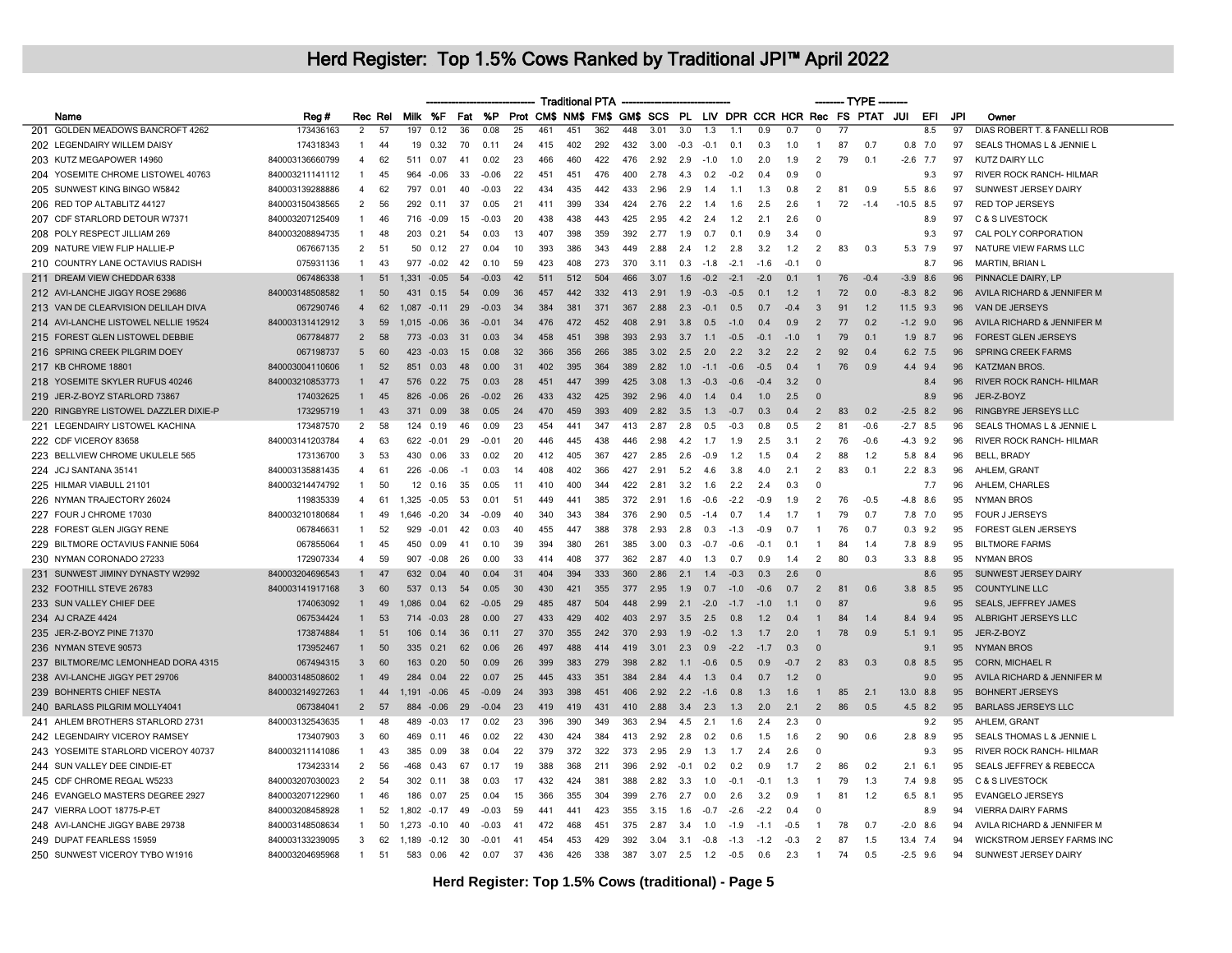|                                    |                 |                |         |                  |                |    |         |     |     | <b>Traditional PTA</b> |     |     |      |     |        |                                                             |                |        |                | ------ TYPE     |        |               |     |            |                                        |
|------------------------------------|-----------------|----------------|---------|------------------|----------------|----|---------|-----|-----|------------------------|-----|-----|------|-----|--------|-------------------------------------------------------------|----------------|--------|----------------|-----------------|--------|---------------|-----|------------|----------------------------------------|
| Name                               | Reg #           |                | Rec Rel |                  | Milk %F        |    | Fat %P  |     |     |                        |     |     |      |     |        | Prot CM\$ NM\$ FM\$ GM\$ SCS PL LIV DPR CCR HCR Rec FS PTAT |                |        |                |                 |        | JUI           | EFI | <b>JPI</b> | Owner                                  |
| 251 NYMAN KIAWA 49726              | 173812013       | $\mathbf{1}$   | 50      | 946              | $-0.09$        | 25 | 0.00    | 34  | 482 | 481                    | 457 | 445 | 3.08 | 3.0 | 0.2    | $-1.3$                                                      | 0.2            | 2.5    |                | $\overline{78}$ | 0.7    | 9.1<br>8.0    |     | 94         | <b>LIVE OAK DAIRY</b>                  |
| 252 SUNWEST DETOUR STEVE W8940     | 840003148076853 | $\overline{2}$ | 56      | 826              | $-0.05$        | 30 | 0.01    | 33  | 438 | 434                    | 397 | 425 | 3.03 | 2.3 | 1.7    | 0.2                                                         | 1.0            | 0.4    | $\overline{2}$ | 80              | 0.4    | $2.9$ 8.7     |     | 94         | SUNWEST JERSEY DAIRY                   |
| 253 YOSEMITE SMACK REGAL 39928     | 840003204990380 | $\mathbf{1}$   | 52      | 491              | 0.04           | 32 | 0.07    | 33  | 446 | 436                    | 351 | 405 | 3.02 | 2.9 | 3.2    | 0.5                                                         | $-0.3$         | $-1.7$ | $\mathbf{1}$   | 72              | 0.0    | $0.1$ 8.5     |     | 94         | <b>RIVER ROCK RANCH- HILMAR</b>        |
| 254 FOUR J LISTOWEL 12198          | 840003148595493 | $\mathbf{3}$   | 57      | 455              | 0.06           | 35 | 0.07    | 31  | 461 | 448                    | 362 | 365 | 2.84 | 4.3 | 0.1    | $-0.9$                                                      | $-0.4$         | $-0.1$ | 2              | 84              | 1.0    | $2.3$ $8.9$   |     | 94         | <b>FOUR J JERSEYS</b>                  |
| 255 CDF CHEKELO 85206              | 840003144029605 | $\overline{2}$ | 58      | 840              | $-0.07$        | 26 | 0.00    | 30  | 346 | 338                    | 308 | 343 | 2.74 | 1.6 | 2.0    | 0.9                                                         | 1.9            | 2.8    |                | 77              | 0.2    | $-0.3$ 9.0    |     | 94         | CONSOLIDATED DAIRY MANAGEMEN           |
| 256 SUN VALLEY LISTOWELL LAKE-P    | 173325081       | 3              | 59      | 336              | 0.16           | 50 | 0.08    | 30  | 458 | 443                    | 345 | 411 | 2.85 | 2.3 | $-2.0$ | $-0.9$                                                      | 0 <sub>0</sub> | $-0.5$ | $\overline{2}$ | 91              | 0.7    | $3.3$ 7.9     |     | 94         | <b>SUN VALLEY FARM</b>                 |
| 257 PINE HILL CHROME RITZBITS      | 840003231034528 | 1              | 50      | 868              | 0.01           | 44 | $-0.02$ | 28  | 388 | 383                    | 369 | 360 | 2.84 | 1.9 | $-0.9$ | $-0.5$                                                      | 0.0            | 0.9    |                | 85              | 1.3    | $9.1$ $9.2$   |     | 94         | PINE HILL JERSEY FARM LLC              |
| 258 SUN VALLEY JIGGY COOKIE        | 174027342       | $\mathbf{1}$   | 48      | 150 <sub>1</sub> | 0.19           | 49 | 0.11    | 28  | 417 | 401                    | 286 | 379 | 2.86 | 1.7 | $-11$  | $-0.6$                                                      | 0 <sub>1</sub> | 1.3    | $\mathbf{1}$   | 82              | 0.8    | $2.9$ 7.8     |     | 94         | <b>SEALS, JEFFREY JAMES</b>            |
| 259 CDF VICEROY 84717              | 840003143183317 | 3              | 61      | 33               | 0.21           | 47 | 0.12    | 27  | 417 | 403                    | 282 | 352 | 3.02 | 3.2 | 1.3    | 0.0                                                         | 0.6            | 2.5    | $\overline{2}$ | 79              | 0.8    | $2.5$ 9.5     |     | 94         | C & S LIVESTOCK                        |
| 260 SUNWEST CREDENTIAL 213         | 840003134488094 | $\overline{2}$ | 52      | 720              | 0.07           | 50 | $-0.01$ | 25  | 451 | 449                    | 432 | 464 | 2.97 | 1.5 | 0.5    | 0.2                                                         | 0.4            | 0.3    | $\overline{2}$ | 79              | $-0.8$ | $-2.0$ 7.8    |     | 94         | <b>CROSSWINDS FARM</b>                 |
| 261 DUPAT BANCROFT 18100           | 840003147298750 | 3              | 61      | 754              | $-0.02$        | 32 | $-0.02$ | 23  | 408 | 406                    | 403 | 378 | 2.94 | 3.0 | 0.9    | 0.2                                                         | 0.5            | 1.8    | $\overline{2}$ | 83              | 1.6    | 9.7           | 8.9 | 94         | WICKSTROM JERSEY FARMS INC             |
| 262 RED TOP SEVEN 38626            | 840003140916453 | $\overline{4}$ | 64      | 587              | 0.06           | 42 | 0.01    | 23  | 427 | 424                    | 399 | 403 | 3.01 | 3.1 | 0.9    | 0.7                                                         | 0.7            | $-0.1$ | 2              | 82              | 0.4    | 8.1 8.2       |     | 94         | <b>RED TOP JERSEYS</b>                 |
| 263 LYON CHROME GINNY              | 067230343       | $\mathbf{1}$   | 50      | 75               | 0.13           | 31 | 0.09    | 23  | 369 | 354                    | 253 | 366 | 2.86 | 2.4 | 0.2    | 1.3                                                         | 1.4            | 0.2    | $\overline{1}$ | 83              | 0.4    | $0.9$ 8.6     |     | 94         | <b>LYON JERSEYS</b>                    |
| 264 LEGENDAIRY TUX KACHINA         | 840003212005972 | $\mathbf{1}$   | 50      | 417              | 0.14           | 51 | 0.02    | 20  | 471 | 467                    | 431 | 435 | 2.98 | 3.8 | 1.7    | 0.7                                                         | 1.2            | 1.3    | $\Omega$       | 81              |        |               | 8.0 | 94         | SEALS THOMAS L & JENNIE L              |
| 265 AJ CRAZE 4433                  | 067534433       | -1             | 52      | 415              | 0.05           | 31 | 0.02    | 20  | 449 | 444                    | 407 | 392 | 2.95 | 4.1 | 2.1    | 0.1                                                         | 0.5            | 1.3    | -1             | 81              | 1.5    | 12.5 9.4      |     | 94         | ALBRIGHT, G FRED                       |
| 266 CDF EXHORT 85367               | 840003144029766 | 3              | 61      | 229              | 0.16           | 45 | 0.05    | 20  | 429 | 421                    | 359 | 422 | 2.98 | 2.6 | 2.3    | 1.3                                                         | 0.8            | 0.9    | $\overline{2}$ | 82              | $-0.1$ | $-1.4$<br>7.7 |     | 94         | <b>RIVER ROCK RANCH- HILMAR</b>        |
| 267 JER-Z-BOYZ BRAVEHEART 59897    | 173134258       | 3              | 60      | $-224$           | 0.26           | 43 | 0.13    | 20  | 423 | 409                    | 286 | 406 | 3.05 | 2.2 | 1.7    | 0.6                                                         | 0.5            | $-0.1$ | $\overline{2}$ | 84              | 0.9    | $5.5$ 8.0     |     | 94         | JER-Z-BOYZ                             |
| 268 NATURE VIEW VIABULL CHILLI     | 067529259       | $\mathbf{1}$   | 51      | 154              | 0.10           | 29 | 0.05    | 17  | 424 | 414                    | 351 | 385 | 2.85 | 4.1 | 0.8    | 0.8                                                         | 1.2            | 0.0    | $\overline{1}$ | 80              | 0.7    | 8.5 8.9       |     | 94         | NATURE VIEW FARMS LLC                  |
| 269 HILMAR VJ DEE 57186            | 840003213746871 | $\mathbf{1}$   | 45      | -580             | 0.46           | 67 | 0.15    | 10  | 397 | 380                    | 251 | 424 | 2.96 | 0.3 | 0.0    | 0.7                                                         | 1.6            | 2.6    | $\Omega$       |                 |        |               |     | 94         | AHLEM, CHARLES                         |
| 270 YOSEMITE PRINCETON LAYNE 37752 | 840003146484207 | 3              | 60      | 1461             | $-0.20$        | 25 | -0.06   | 40  | 438 | 441                    | 460 | 390 | 3.03 | 3.2 | 0.0    | -0.8                                                        | $-07$          | 1.3    | $\overline{2}$ | 83              | 1.0    | $9.2$ $9.0$   |     | 93         | RIVER ROCK RANCH- HILMAR               |
| 271 NYMAN VAN FOEKEN 27204         | 172907071       | 3              | 57      | 997              | $-0.04$        | 39 | 0.01    | 39  | 443 | 437                    | 393 | 448 | 2.94 | 1.1 | $-2.1$ | $-0.4$                                                      | $-0.6$         | 0.3    |                | 68              | $-0.5$ | $1.8$ 8.5     |     | 93         | <b>NYMAN BROS</b>                      |
| 272 JER-Z-BOYZ CHANGE UP 67265     | 173566994       | 2              | 57      |                  | 965 -0.01      | 44 | 0.01    | 37  | 403 | 397                    | 358 | 372 | 2.95 | 1.7 | $-0.7$ | $-0.4$                                                      | $-0.5$         | 1.4    |                | 82              | 0.9    | 4.8 8.4       |     | 93         | JER-Z-BOYZ                             |
| 273 AVI-LANCHE JIGGY BERNIE 29757  | 840003148508653 | $\mathbf{1}$   | 51      | 945              | 0.06           | 60 | 0.01    | 37  | 468 | 463                    | 423 | 399 | 3.00 | 2.6 | $-1.1$ | $-1.4$                                                      | $-0.6$         | 1.8    | -1             | 76              | 1.0    | $-2.5$ 9.2    |     | 93         | AVILA RICHARD & JENNIFER M             |
| 274 HI-LAND LISTOWEL MASH          | 067759201       | $\mathbf{1}$   | 50      |                  | $1.178 - 0.12$ | 30 | $-0.03$ | 36  | 453 | 451                    | 445 | 396 | 2.91 | 3.1 | 0.3    | $-1.1$                                                      | $-0.7$         | 0.7    | $\mathbf{1}$   | 85              | 0.2    | $1.5$ 8.3     |     | 93         | <b>CHAMBERLAIN GREG &amp; BENJAMIN</b> |
| 275 BW CENTERPIECE SUMMER D538     | 173692280       |                | 47      | .059             | $-0.03$        | 45 | $-0.01$ | 36  | 374 | 370                    | 348 | 402 | 2.94 | 0.0 | $-1.0$ | 0.3                                                         | 0.4            | 0.9    | $\Omega$       |                 |        |               | 8.1 | 93         | <b>BRENTWOOD FARMS</b>                 |
| 276 O.F. KALAHARI FLICKER          | 067910478       | $\mathbf{1}$   | 53      | 774              | $-0.06$        | 25 | 0.03    | 36  | 368 | 362                    | 303 | 390 | 3.03 | 2.2 | 0.1    | 2.0                                                         | 2.9            | 0.8    | $\mathbf{1}$   | 80              | 0.1    | $-0.3$        | 8.3 | 93         | <b>OWENS FARMS INC</b>                 |
| 277 GOLDEN MEADOWS VICEROY 4443    | 173601334       | $\overline{2}$ | 56      | 512              | 0.07           | 40 | 0.07    | 34  | 433 | 424                    | 338 | 398 | 3.05 | 3.1 | $-0.1$ | 0.4                                                         | 1.6            | 2.6    |                | 77              | 0.1    | $-1.3$        | 9.3 | 93         | DIAS ROBERT T. & FANELLI ROB           |
| 278 VAN DE VOLCANO DIVA VISTA      | 067347825       | 2              | 59      | 1.097            | $-0.09$        | 33 | $-0.04$ | 32  | 442 | 440                    | 441 | 399 | 2.90 | 2.7 | $-0.4$ | $-1.2$                                                      | $-0.2$         | 1.6    | 2              | 87              | 1.2    | 6.6 10.5      |     | 93         | VAN DE JERSEYS                         |
| 279 MM DAYBREAK 20192              | 119664032       | 5              | 71      | 757              | $-0.11$        | 13 | 0.02    | 32  | 419 | 417                    | 378 | 453 | 3.13 | 2.7 | 0.9    | 1.6                                                         | 2.6            | 2.1    | $\overline{2}$ | 80              | 0.0    | $-2.9$ 5.0    |     | 93         | <b>MISTY MEADOW DAIRY</b>              |
| 280 DUPAT HOST 19722               | 840003201082803 | $\overline{2}$ | 55      | 750              | $-0.04$        | 28 | 0.02    | 31  | 377 | 370                    | 327 | 353 | 2.90 | 2.3 | 0.3    | 0.2                                                         | 0.7            | 2.1    | 2              | 86              | 0.4    | $5.9$ $9.3$   |     | 93         | WICKSTROM JERSEY FARMS INC             |
| 281 JER-Z-BOYZ LISTOWEL 59163-P    | 173085433       | $\mathbf{R}$   | 62      | 320              | 0.12           | 42 | 0.08    | 30  | 450 | 438                    | 341 | 386 | 2.96 | 2.9 | 0.7    | $-1.0$                                                      | 0 <sup>2</sup> | $-0.1$ | $\mathcal{P}$  | 86              | 0.1    | $0.8$ 8.2     |     | 93         | JER-Z-BOYZ                             |
| 282 DUTCH HOLLOW WHISTLER DEMI     | 840003213697788 | $\mathbf{1}$   | 52      | 899              | 0.03           | 51 | $-0.02$ | 29  | 395 | 391                    | 377 | 361 | 2.87 | 2.0 | $-1.0$ | $-0.4$                                                      | $-0.2$         | 1.1    | $\Omega$       | 82              |        |               | 9.2 | 93         | DUTCH HOLLOW FARM                      |
| 283 MFW LISTOWEL ELF-P             | 840003127593382 | 1              | 52      | 929              | 0.01           | 47 | $-0.03$ | 28  | 422 | 419                    | 414 | 380 | 2.87 | 2.4 | $-0.3$ | $-0.8$                                                      | 0.0            | 0.5    |                | 81              | 0.5    | 4.3 8.7       |     | 93         | MASON, ANDREW P                        |
| 284 SID-J JIGGY SILVER 29636       | 840003148508532 | $\mathbf{1}$   | 52      | 181              | 0.18           | 47 | 0.09    | 27  | 432 | 417                    | 311 | 372 | 2.84 | 2.8 | 0.0    | -0.4                                                        | 0.7            | 0.5    | -1             | 80              | 0.8    | $-0.3$<br>9.1 |     | 93         | AVILA, SIDNEY J                        |
| 285 AVI-LANCHE SULLY JACKPOT 27093 | 840003148505989 | $\overline{2}$ | 55      | 771              | $-0.02$        | 33 | $-0.01$ | 26  | 407 | 406                    | 392 | 427 | 3.00 | 2.6 | 0.8    | 1.8                                                         | 2.0            | 1.1    | $\overline{2}$ | 76              | 0.0    | $-0.1$ 8.1    |     | 93         | AVILA RICHARD & JENNIFER M             |
| 286 CDF VICEROY 84715              | 840003143183315 | 3              | 60      | 393              | 0.05           | 29 | 0.05    | 26  | 403 | 395                    | 328 | 404 | 2.98 | 2.4 | 0.4    | 0.8                                                         | 1.9            | 2.7    | 2              | 83              | 0.7    | 6.6 9.2       |     | 93         | C & S LIVESTOCK                        |
| 287 DUPAT KALAHARI 19894           | 840003201082975 | $\overline{2}$ | 56      | 211              | 0.02           | 14 | 0.09    | 26  | 400 | 390                    | 299 | 459 | 3.04 | 2.7 | 1.0    | 3.2                                                         | 3.9            | 2.1    | 3              | 78              | $-0.1$ | $-7.4$ 7.8    |     | 93         | WICKSTROM JERSEY FARMS INC             |
| 288 JER-Z-BOYZ STARLORD 73270      | 173995682       | $\overline{1}$ | 47      | 542              | 0.09           | 45 | 0.02    | 24  | 420 | 419                    | 387 | 432 | 3.14 | 2.0 | 0.4    | 0.9                                                         | 1.1            | 0.8    | $\Omega$       |                 |        |               | 8.2 | 93         | JER-Z-BOYZ                             |
| 289 NYMAN STEVE 27966              | 172913010       | 3              | 59      | $-140$           | 0.41           | 79 | 0,14    | 24  | 504 | 491                    | 364 | 412 | 3.14 | 2.2 | 0.5    | $-24$                                                       | $-1.8$         | 0.8    | $\overline{2}$ | 80              | 0.8    | 5.3           | 9.2 | 93         | <b>NYMAN BROS</b>                      |
| 290 KLOPPE MONUMENT 2875           |                 | $\overline{4}$ |         |                  |                |    |         |     |     |                        |     |     |      |     |        |                                                             |                |        |                |                 |        |               |     |            | <b>KLOPPE DAIRY FARM INC</b>           |
|                                    | 840003137930323 |                | 59      | 836              | $-0.08$        | 22 | $-0.04$ | 22  | 351 | 353                    | 367 | 425 | 2.99 | 2.7 | 1.2    | 4.1                                                         | 3.9            | 0.7    | $\mathbf{1}$   | 78              | 0.0    | $0.8$ 7.4     |     | 93         |                                        |
| 291 MM BLADE 19178                 | 119566295       | 5              | 69      | $-81$            | 0.18           | 35 | 0.11    | 21  | 393 | 380                    | 271 | 423 | 3.00 | 2.3 | $-0.2$ | 2.1                                                         | 3.2            | 2.4    | $\overline{2}$ | 81              | $-0.1$ | $1.3$ 3.6     |     | 93         | <b>MISTY MEADOW DAIRY</b>              |
| 292 HILMAR VIABULL 6965            | 840003130051497 | $\mathbf{1}$   | 50      |                  | 814 -0.07      | 24 | $-0.04$ | 20  | 410 | 410                    | 428 | 431 | 2.90 | 3.6 | 1.1    | 2.1                                                         | 2.8            | 1.7    | $\Omega$       |                 |        |               | 8.4 | 93         | AHLEM, CHARLES                         |
| 293 FOOTHILL KING 25591            | 840003138932508 | $\mathbf{3}$   | 57      | 808              | $-0.02$        | 34 | $-0.05$ | -19 | 404 | 403                    | 423 | 430 | 2.85 | 2.0 | 1.6    | 1.2                                                         | 2.1            | 0.4    | $\overline{2}$ | 79              | 0.3    | $6.0$ $8.8$   |     | 93         | <b>COUNTYLINE LLC</b>                  |
| 294 PERSUES RENO RONA              | 173362666       | 2              | 56      | 305              | 0.09           | 35 | 0.03    | 18  | 446 | 441                    | 400 | 439 | 3.00 | 3.3 | 1.3    | 1.1                                                         | 1.3            | 0.3    | $\overline{1}$ | 80              | 0.1    | $2.0$ 8.0     |     | 93         | <b>BEACHY, PERRY</b>                   |
| 295 SUNWEST CHROME DEFY W2519      | 840003204696070 | $\mathbf{1}$   | 50      | 151              | 0.15           | 40 | 0.06    | 18  | 379 | 369                    | 302 | 346 | 2.88 | 3.2 | 0.3    | 0.8                                                         | 0.7            | 1.5    |                | 79              | 1.4    | 8.7 9.1       |     | 93         | SUNWEST JERSEY DAIRY                   |
| 296 CDF TYBO 81759                 | 840003135939697 | $\overline{4}$ | 64      | 684              | $-0.04$        | 25 | $-0.04$ | 16  | 446 | 447                    | 466 | 397 | 2.93 | 4.5 | 2.6    | 0.1                                                         | 0.8            | 1.5    | $\overline{2}$ | 87              | 1.0    | $10.1$ 8.7    |     | 93         | C & S LIVESTOCK                        |
| 297 YOSEMITE DEGREE KILOWATT 39409 | 840003202157846 | 2              | 51      | 194              | 0.07           | 24 | 0.04    | 15  | 317 | 309                    | 261 | 371 | 2.86 | 1.7 | 0.6    | 2.9                                                         | 2.5            | 1.4    | $\mathbf{1}$   | 77              | 1.1    | 13.7 7.6      |     | 93         | <b>BARLASS, BRETT A</b>                |
| 298 KASH-IN COMPLETELY 59278       | 840003125900779 | $\mathbf{1}$   | 53      | 1,422            | $-0.08$        | 50 | 0.00    | 52  | 485 | 483                    | 444 | 418 | 3.15 | 1.9 | $-0.9$ | $-2.3$                                                      | $-1.6$         | 1.3    |                | 80              | 0.5    | $-0.3$        | 8.8 | 92         | <b>KASH-IN JERSEYS</b>                 |
| 299 DUPAT TUX 19415                | 840003150983930 | $\overline{2}$ | 57      |                  | 1,558 -0.10    | 53 | $-0.05$ | 45  | 449 | 453                    | 464 | 443 | 3.11 | 1.6 | 0.1    | 0.3                                                         | 0.2            | 0.1    | $\overline{2}$ | 81              | 0.0    | $-5.0$ 7.7    |     | 92         | WICKSTROM JERSEY FARMS INC             |
| 300 DUPAT SEVEN 17342              | 840003142712722 | $\mathbf{3}$   | 58      | $1,657 -0.13$    |                | 50 | $-0.07$ | 44  | 447 | 452                    | 481 | 402 | 3.07 | 1.9 | $-0.2$ | $-1.1$                                                      | $-1.4$         | $-0.1$ | $\overline{3}$ | 85              | 0.4    | 4.8 8.2       |     | 92         | <b>WICKSTROM JERSEY FARMS INC</b>      |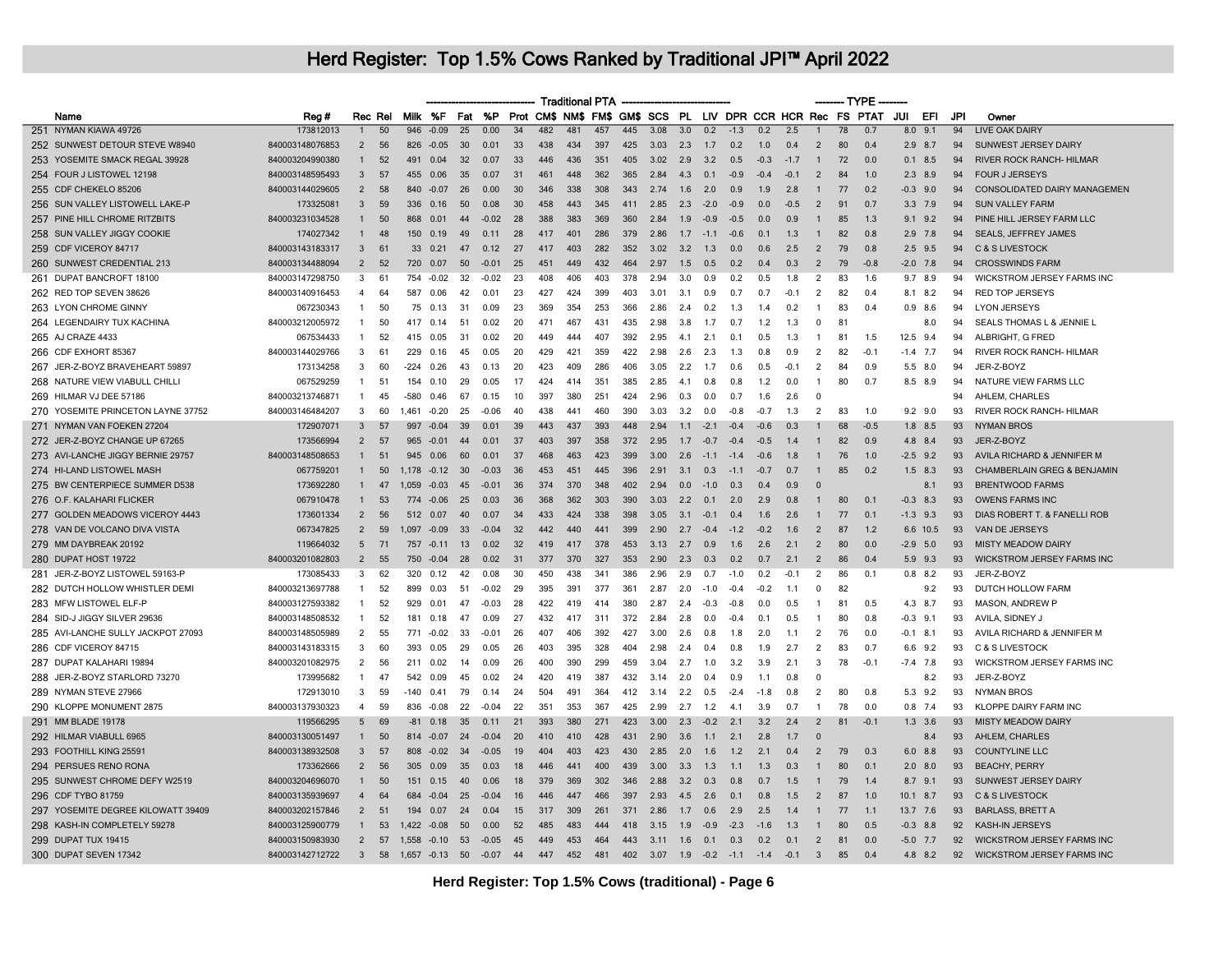|                                      |                 |                       |         |                |              |                 |               |                |     | <b>Traditional PTA</b> |     |     |      |                  |        |        |                  |        |                | — TYPE |                                                             |                |     |                 |                                   |
|--------------------------------------|-----------------|-----------------------|---------|----------------|--------------|-----------------|---------------|----------------|-----|------------------------|-----|-----|------|------------------|--------|--------|------------------|--------|----------------|--------|-------------------------------------------------------------|----------------|-----|-----------------|-----------------------------------|
| Name                                 | Reg#            |                       | Rec Rel |                | Milk %F      | Fat             | %P            |                |     |                        |     |     |      |                  |        |        |                  |        |                |        | Prot CM\$ NM\$ FM\$ GM\$ SCS PL LIV DPR CCR HCR Rec FS PTAT | JUI            | EFI | JPI             | Owner                             |
| 301 HILMAR MIAMI 57113               | 840003202169893 | -1                    | 50      | 890            | $-0.09$      | $\overline{24}$ | 0.04          | $-41$          | 395 | 388                    | 322 | 364 | 3.03 | $\overline{2.7}$ | 0.6    | 0.2    | 14               | 19     | $\Omega$       |        |                                                             |                | 9.5 | $\overline{92}$ | AHLEM, CHARLES                    |
| 302 FOREST GLEN BANCROFT TERRIE      | 067753781       | 3                     | 62      | 1,148          | $-0.13$      | 27              | $-0.01$       | 40             | 415 | 408                    | 375 | 394 | 2.80 | 2.5              | $-0.8$ | 0.4    | 0.9              | 0.7    | 3              | 79     | 0.2                                                         | $-6.7$         | 8.7 | 92              | FOREST GLEN JERSEYS               |
| 303 CDF MATTIE 85238                 | 840003144029637 | $\overline{2}$        | 59      | 1.008          | 0.03         | 56              | 0.01          | 39             | 438 | 434                    | 395 | 410 | 3.06 | 1.2              | 0.7    | $-0.8$ | $-0.1$           | $-1.1$ | $\overline{1}$ | 78     | 0.7                                                         | $-2.9$ 8.0     |     | 92              | CONSOLIDATED DAIRY MANAGEMEN      |
| 304 BW LIGHTNING BETTY E257          | 173957912       | $\mathbf{1}$          | 43      | 931            | $-0.05$      | 33              | 0.02          | 38             | 412 | 407                    | 361 | 386 | 3.04 | 1.6              | 0.2    | $-0.8$ | $-0.2$           | 2.0    | $\Omega$       |        |                                                             |                | 9.2 | 92              | <b>BRENTWOOD FARMS</b>            |
| 305 JER-Z-BOYZ PINE 72441            | 173941807       | $\mathbf{1}$          | 48      | 254            | 0.14         | 43              | 0.12          | 36             | 366 | 351                    | 220 | 353 | 3.04 | 0.6              | $-0.4$ | $-0.2$ | 0.2              | 0.9    | $\Omega$       |        |                                                             |                | 8.9 | 92              | JER-Z-BOYZ                        |
| 306 VICEROY DOTTS OF JCB             | 173937794       | $\mathbf{1}$          | 46      | 343            | 0.20         | 59              | 0.10          | 35             | 407 | 397                    | 287 | 394 | 3.18 | 1.2              | 0.3    | 0.2    | 1.0              | 0.9    | $\Omega$       |        |                                                             |                | 9.0 | 92              | <b>BEACHY, JERRY C</b>            |
| 307 AVI-LANCHE JIGGY BETTY 29669     | 840003148508565 | 1                     | 52      | 694            | 0.05         | 45              | 0.04          | -34            | 458 | 447                    | 380 | 393 | 283  | 2.6              | $-0.2$ | $-1.2$ | $-0.5$           | 0.5    | -1             | 73     | 0.5                                                         | $-3.5$         | 8.8 | 92              | AVILA RICHARD & JENNIFER M        |
| 308 GLEN MEADOWS AMORE JOLENE        | 840003211454410 | $\mathbf{1}$          | 47      | 459            | 0.00         | 22              | 0.08          | 34             | 437 | 424                    | 327 | 377 | 2.91 | 3.3              | 0.8    | $-0.5$ | $-0.2$           | 0.5    | $\mathbf{0}$   | 83     |                                                             |                | 8.1 | 92              | <b>GLEN MEADOWS FARM</b>          |
| 309 AVI-LANCHE WHISTLER SHERI 30528  | 840003212617604 | 1                     | 48      | 999            | 0.03         | 54              | $-0.02$       | 33             | 440 | 436                    | 419 | 372 | 2.90 | 2.5              | $-0.9$ | $-1.4$ | $-1.1$           | 1.3    | $\Omega$       |        |                                                             |                | 9.2 | 92              | AVILA RICHARD & JENNIFER M        |
| 310 CDF REGAL 79423                  | 840003130289952 | 3                     | 62      | 826            | $-0.03$      | 33              | 0.01          | 33             | 344 | 339                    | 299 | 321 | 2.97 | 2.0              | 2.6    | 0.9    | 0.4              | 1.3    | -2             | 83     | 0.1                                                         | 3.3 8.5        |     | 92              | CONSOLIDATED DAIRY MANAGEMEN      |
| 311 CLOVER FARMS HB1178 GIGI 7617    | 067477617       | $\mathbf{1}$          | 45      | 794            | 0.00         | 38              | 0.02          | -33            | 391 | 385                    | 340 | 353 | 2.95 | 1.6              | 0.5    | $-1.0$ | $-0.1$           | 0.8    |                | 80     | 0.5                                                         | 8.3            | 8.2 | 92              | <b>CLOVER FARMS</b>               |
| 312 CDF AMP CRITIC W7107             | 840003207125145 | $\mathbf{1}$          | 49      | 157            | 0.10         | 28              | 0.12          | 32             | 395 | 379                    | 251 | 387 | 2.98 | 1.3              | 1.1    | 0.1    | 0.5              | 0.5    | $\mathbf{1}$   | 84     | 1.1                                                         | $3.9$ $8.0$    |     | 92              | C & S LIVESTOCK                   |
| 313 AVI-LANCHE PUMICE VANESSA 28177  | 840003148507073 | $\mathbf{1}$          | 48      | 1.328          | $-0.09$      | 45              | $-0.08$       | 31             | 445 | 446                    | 479 | 427 | 2.77 | 2.2              | $-0.6$ | $-0.3$ | 0.0              | $-0.7$ |                | 78     | $-0.2$                                                      | $-4.1$ 8.3     |     | 92              | AVILA RICHARD & JENNIFER M        |
| 314 DUPAT STEVE 16967                | 840003137929615 | 3                     | 60      | 639            | 0.14         | 61              | 0.03          | 31             | 492 | 486                    | 430 | 398 | 2.99 | 3.0              | 1.0    | $-2.1$ | $-1.4$           | 0.9    | $\overline{2}$ | 77     | $-0.2$                                                      | $-6.7$ 9.1     |     | 92              | WICKSTROM JERSEY FARMS INC        |
| 315 RED TOP ALTABLITZ 46860          | 840003202572481 | $\overline{2}$        | 56      | 545            | 0.02         | 30              | 0.05          | 31             | 361 | 350                    | 278 | 366 | 288  | 1.5              | 0.2    | 0.9    | 1.3              | 3.0    | $\mathcal{P}$  | 83     | 0.6                                                         | $0.1$ 8.6      |     | 92              | <b>RED TOP JERSEYS</b>            |
| 316 GLEN MEADOWS PILGRIM SALLY       | 840003012231248 | $\overline{4}$        | 59      | 712            | $-0.02$      | 31              | 0.02          | 30             | 379 | 372                    | 329 | 363 | 2.91 | 2.6              | 2.5    | 1.4    | 1.6              | 1.2    | $\overline{2}$ | 77     | $-0.2$                                                      | $-1.5$ 8.3     |     | 92              | <b>HOLE IN ONE SYNDICATE</b>      |
| 317 SUNWEST LISTOWEL CYRUS W9626     | 840003148077039 | $\overline{2}$        | 56      | 830            | $-0.10$      | -18             | $-0.01$       | 29             | 411 | 407                    | 383 | 403 | 2.87 | 3.0              | 0.9    | 0.6    | 1.5              | 0.7    | $\overline{2}$ | 71     | $-0.4$                                                      | $-4.4$ 8.3     |     | 92              | SUNWEST JERSEY DAIRY              |
| 318 JER-Z-BOYZ MAGNUM MARTINA 56307  | 172902816       | $\overline{4}$        | 61      | 795            | 0.06         | 52              | 0.00          | 29             | 375 | 370                    | 341 | 389 | 2.86 | 0.7              | $-0.9$ | 0.6    | 0.7              | $-0.1$ | $\overline{2}$ | 77     | $-0.2$                                                      | $-0.3$ 7.1     |     | 92              | JER-Z-BOYZ                        |
| 319 IRISHTOWNS W4822 LISTOWEL JESS   | 067454822       | $\overline{2}$        | 54      | 685            | 0.01         | 36              | 0.02          | 29             | 417 | 409                    | 365 | 411 | 2.84 | 2.2              | $-1.0$ | 0.3    | 1.3              | 0.1    | $\overline{2}$ | 82     | 0.2                                                         | $-2.0$ 8.3     |     | 92              | <b>IRISHTOWN ACRES</b>            |
| 320 CDF MIAMI VICEROY W7093          | 840003207125131 | $\mathbf{1}$          | 48      | 666            | $-0.02$      | 28              | 0.02          | 29             | 398 | 392                    | 349 | 345 | 2.96 | 3.6              | 1.6    | 0.1    | 1.4              | 2.5    | $\mathbf{1}$   | 79     | 0.8                                                         | $7.3$ 9.6      |     | 92              | <b>C &amp; S LIVESTOCK</b>        |
| 321 AVI-LANCHE VICEROY DESIRE 25816  | 840003148504712 | $\overline{2}$        | 57      | 522            | 0.06         | 38              | 0.05          | 29             | 426 | 421                    | 362 | 406 | 3.09 | 2.9              | 1.8    | 0.6    | 1.9              | 2.9    | $\overline{2}$ | 81     | 0.8                                                         | $-2.4$ 8.9     |     | 92              | AVILA RICHARD & JENNIFER M        |
| 322 JER-Z-BOYZ LISTOWEL LOLA 61307   | 173216068       | 3                     | 59      |                | 725 -0.03    | 29              | 0.00          | 27             | 464 | 457                    | 427 | 400 | 2.81 | 4.2              | 0.7    | $-0.4$ | 0.4              | 1.0    | 2              | 74     | $-0.3$                                                      | $-4.4$ 8.3     |     | 92              | JER-Z-BOYZ                        |
| 323 SUMMETZ PILGRIM SERENITY         | 067415598       | $\overline{2}$        | 56      | 719            | $-0.11$      | - 11            | $-0.01$       | -24            | 370 | 366                    | 350 | 364 | 2.87 | 3.9              | 2.4    | 2.1    | 29               | 2.3    | $\overline{2}$ | 84     | 0.5                                                         | 4.5 8.3        |     | 92              | <b>SUMMIT FARM INC</b>            |
| 324 BLISS CHROME 2960                | 173681787       | 2                     | 55      | 780            | $-0.01$      | 36              | $-0.03$       | 22             | 402 | 400                    | 403 | 400 | 2.89 | 2.1              | 0.9    | 0.3    | 0.7              | $-0.2$ | $\mathbf{1}$   | 81     | 1.5                                                         | $7.2$ 9.4      |     | 92              | <b>CROSSWINDS FARM</b>            |
| 325 DOMINOS RESPECT CARFEUL          | 067300638       | 1                     | 49      | 556            | 0.07         | 42              | $0.0^{\circ}$ | 22             | 364 | 356                    | 324 | 322 | 2.78 | 1.9              | 0.2    | -0.8   | 0.3              | 3.9    |                | 79     | 1.0                                                         | 8.4            | 9.5 | 92              | BURKHOLDER, AARON N               |
| 326 KUTZ MONUMENT 15400              | 840003137983285 | 4                     | 63      | 697            | 0.01         | 36              | $-0.02$       | 21             | 321 | 318                    | 312 | 373 | 2.84 | 1.6              | 0.9    | 3.0    | 3.4              | 2.1    | 2              | 79     | $-0.3$                                                      | $0.9$ 7.0      |     | 92              | <b>KUTZ DAIRY LLC</b>             |
| 327 HIGHLAND PUMICE L SPICE          | 067743999       | $\mathbf{1}$          | 48      | 833            | $-0.01$      | 39              | $-0.05$       | 20             | 452 | 451                    | 468 | 398 | 2.82 | 4.0              | 1.7    | $-0.1$ | 0.6              | 0.5    | $\Omega$       |        |                                                             |                | 7.4 | 92              | <b>HIGHLAND FARMS</b>             |
| 328 BILTMORE CHROME LILAC 4792       | 067394792       | 2                     | 58      | 384            | 0.09         | 39              | 0.02          | 19             | 408 | 399                    | 358 | 395 | 2.80 | 2.6              | $-0.8$ | 0.5    | 0.5              | 0.7    | $\overline{1}$ | 78     | 0.8                                                         | 5.7 8.8        |     | 92              | <b>BILTMORE FARMS</b>             |
| 329 MVF MAGNUM HARLEQUIN 2211        | 067442211       | $\overline{4}$        | 55      | 304            | 0.11         | 38              | 0.04          | 19             | 424 | 414                    | 360 | 470 | 2.77 | 1.7              | $-0.8$ | 1.7    | 1.9              | $-0.6$ | $\overline{2}$ | 74     | $-12$                                                       | $-9.5$ 6.5     |     | 92              | RHEIN TERRY LEE & CRAIG A         |
| 330 WESTVIEW SKYLER BELL             | 173920183       | $\mathbf{1}$          | 47      | 384            | 0.10         | 40              | 0.00          | -14            | 430 | 427                    | 413 | 434 | 2.92 | 3.4              | $-0.1$ | 1.3    | 2.2              | 2.7    | $\Omega$       |        |                                                             |                | 7.4 | 92              | HUGHES RICHARD & MARILYN          |
| 331 GOFF APOLLO 30356                | 075830356       | $\boldsymbol{\Delta}$ | 60      | $-82$          | 0 16         | 30              | 0.08          |                | 394 | 381                    | 298 | 371 | 2.81 | 3.3              | 1.4    | 1.0    | 1.8              | 2.0    | $\mathbf{1}$   | 84     | 0.4                                                         | 2.8 8.4        |     | 92              | <b>GOFF, BUSTER</b>               |
| 332 STEINHAUERS LEXICON LAVISH       | 119184563       | 5                     | 63      | $-197$         | 0.24         | 42              | 0.10          | 14             | 347 | 331                    | 231 | 359 | 2.77 | 18               | 0.5    | 1.8    | 22               | 0.1    | $\mathcal{P}$  | 86     | 06                                                          | 3 <sup>8</sup> | 67  | 92              | STEINHAUERS JERSEYS               |
| 333 NYMAN RAIDER 90175               | 173949001       |                       | 47      | 212            | 0.06         | 24              | 0.02          | 13             | 423 | 416                    | 380 | 408 | 2.85 | 4.3              | 1.3    | 1.6    | 2.2              | $-0.1$ |                | 77     | 0.3                                                         | $2.4$ 8.6      |     | 92              | <b>NYMAN BROS</b>                 |
| 334 YOSEMITE SANTANA SOLEIL 35148    | 840003134566654 | 5                     | 66      | 834            | $-0.16$      | 6               | $-0.10$       | 9              | 422 | 429                    | 501 | 463 | 2.91 | 4.9              | 3.6    | 3.3    | 3.7              | 2.3    | $\overline{2}$ | 73     | $-1.2$                                                      | $-1.5$ 8.1     |     | 92              | RIVER ROCK RANCH- HILMAR          |
| 335 AVI-LANCHE ALVIN MARCY 17980     | 840003131652860 | $\overline{4}$        | 62      | 95             | 0.03         | 12              | 0.01          | -6             | 418 | 412                    | 391 | 454 | 2.79 | 4.3              | 1.3    | 3.2    | 3.3 <sub>2</sub> | 0.3    | -3             | 86     | 0.2                                                         | $1.7$ 7.9      |     | 92              | AVILA RICHARD & JENNIFER M        |
| 336 KILGUS CHROME PETUNIA            | 840003151203948 | $\mathbf{1}$          | 52      | $-112$         | 0.17         | 30              | 0.05          | 6              | 392 | 383                    | 333 | 381 | 2.81 | 3.9              | 1.4    | 1.7    | 2.0              | 1.5    | $\overline{1}$ | 85     | 1.1                                                         | 8.7 9.1        |     | 92              | <b>KILGUS DAIRY</b>               |
| 337 FOOTHILL SANTANA 25335           | 840003138932252 | 3                     | 61      | $-174$         | 0.06         | $\overline{4}$  | 0.04          | $\overline{2}$ | 393 | 386                    | 346 | 415 | 2.82 | 5.1              | 3.3    | 3.7    | 3.4              | 2.5    | $\overline{2}$ | 79     | 0.0                                                         | 6.6 8.6        |     | 92              | <b>COUNTYLINE LLC</b>             |
| 338 AVI-LANCHE KELBY BELINDA 25882   | 840003148504778 | $\overline{2}$        | 53      | 1,263          | $-0.05$      | 51              | 0.08          | 65             | 319 | 306                    | 183 | 271 | 3.10 | $-0.4$           | $-0.9$ | $-1.0$ | $-0.2$           | 0.9    | $\overline{2}$ | 83     | $-0.1$                                                      | $-0.4$ 8.4     |     | 91              | AVILA RICHARD & JENNIFER M        |
| 339 AHLEM FEARLESS TRUDY 6377        | 067766377       | 3                     | 57      |                | 1,855 -0.29  | 22              | $-0.09$       | 48             | 419 | 423                    | 457 | 374 | 2.97 | 3.4              | 0.6    | 0.3    | $-0.2$           | $-0.3$ | $\overline{2}$ | 81     | 0.7                                                         | $3.8$ 7.7      |     | 91              | AHLEM FARMS JERSEYS               |
| 340 AVI-LANCHE DASHIELL PATSY 29405  | 840003148508301 | $\mathbf{1}$          | 52      | $1.017 - 0.01$ |              | 48              | 0.05          | 48             | 403 | 394                    | 315 | 335 | 3.07 | 1.6              | $-0.3$ | $-1.5$ | $-0.7$           | 1.6    | $\mathbf{1}$   | 73     | 0.3                                                         | $1.0$ 9.2      |     | 91              | AVILA RICHARD & JENNIFER M        |
| 341 YOSEMITE AMP MARCIN 40308        | 840003210853835 | -1                    | 50      | 922            | 0.01         | 47              | 0.06          | 47             | 426 | 416                    | 327 | 395 | 3.05 | 0.2              | 1.0    | $-1.4$ | $-1.3$           | 0.1    | $\Omega$       |        |                                                             |                | 8.2 | 91              | RIVER ROCK RANCH- HILMAR          |
| 342 PENNSOTA LISTOWEL 1833           | 067631833       | 2                     | 50      | 1,778          | $-0.21$      | 38              | $-0.08$       | 46             | 382 | 383                    | 413 | 377 | 2.86 | 0.4              | $-1.5$ | $-1.1$ | $-0.2$           | 0.4    | $\overline{2}$ | 88     | 0.5                                                         | $1.6$ 6.6      |     | 91              | MILL, WALTER DALE                 |
| 343 CDF VERN 84908                   | 840003143183508 | 2                     | 58      | 1.377          | $-0.12$      | 40              | $-0.02$       | 45             | 436 | 432                    | 412 | 409 | 2.90 | 0.4              | 0.3    | $-2.0$ | $-1.5$           | 0.8    | $\mathbf{1}$   | 75     | 0.0                                                         | $-2.7$         | 9.2 | 91              | CONSOLIDATED DAIRY MANAGEMEN      |
| 344 ROC-BOT BOURBON 10394            | 840003200854364 | $\overline{2}$        | 55      | 498            | 0.22         | 73              | 0.12          | 44             | 482 | 468                    | 336 | 423 | 3.11 | 0.2              | $-1.4$ | $-2.6$ | $-2.7$           | $-0.1$ | 2              | 79     | 0.4                                                         | $-2.7$ 8.4     |     | 91              | <b>ROCK BOTTOM DAIRY</b>          |
| 345 JER-Z-BOYZ SLUGGER 68712         | 173656893       | $\mathbf{1}$          | 45      | 768            | 0.13         | 65              | 0.06          | 42             | 449 | 441                    | 355 | 387 | 3.10 | 0.8              | $-0.6$ | $-2.3$ | $-1.6$           | $-1.0$ | $\Omega$       |        |                                                             |                | 8.4 | 91              | JER-Z-BOYZ                        |
| 346 VAN DE COMANCHE HASTNAPUR TAICHI | 067198900       | 3                     | 60      | 792            | 0.07         | 53              | 0.05          | 40             | 425 | 415                    | 338 | 352 | 2.96 | 1.5              | $-0.5$ | $-2.0$ | $-1.7$           | 1.3    | $\Omega$       |        | $-0.3$                                                      | $-0.6$ 8.1     |     | 91              | VAN DE JERSEYS                    |
| 347 CHARIO KALAHARI B105             | 173828285       | $\mathbf{1}$          | 49      | 377            | 0.03         | 25              | 0.12          | 39             | 355 | 341                    | 212 | 356 | 3.03 | 1.6              | $-0.7$ | 1.0    | 1.8              | 2.1    | $\overline{1}$ | 77     | 0.2                                                         | $2.2$ 9.1      |     | 91              | <b>GLICK JASON &amp; BETHANIE</b> |
| 348 CDF VERN 85074                   | 840003144029473 | 2                     | 57      | 799            | $-0.01$      | -37             | 0.04          | 38             | 414 | 406                    | 339 | 385 | 2.96 | 0.7              | 0.4    | $-1.7$ | $-0.7$           | $-0.2$ | -1             | 81     | 0.5                                                         | 4.8            | 8.8 | 91              | CONSOLIDATED DAIRY MANAGEMEN      |
| 349 FOREST GLEN FORMIDABLE BEELA     | 067784945       | 2                     | 58      | 1.278 -0.09    |              | 42              | $-0.04$       | 37             | 447 | 453                    | 467 | 462 | 3.23 | 1.0              | 0.4    | $-0.3$ | $-0.7$           | 1.2    | 2              | 85     | 0.6                                                         | $5.1$ 8.1      |     | 91              | BANSEN STANLEY K & DORA H         |
| 350 DUPAT LISTOWEL 19253             | 840003150983768 | $\mathbf{1}$          | 50      |                | $912 - 0.13$ | 16              | 0.01          | 35             | 420 | 412                    | 371 | 359 | 2.82 | 3.4              | 1.4    | $-0.7$ | 0.3              | $-0.2$ | $\Omega$       |        |                                                             |                | 8.9 | 91              | WICKSTROM JERSEY FARMS INC        |
|                                      |                 |                       |         |                |              |                 |               |                |     |                        |     |     |      |                  |        |        |                  |        |                |        |                                                             |                |     |                 |                                   |